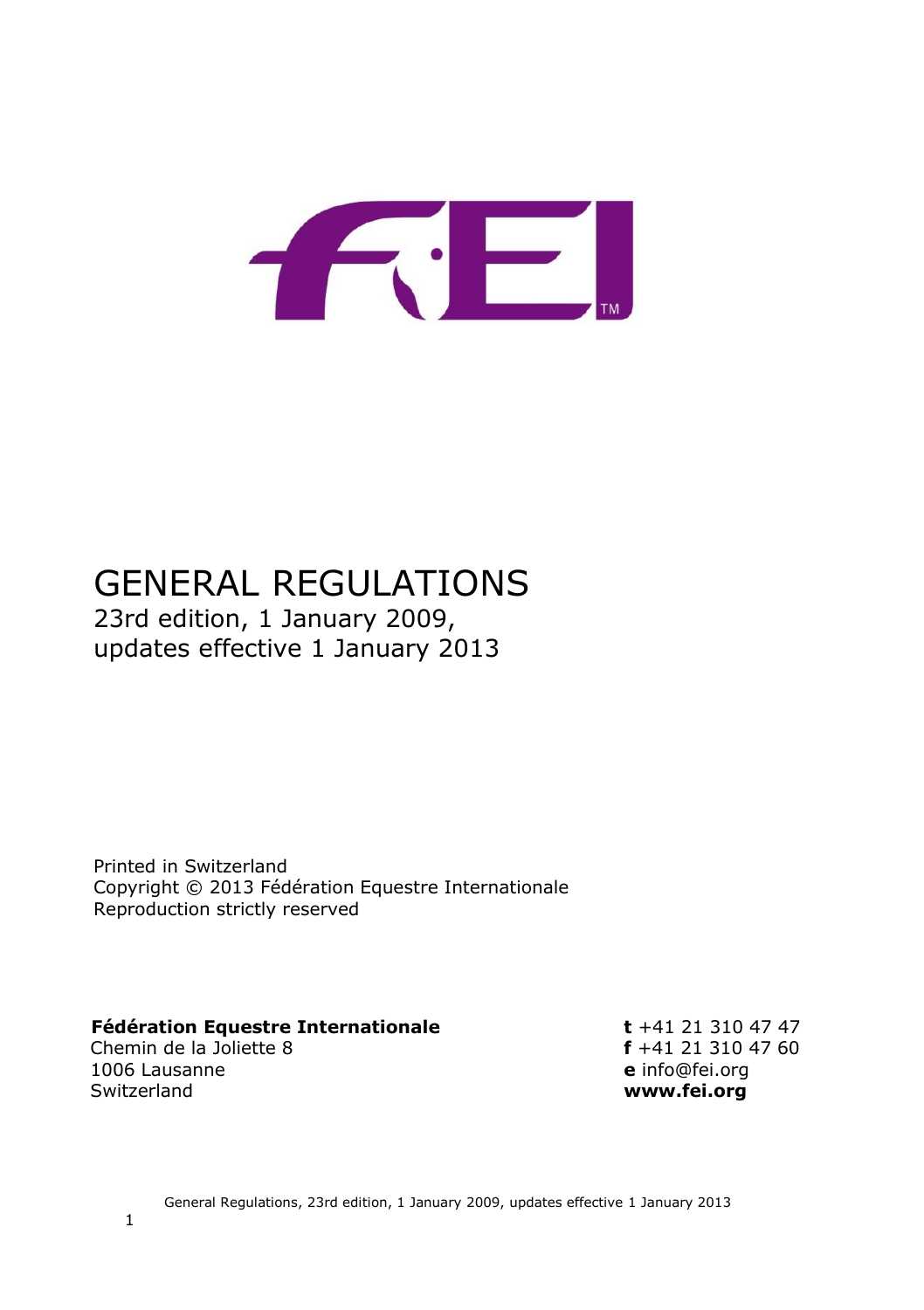# **TABLE OF CONTENTS**

| <b>ARTICLE 100 -</b> | GENERAL REGULATIONS AND SPORT RULES 12                    |  |
|----------------------|-----------------------------------------------------------|--|
|                      |                                                           |  |
| <b>ARTICLE 101 -</b> |                                                           |  |
| <b>ARTICLE 102 -</b> |                                                           |  |
| ARTICLE 103 -        | OFFICIAL INTERNATIONAL EVENTS (CIO)  14                   |  |
| ARTICLE 104 -        |                                                           |  |
| ARTICLE 105 -        |                                                           |  |
| ARTICLE 106-         | APPLICATION AND ALLOCATION OF FEI-NAMED EVENTS16          |  |
| <b>ARTICLE 107 -</b> |                                                           |  |
| <b>ARTICLE 108 -</b> |                                                           |  |
| <b>ARTICLE 109 -</b> |                                                           |  |
| <b>ARTICLE 110 -</b> |                                                           |  |
| <b>ARTICLE 111 -</b> |                                                           |  |
| ARTICLE 112 -        |                                                           |  |
|                      | CHAPTER II - PARTICIPATION OF ATHLETES AND HORSES  20     |  |
| ARTICLE 113 -        |                                                           |  |
| ARTICLE 114 -        |                                                           |  |
| ARTICLE 115 -        |                                                           |  |
| ARTICLE 116 -        |                                                           |  |
| <b>ARTICLE 117 -</b> | SELECTION OF REPRESENTATIVE TEAMS AND INDIVIDUALS23       |  |
| <b>ARTICLE 118 -</b> |                                                           |  |
| <b>ARTICLE 119-</b>  |                                                           |  |
| <b>ARTICLE 120 -</b> |                                                           |  |
| <b>ARTICLE 121 -</b> |                                                           |  |
| <b>ARTICLE 122 -</b> |                                                           |  |
| ARTICLE 123 -        | OLYMPIC AND REGIONAL GAMES UNDER THE PATRONAGE OF THE     |  |
|                      | IOC, AND PARALYMPIC GAMES UNDER THE PATRONAGE OF THE IPC  |  |
|                      |                                                           |  |
| <b>ARTICLE 124 -</b> | YOUNG RIDERS, JUNIORS, PONY RIDERS, CHILDREN AND VETERANS |  |
|                      |                                                           |  |
|                      |                                                           |  |
| <b>ARTICLE 125 -</b> |                                                           |  |
| ARTICLE 126 -        |                                                           |  |
|                      |                                                           |  |

General Regulations, 23rd edition, 1 January 2009, updates effective 1 January 2013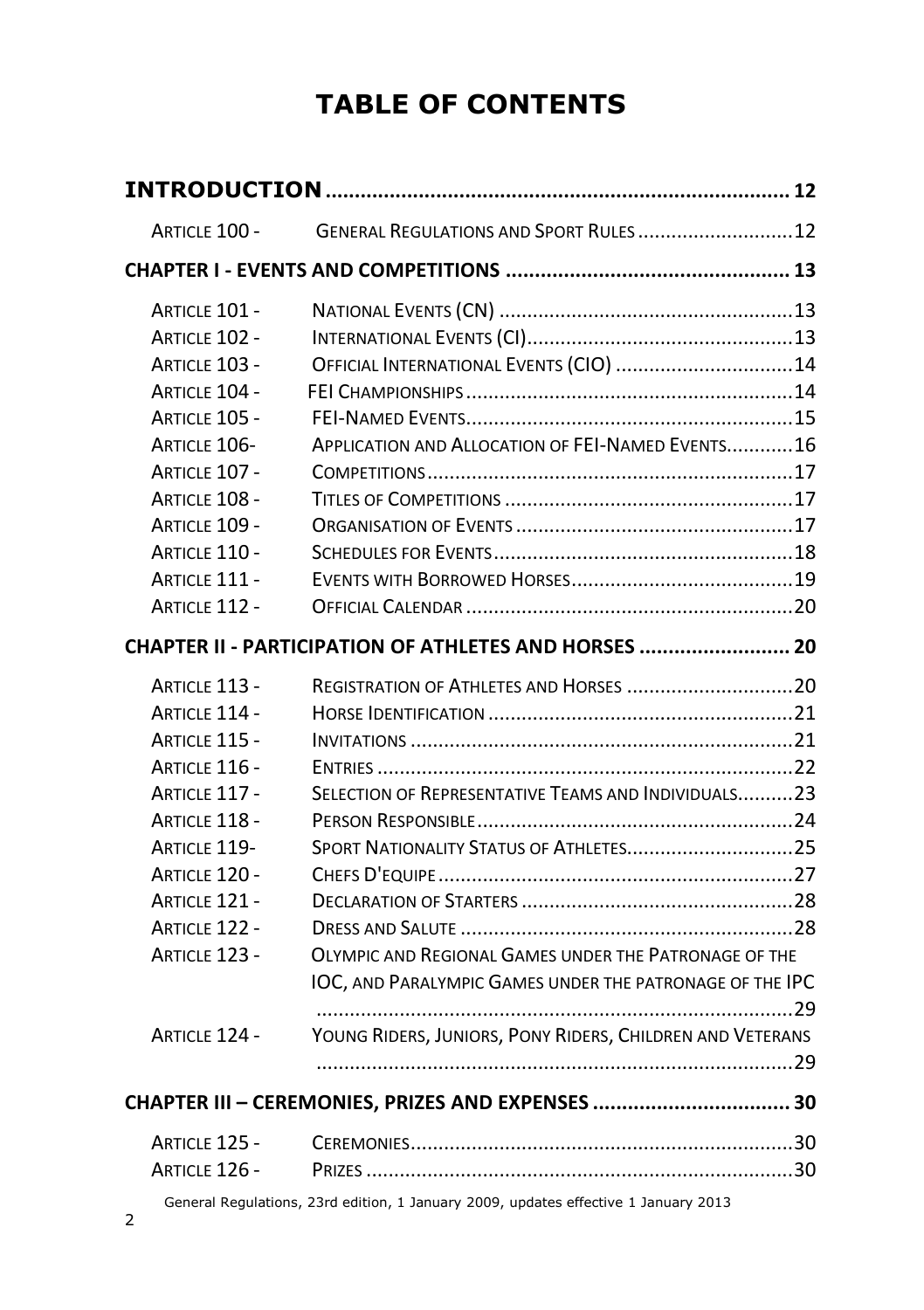| Article 127 -        |                                                                                     |  |
|----------------------|-------------------------------------------------------------------------------------|--|
| ARTICLE 128 -        |                                                                                     |  |
| ARTICLE 129 -        |                                                                                     |  |
| <b>ARTICLE 130 -</b> |                                                                                     |  |
| ARTICLE 131 -        |                                                                                     |  |
| <b>ARTICLE 132 -</b> |                                                                                     |  |
|                      |                                                                                     |  |
| <b>ARTICLE 133 -</b> |                                                                                     |  |
| <b>ARTICLE 134 -</b> |                                                                                     |  |
| ARTICLE 135 -        | ADVERTISING AND PUBLICITY ON ATHLETES AND HORSES34                                  |  |
|                      |                                                                                     |  |
| ARTICLE 136 -        |                                                                                     |  |
| <b>ARTICLE 137 -</b> |                                                                                     |  |
| <b>ARTICLE 138 -</b> |                                                                                     |  |
| <b>ARTICLE 139 -</b> |                                                                                     |  |
|                      | CHAPTER VI - PROTECTION OF ATHLETES AND HORSES  39                                  |  |
| <b>ARTICLE 140 -</b> |                                                                                     |  |
| <b>ARTICLE 141 -</b> |                                                                                     |  |
| <b>ARTICLE 142 -</b> |                                                                                     |  |
| ARTICLE 143 -        | MEDICATION CONTROL AND ANTI-DOPING40                                                |  |
|                      |                                                                                     |  |
| <b>ARTICLE 144 -</b> |                                                                                     |  |
| ARTICLE 145 -        |                                                                                     |  |
| ARTICLE 146 -        |                                                                                     |  |
| <b>ARTICLE 147 -</b> |                                                                                     |  |
| <b>ARTICLE 148 -</b> |                                                                                     |  |
| ARTICLE 149 -        |                                                                                     |  |
| <b>ARTICLE 150 -</b> |                                                                                     |  |
| ARTICLE 151 -        |                                                                                     |  |
| <b>ARTICLE 152 -</b> |                                                                                     |  |
| ARTICLE 153 -        | APPOINTMENT OF TECHNICAL DELEGATES45                                                |  |
| ARTICLE 154 -        |                                                                                     |  |
| ARTICLE 155 -        |                                                                                     |  |
| ARTICLE 156 -        |                                                                                     |  |
|                      |                                                                                     |  |
| <b>ARTICLE 157 -</b> |                                                                                     |  |
|                      | General Regulations, 23rd edition, 1 January 2009, updates effective 1 January 2013 |  |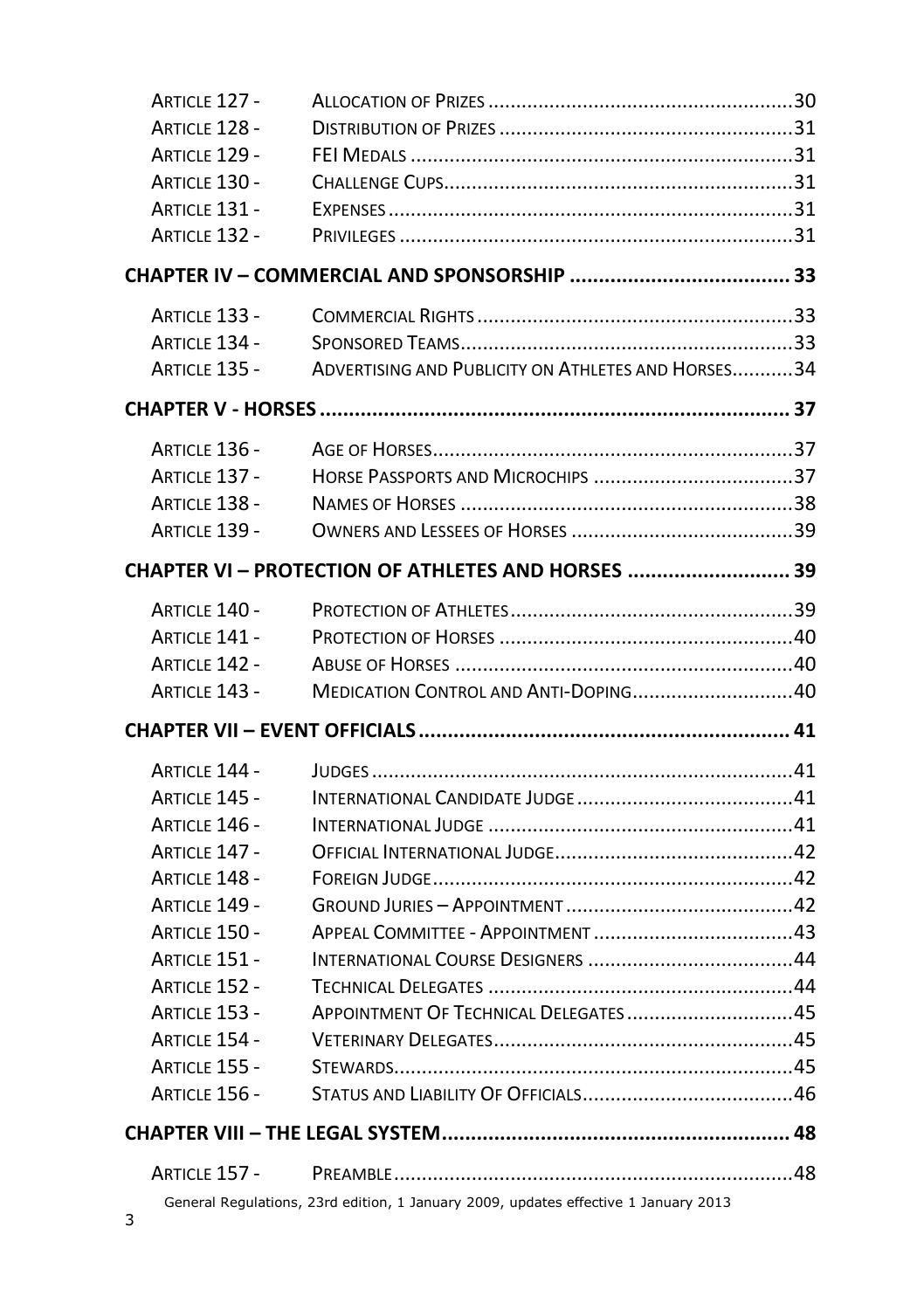| COURT OF ARBITRATION FOR SPORT (CAS)51                          |  |
|-----------------------------------------------------------------|--|
|                                                                 |  |
|                                                                 |  |
|                                                                 |  |
|                                                                 |  |
| RECORDING PROTESTS, APPEALS AND PENALTIES 54                    |  |
|                                                                 |  |
|                                                                 |  |
|                                                                 |  |
| APPENDIX B - OLYMPIC CHARTER: RULE 41 AND BY-LAW TO RULE 41  61 |  |
| APPENDIX D - ARTICLE 108 CHAMPIONSHIPS TABLE  63                |  |
|                                                                 |  |
|                                                                 |  |
|                                                                 |  |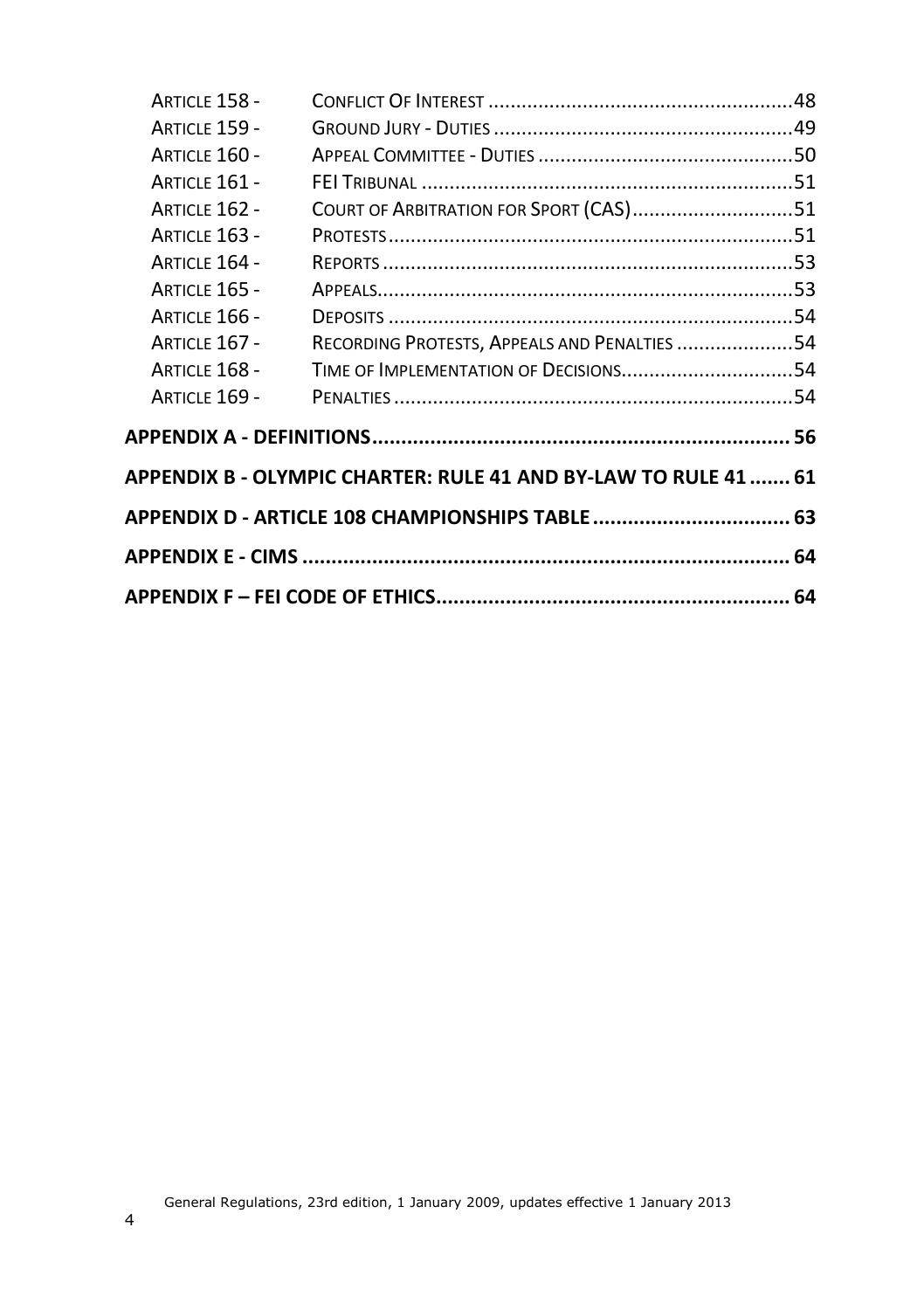#### **FEI GENERAL REGULATIONS**

As from publication date of the present edition of the General Regulations, all other texts covering the same matter (previous editions, official minutes or Bulletins, any memoranda) issued prior to this date, are superseded.

#### **LIST OF ABBREVIATIONS**

| CA                       | Driving Event                                |
|--------------------------|----------------------------------------------|
| CAS                      | Court of Arbitration for Sport               |
| CC                       | <b>Eventing Event</b>                        |
| <b>CCh</b>               | Children's Event                             |
| CD.                      | Dressage Event                               |
| CE                       | <b>Endurance Riding Event</b>                |
| <b>CH</b>                | Concours Hippique - any Event which includes |
|                          | Competitions for more than one Discipline    |
| CI.                      | <b>International Event</b>                   |
| <b>CIC</b>               | International One Day Event                  |
| <b>CIM</b>               | Minor International Event                    |
| <b>CIO</b>               | <b>Official International Event</b>          |
| <b>CN</b>                | <b>National Event</b>                        |
| <b>CPE</b>               | Para-Equestrian Event                        |
| CR.                      | <b>Reining Event</b>                         |
| CS.                      | Jumping Event                                |
| <b>CV</b>                | Vaulting Event                               |
| <b>EADCM Regulations</b> | Equine Anti-Doping and Controlled Medication |
|                          | Regulations                                  |
| EU                       | European                                     |
| <b>FEI</b>               | Fédération Equestre Internationale           |
| GRs                      | <b>General Regulations</b>                   |
| ΙF                       | <b>International Federation</b>              |
| <b>IOC</b>               | <b>International Olympic Committee</b>       |
| <b>IPC</b>               | International Paralympic Committee           |
| $\mathbf{J}$             | Juniors (eg. CCI-J)                          |
| N.AM                     | North American                               |
| <b>NF</b>                | <b>National Federation</b>                   |
| <b>NOC</b>               | National Olympic Committee                   |
| <b>OC</b>                | Organising Committee                         |
| м                        | World (eg. CH-M)                             |
| P                        | Pony Riders (eq. CDN-P)                      |
| V                        | <b>Veteran Riders</b>                        |
| <b>VRs</b>               | <b>Veterinary Regulations</b>                |
| Y                        | Young Riders (eg. CSIO-Y)                    |
| W                        | World Cup (eq. CDI-W, CSI-W)                 |

**Note**: The masculine gender used in relation to any physical person (for example, names such as Athlete, Owner, Judge, Technical Delegate, Official, Chef d'Equipe, or pronouns such as he, they or them) shall, unless there is a specific provision to the contrary, be understood as including the feminine gender.

 $\ddot{\phantom{a}}$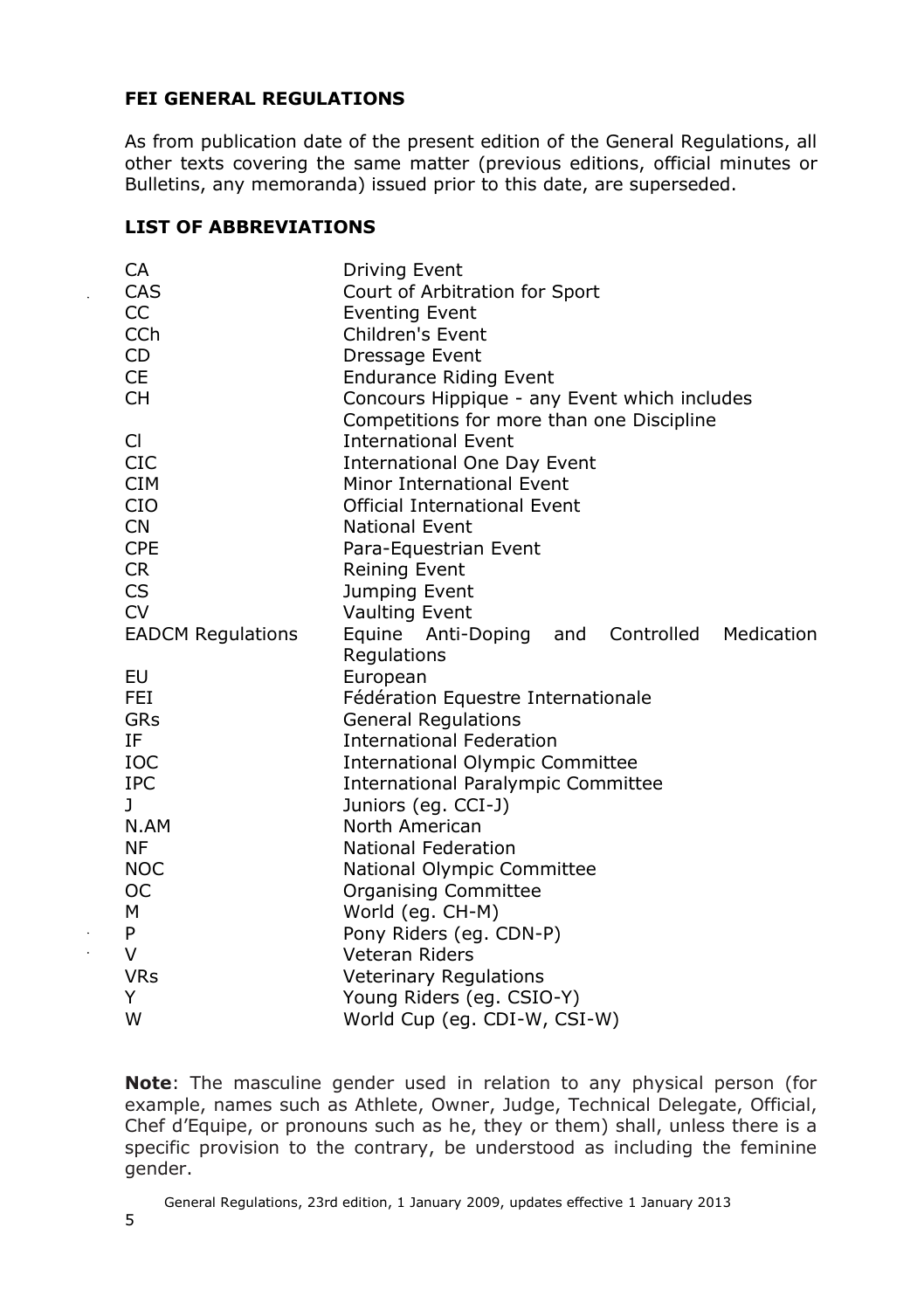# **INDEX** Articles Pages

#### *A*

| Abuse                                             |    |
|---------------------------------------------------|----|
|                                                   | 40 |
|                                                   | 51 |
|                                                   | 53 |
| Advertising and Publicity on Athletes and Horses  |    |
|                                                   | 34 |
|                                                   |    |
|                                                   | 37 |
| Agreements                                        |    |
|                                                   | 16 |
|                                                   | 33 |
|                                                   | 33 |
|                                                   | 43 |
|                                                   | 50 |
|                                                   |    |
| Appeals                                           |    |
|                                                   | 51 |
|                                                   | 54 |
|                                                   | 53 |
|                                                   | 54 |
| time of implementation of Decision  168           | 54 |
| Athletes                                          |    |
|                                                   | 31 |
|                                                   | 34 |
| Living Outisde Country of Nationality  119        | 26 |
|                                                   | 13 |
|                                                   | 40 |
|                                                   | 27 |
|                                                   | 28 |
|                                                   |    |
| $\boldsymbol{B}$                                  |    |
|                                                   |    |
|                                                   | 31 |
|                                                   | 19 |
| $\mathcal{C}$                                     |    |
|                                                   |    |
|                                                   | 20 |
|                                                   | 41 |
|                                                   | 30 |
| Certificates for Athletes (badges of honour)  132 | 31 |
|                                                   | 31 |
|                                                   | 23 |
|                                                   | 29 |
|                                                   | 63 |

General Regulations, 23rd edition, 1 January 2009, updates effective 1 January 2013

rules for possession ........................................................130 31

Challenge Cups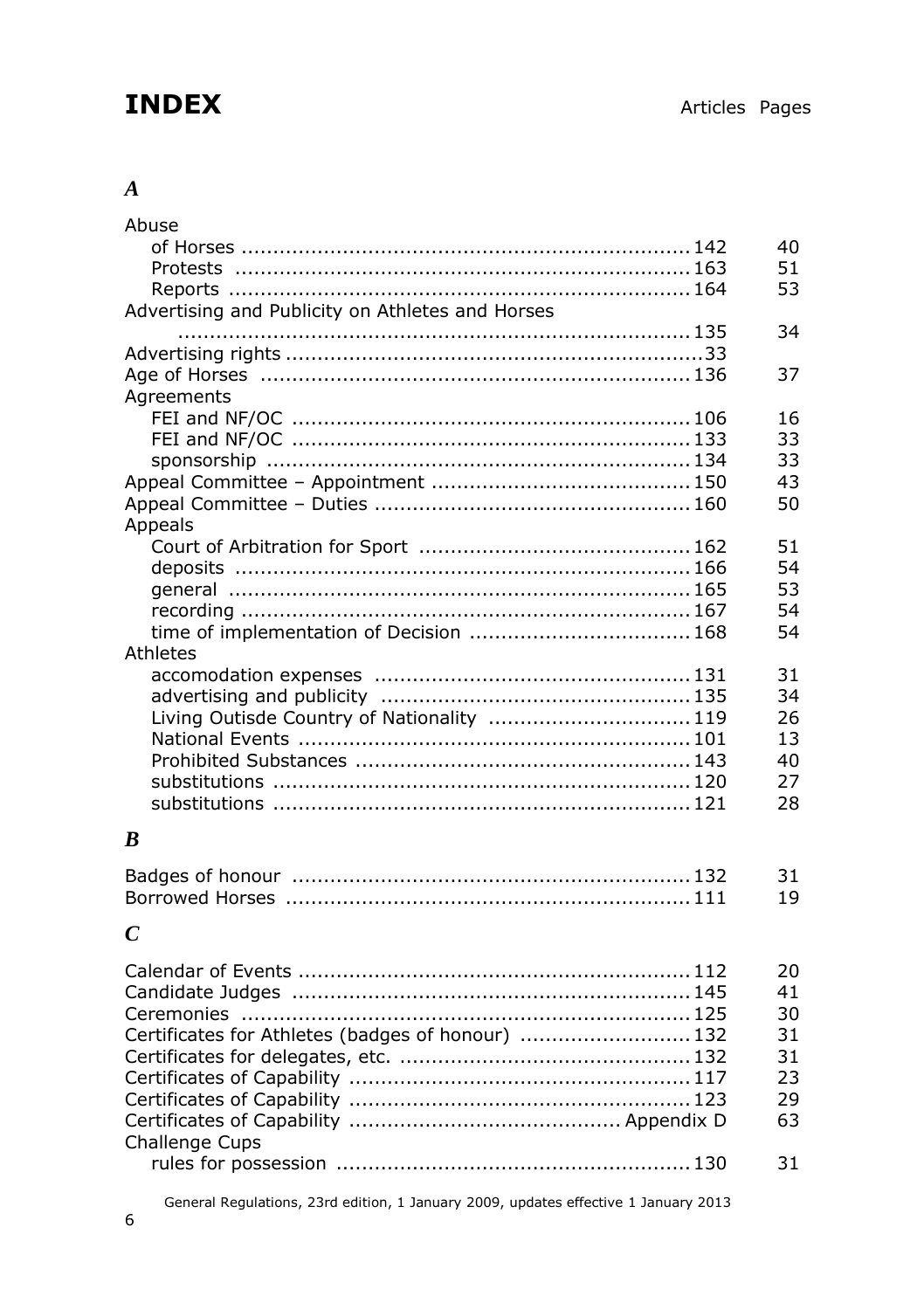| Championships |     |
|---------------|-----|
|               | 16  |
|               | 14  |
|               | 20  |
|               | 14  |
|               | 31  |
|               | 14  |
|               | 31  |
|               | 33  |
|               | 33  |
|               | 20, |
| 25            |     |
|               | 27  |
|               | 29  |
|               | 33  |
| Competitionns |     |
|               | 57  |
| Competitions  |     |
|               | 17  |
|               | 17  |
|               | 44  |
|               |     |

#### $\boldsymbol{D}$

|                   | 28 |
|-------------------|----|
|                   | 57 |
|                   | 31 |
| Deposits          |    |
|                   | 54 |
|                   | 57 |
| <b>Discipline</b> |    |
|                   | 57 |
| Disqualification  |    |
|                   | 40 |
|                   | 28 |

#### $\pmb{E}$

| <b>Fvents</b> |    |
|---------------|----|
|               |    |
|               | 57 |
|               | 15 |
|               | 21 |
|               | 13 |
|               | 14 |
|               | 41 |
|               | 45 |
|               | 46 |
|               | 17 |
|               | 51 |
|               | 18 |
|               | 19 |

General Regulations, 23rd edition, 1 January 2009, updates effective 1 January 2013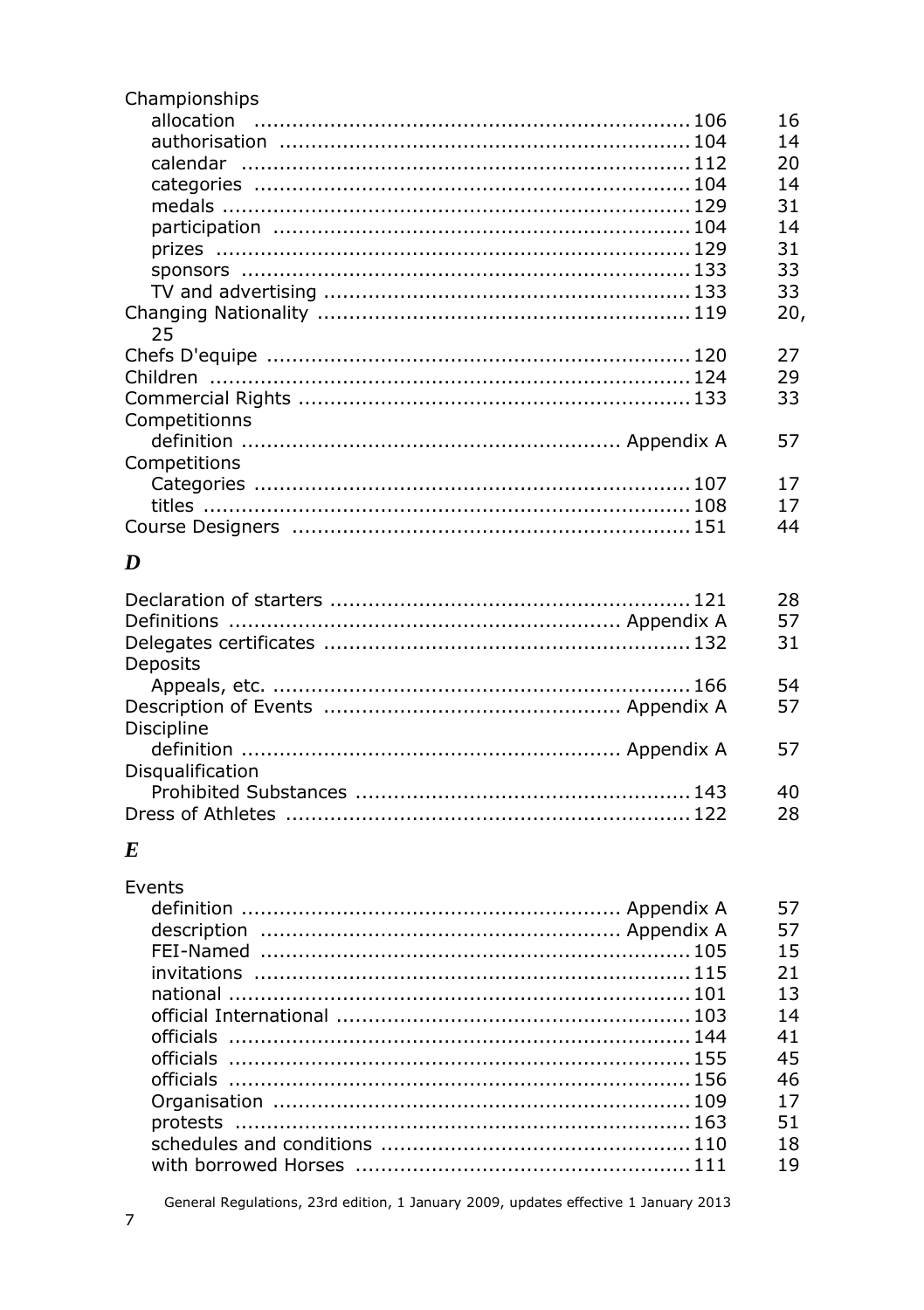| Events           | 13             |
|------------------|----------------|
| $\bm{F}$         |                |
|                  | 51<br>42<br>45 |
| G                |                |
| Ground Jury      | 42<br>49<br>49 |
| $\boldsymbol{H}$ |                |
| Horse            | 23             |
| Horses           | 40             |
|                  | 34             |
|                  | 21<br>39       |
|                  | 38<br>39       |
|                  | 39             |
|                  | 37<br>40<br>19 |
|                  |                |

## $\boldsymbol{I}$

| Interest |  |
|----------|--|
|          |  |
|          |  |
|          |  |
|          |  |

### $\boldsymbol{J}$

| Judges |    |
|--------|----|
|        | 41 |
|        | 41 |
|        | 42 |
|        | 41 |
|        | 41 |
|        | 42 |
|        | 29 |
|        |    |

## $\boldsymbol{L}$

|                                                                                     | 17 |
|-------------------------------------------------------------------------------------|----|
| General Regulations, 23rd edition, 1 January 2009, updates effective 1 January 2013 |    |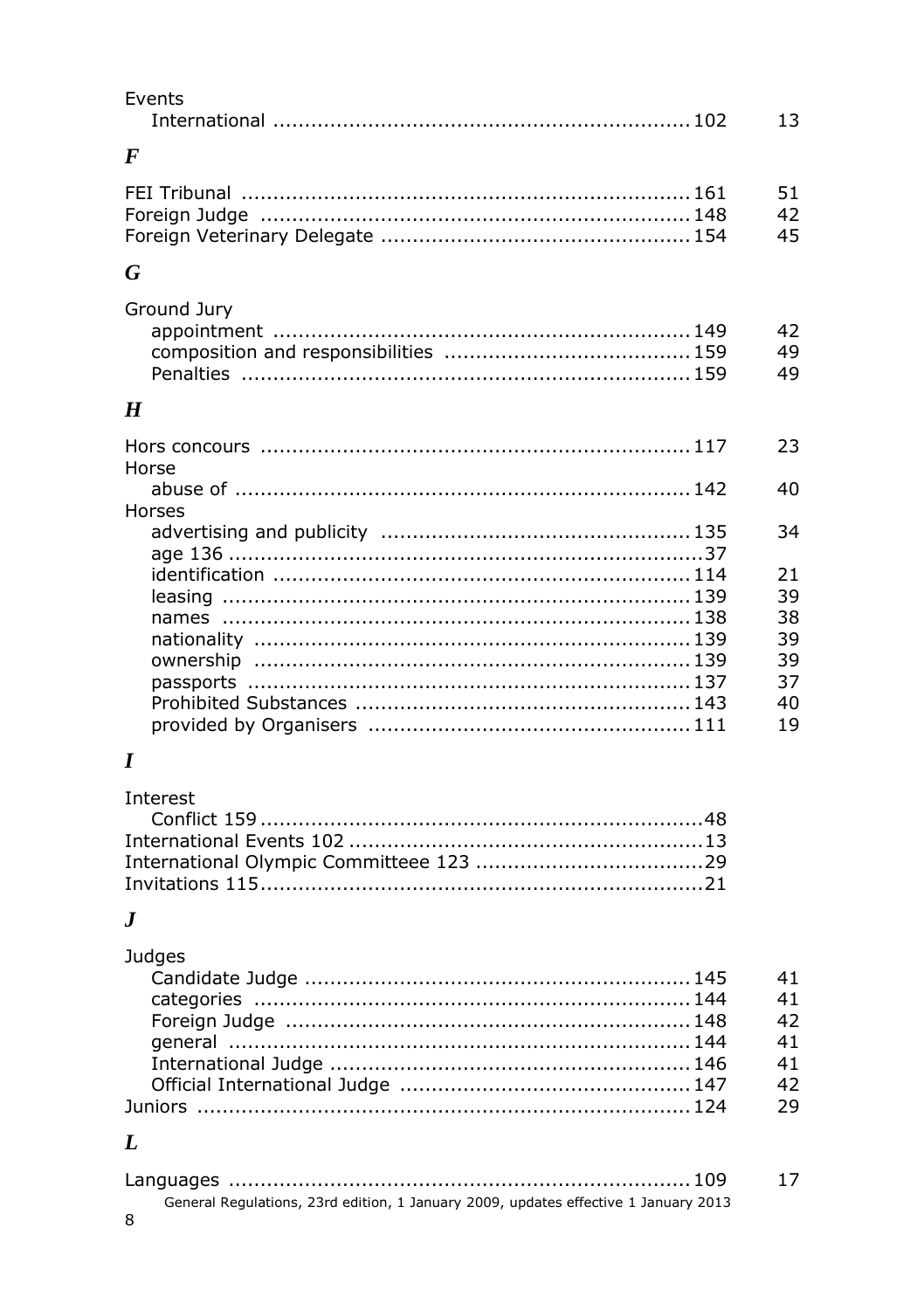|                                                                                     | 39<br>48<br>55<br>33                         |
|-------------------------------------------------------------------------------------|----------------------------------------------|
| M                                                                                   |                                              |
|                                                                                     | 31<br>40                                     |
| N                                                                                   |                                              |
|                                                                                     | 13                                           |
| 0                                                                                   |                                              |
| Officials                                                                           | 14                                           |
|                                                                                     | 31<br>46                                     |
| Olympic Games                                                                       | 23<br>29                                     |
| <b>Organising Committees</b>                                                        | 57                                           |
| Owners                                                                              | 31<br>39                                     |
| P                                                                                   |                                              |
| Participation at Olympic and Regional Games  123<br>Penalties                       | 14<br>29<br>23<br>37                         |
|                                                                                     | 54<br>55<br>50<br>49<br>24<br>29<br>38<br>20 |
| Priority of Championship and CIO dates  112<br>Prizes                               | 31                                           |
| <b>Prohibited Substances</b>                                                        | 30<br>31<br>31<br>30<br>30                   |
| General Regulations, 23rd edition, 1 January 2009, updates effective 1 January 2013 | 40<br>39                                     |

9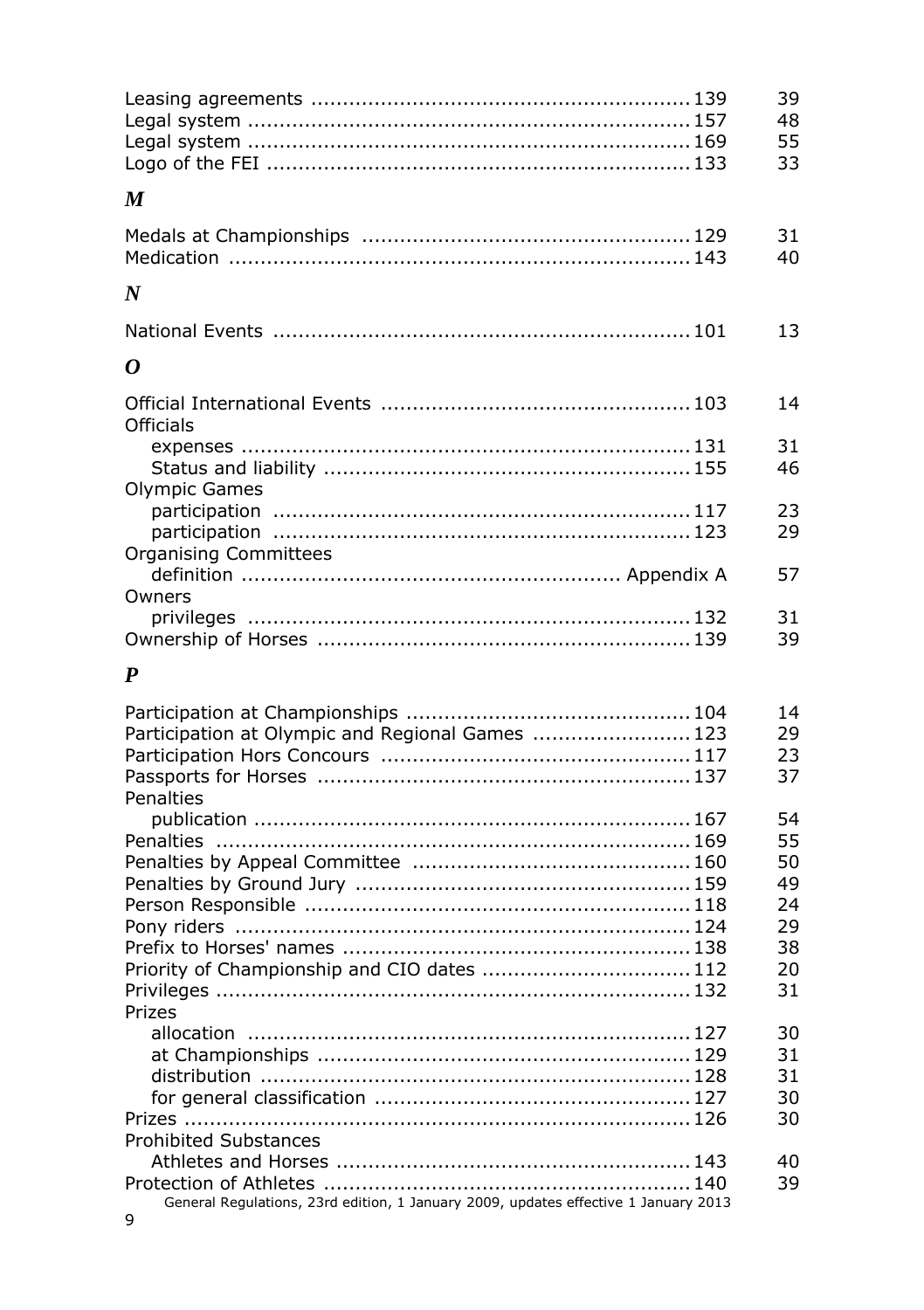|                                     | 40<br>51             |
|-------------------------------------|----------------------|
|                                     | 54<br>34             |
| $\varrho$                           |                      |
|                                     | 29                   |
| R                                   |                      |
| <b>Regional Games</b>               | 54<br>14             |
| Regulations and Rules               | 29<br>20             |
| Reports                             | 12                   |
|                                     | 53                   |
| Results                             | 17                   |
| Rights                              | 33                   |
| S                                   |                      |
| <b>Starters</b>                     | 28<br>18<br>23<br>33 |
|                                     | 28<br>28<br>45<br>38 |
| T                                   |                      |
| Teams<br><b>Technical Delegates</b> | 23                   |
|                                     | 45                   |
|                                     | 44                   |
|                                     | 33                   |
| <b>Travelling Expenses</b>          | 54<br>31             |
| V                                   |                      |
|                                     |                      |
|                                     | 29                   |
|                                     | 45                   |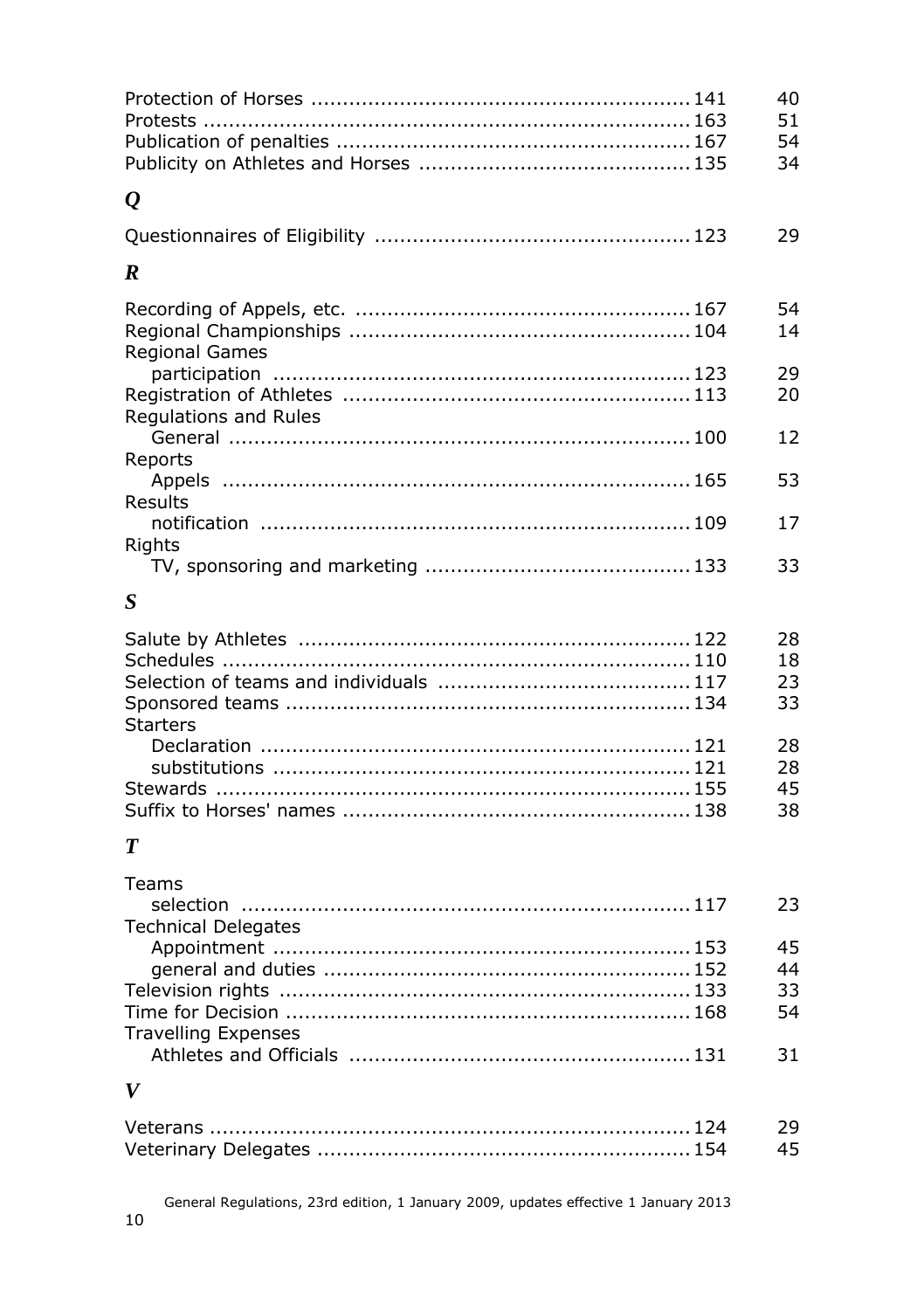#### *W*

|                 | 55 | 54   |
|-----------------|----|------|
| World Cup Final |    | - 33 |
| Y               |    |      |
|                 |    | - 29 |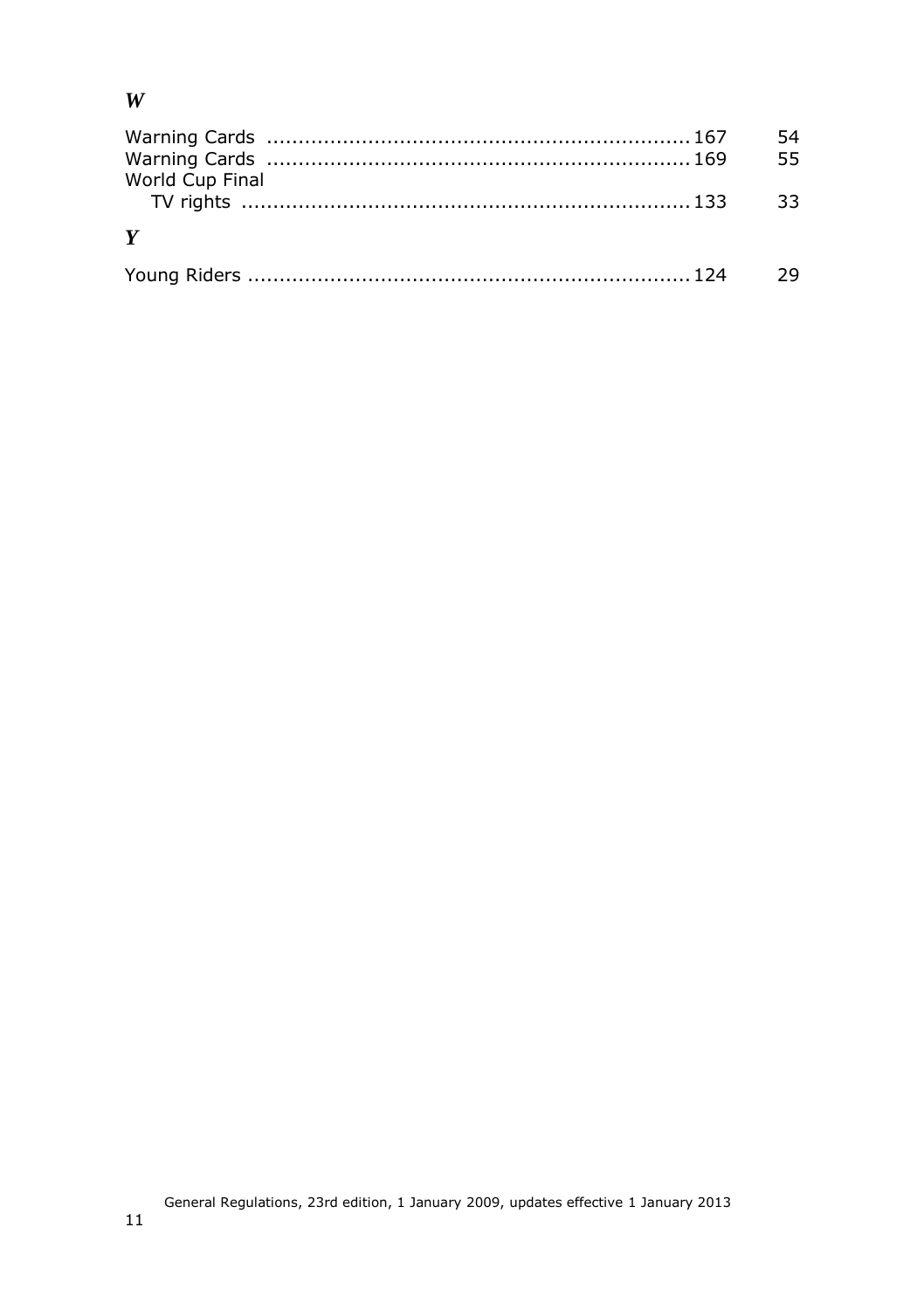# **GENERAL REGULATIONS**

### <span id="page-11-0"></span>**INTRODUCTION**

#### <span id="page-11-1"></span>**Article 100 - General Regulations and Sport Rules**

1. The General Regulations (GRs) are established so that individual Athletes and teams of Athletes from different National Federations (NFs) may compete against each other under fair and equal conditions with the welfare of Horse as paramount.

2. The GRs and Sport Rules govern the conduct of all International Equestrian Events organised by NFs or by or on behalf of the Fédération Equestre Internationale (FEI).

3. The GRs are published under the authority of the General Assembly.

4. Sport Rules are published under the authority of the General Assembly whereas Sport Rules for Series, Olympic Regulations for Equestrian Events at Olympic Games, and Paralympic Regulations for Equestrian Events at Paralympic Games are published under the authority of the Bureau.

5. To be considered for proposal to the General Assembly as an added FEI Discipline and to be governed by these GRs, the activity in question must be practised by a minimum of thirty (30) NFs from at least four (4) geographical groups with a total participation of a minimum of ten thousand (10,000) Athletes. It must also involve a true collaboration between Athlete and Horse at an advanced standard of training, respect the classical equestrian ideas, exemplify the FEI standards of sportsmanship and fully respect the Horse's welfare.

6. FEI Statutes, GRs, and Sport Rules apply to International Events and/or Competitions as set forth in Chapter l.

7. Responsibilities of NFs:

7.1. to ensure that the welfare of the Horse is paramount and that it is never subordinated to competitive or commercial influence.

7.2. to ensure that all clubs and societies affiliated to NFs and all OCs abide by the GRs and Sport Rules when organising International Events or Competitions.

7.3. to ensure the implementation by OCs, of the Statutes, GRs and Sport Rules, and to be responsible for ensuring the payment of prize money in instances in which an agreement has been entered into by and among the FEI, the NF and the OC. OCs shall take measures as may be necessary to cover their financial and legal liabilities, such as guaranteeing the prize money.

7.4. to ensure that any Event is correctly managed by OCs, and to ensure the implementation of draft schedules approved by the FEI.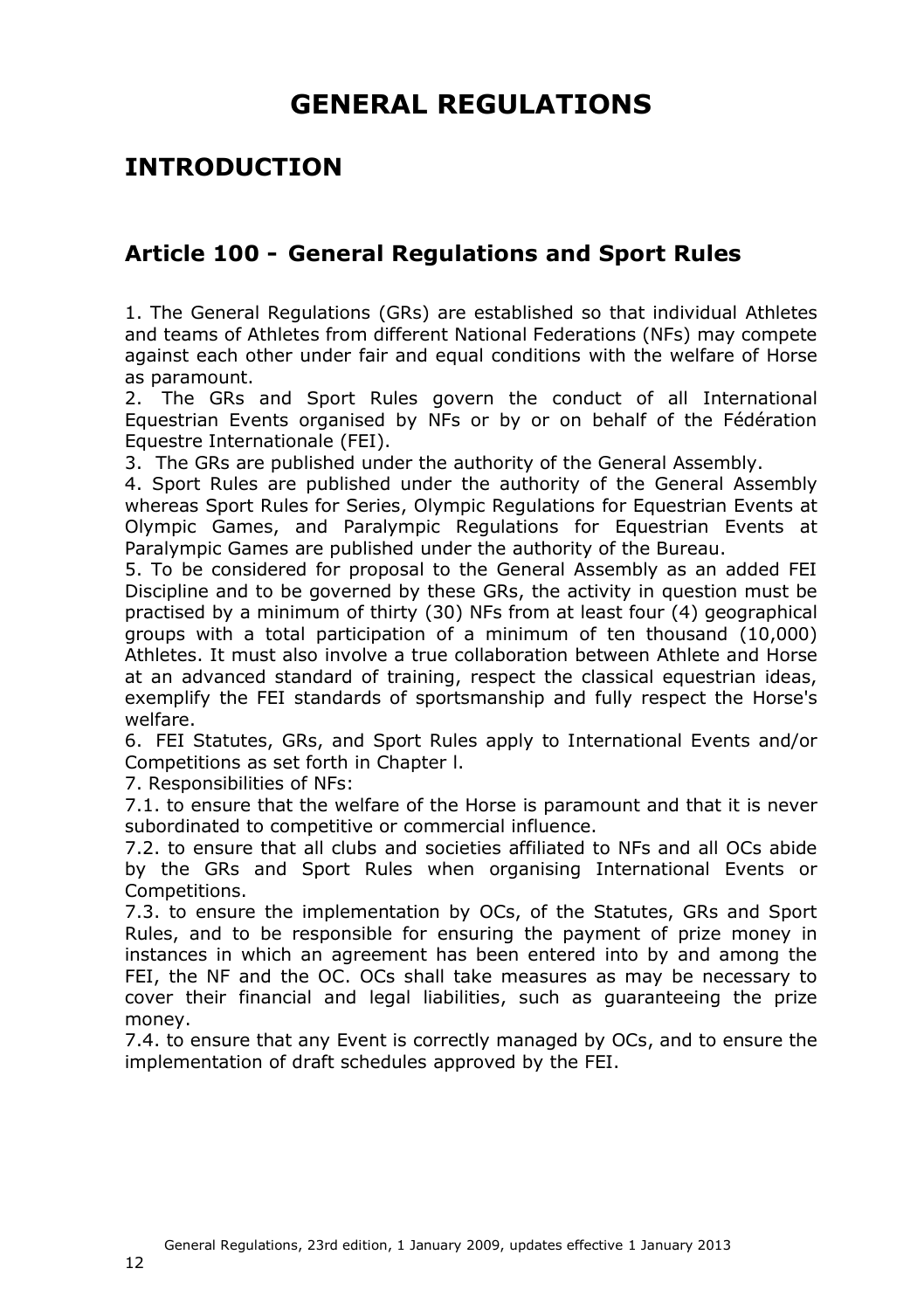# <span id="page-12-0"></span>**CHAPTER I - EVENTS AND COMPETITIONS**

### <span id="page-12-1"></span>**Article 101 - National Events (CN)**

1. A National Event (CN) is limited to national Athletes who shall take part according to the regulations of their NF. Foreign Athletes may only take part under paragraphs 2 and 3 below or under Article [119.](#page-24-1)

2. Individual foreign Athletes, other than "Athletes Living Outside their Country of Nationality" (Article 119.6), may take part in CNs provided they have obtained written permission from their own NF and from the NF of the OC concerned. Permission must state the exact period for which it has been granted and the home NF of individual foreign Athletes shall indicate their level in writing so that they are entered in Events of appropriate level.

3. Not counting "Athletes Living Outside their Country of Nationality" (Article 119.6), the number of foreign Athletes who may take part at a CN shall, subject to the appropriate laws if applicable, be as specified in the relevant Sport Rules. However, a CN which allows more than fifteen (15) foreign Athletes or more than four (4) different NFs to take part in the Event is considered to be a CI with the following implications:

(i) organising fees are due for a CI of the relevant Discipline and category in accordance with the Sport Rules;

(ii) results of CNs considered as CIs under the provisions of this Article do not count for any qualification or ranking purposes, unless the FEI has given its prior written approval.

4. Unless otherwise specified in the Sport Rules, special promotional, border and riding club Events which are of a low level and offer no or nominal prize money may be organised under the rules for CNs of the host NF with Athletes from up to four (4) NFs.

5. All other Events in which foreign Athletes may take part must be classified as CIs.

### <span id="page-12-2"></span>**Article 102 - International Events (CI)**

1. An International Event (CI) must be organised under the FEI Statutes, GRs and Sport Rules, including any specific invitation rules that may be established by the relevant Technical Committee and may be open to Athletes of all NFs.

2. CIs are primarily for individual Athletes. However, Competitions for national or otherwise named teams of not more than four (4) members may be organised, but they may never be described as "Nations' Cups".

3. All Athletes invited or nominated for an International Event must be entered by their NFs. All foreign Athletes selected by their NFs, in accordance with the relevant Sport Rules and as specified in the schedule, must be accepted by the OC. OCs shall not accept any other entries.

4. Schedules for CIs must state the total number of foreign Athletes and Horses which are invited.

5. Consideration should be given to inviting Athletes from regions other than the region where the CI is held.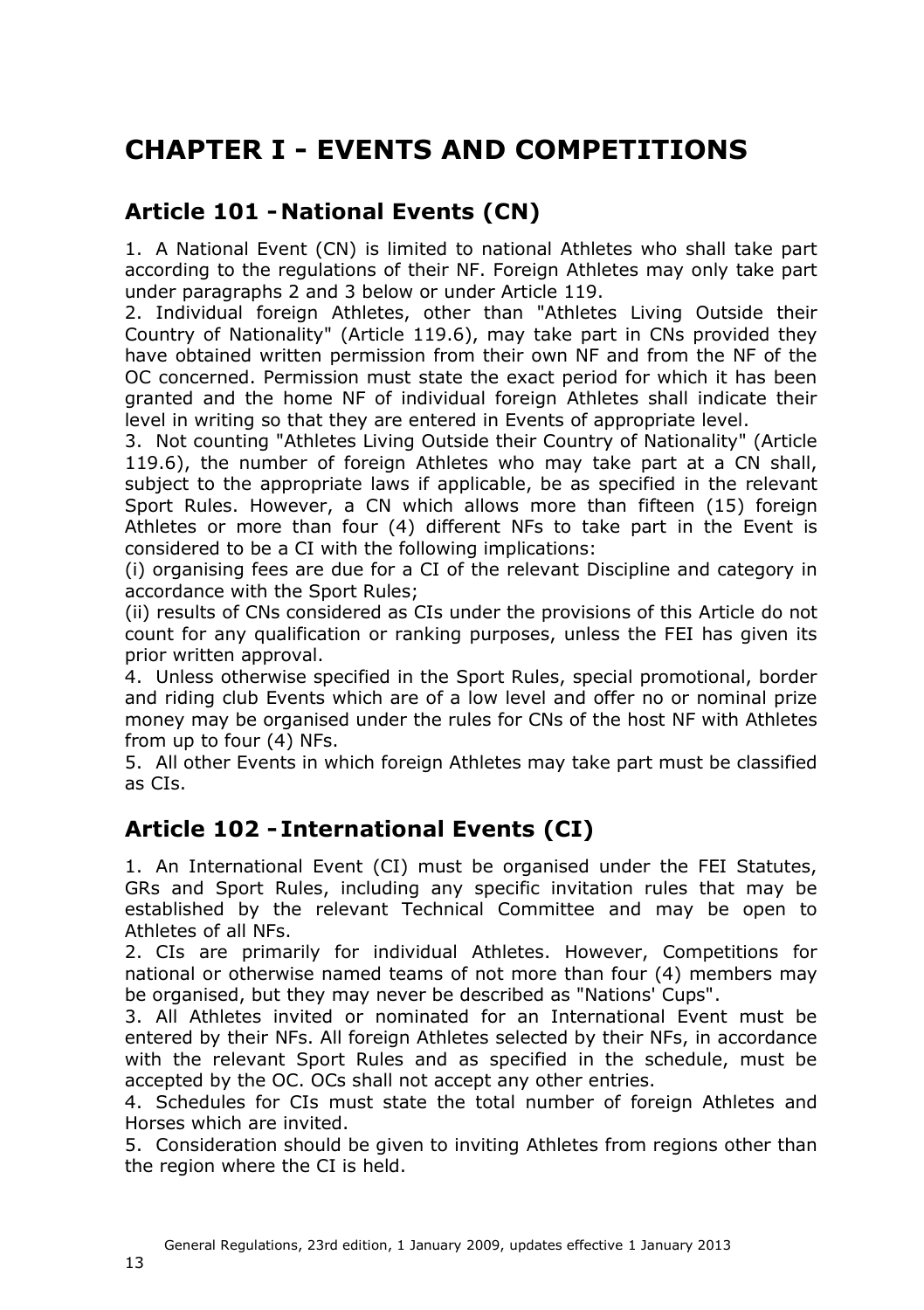6. CIs shall be classified according to the amount of prize money offered and/or to other criteria established by the relevant Technical Committee, and approved by the Bureau.

## <span id="page-13-2"></span><span id="page-13-0"></span>**Article 103 - Official International Events (CIO)**

1. An Official International Event (CIO) is an Event to which NFs are invited to send selected representative individuals and teams, and must be organised under the FEI Statutes, GRs and Sport Rules.

2. CIOs must include the official Competition for individuals and teams according to the Sport Rules of the relevant Discipline.

3. In Europe, each NF may only organise one CIO for Seniors in any Discipline in any calendar year, unless otherwise decided by the Bureau.

4. For other age groups and for Seniors outside Europe, the number of CIOs must be specifically approved by the Secretary General on the recommendation of the relevant Technical Committee.

### <span id="page-13-1"></span>**Article 104 - FEI Championships**

1. FEI WORLD CHAMPIONSHIPS:

1.1. FEI World Championships for Seniors are open to all NFs and may be organised as follows:

1.1.1. For Jumping, Dressage and Eventing: in the even year between the Summer Olympic Games.

1.1.2. For Endurance, Vaulting and Reining: in each even year.

1.1.3. For Driving and Para-Equestrian Driving: in each year.

1.1.4. For Para-Equestrian Dressage: in the even year between the Summer Olympic Games.

1.2. Unless the Sport Rules of the relevant Discipline provide otherwise, at least nine (9) NFs must have been represented at the first Horse inspection.

1.3. FEI World Championships for Seniors in any Discipline may be organised in a different year than the above-mentioned schedule with the approval of the Bureau.

1.4. The General Assembly can also decide to organise in the same period of time and at the same venue the FEI World Championship for the equestrian Disciplines mentioned in the paragraph above: as FEI World Equestrian Games.

2. FEI CONTINENTAL CHAMPIONSHIPS:

2.1. For Seniors:

2.1.1. FEI Continental Championships for Seniors in any Discipline are open to NFs or regional teams within the approved limits of the appropriate continent may be organised in the uneven years.

Unless the Sport Rules of the relevant Discipline provide otherwise, at least six (6) national or regional teams must have been represented at the first Horse inspection.

2.1.2. NFs of North and South America may each organise separate FEI Continental Championships in the year following the Summer Olympic Year. Central American NFs may participate either in the FEI North or in the FEI South American Championships*,* but not in both.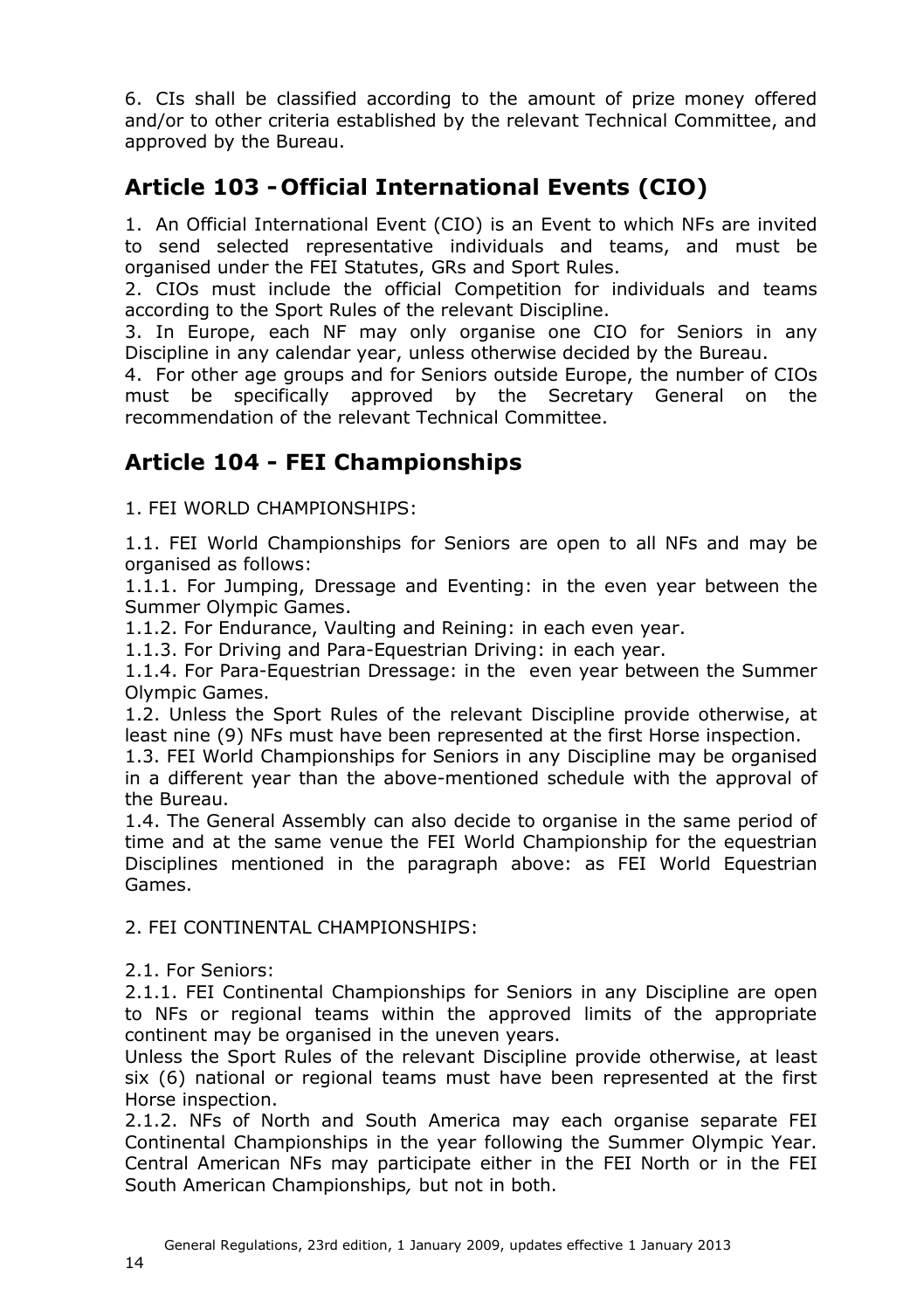2.1.3. FEI Open Continental Championships for Seniors for the Olympic Disciplines may be organised in the years preceding the Summer Olympic Games.

North and South American NFs may each organise such FEI Championships every year. The Central American NFs may participate in the FEI North or in the FEI South American Championships, but not in both.

2.2. For other age categories:

FEI Continental Championships for Youth, Junior, Pony and Children may be organised annually.

2.2.1. There should be a minimum representation of four (4) NFs in Europe. However, outside Europe, FEI Continental Championships may be held with any number of regional teams from at least two (2) NFs. These FEI Championships may be organised in conjunction with CIs under the conditions set forth in the Sport Rules.

2.2.2. FEI Open Continental Championships for Young Riders, Juniors, Pony Riders and Children as well as for Endurance and Vaulting may be organised annually.

2.2.3. North and South American NFs may each organise such FEI Championships every year. The Central American NFs and the Caribbean Islands may participate in the FEI North or in the FEI South American Championships, but not in both.

2.2.4. The title and the related medals shall be awarded to participating individuals and teams from the relevant continent in order of merit.

3. FEI REGIONAL CHAMPIONSHIPS:

3.1. FEI Regional Championships (such as Mediterranean, Balkan, Danube, etc.) may be organised for any Discipline, provided there are at least two (2) NFs participating.

3.2. FEI Regional Championships may take place every year and are open to NFs outside the group by invitation.

3.3. OCs may choose the programme and may include any form of Competition provided for in the Sport Rules.

4. GENERAL PROVISIONS:

4.1. The composition of teams and the number of individual Athletes authorised to take part in FEI championships are set forth in the relevant Sport Rules.

4.2. Under no circumstances may the OC limit the number of entries of eligible Athletes or teams for any FEI Championship. The Bureau may limit the number of entries if deemed necessary.

4.3. Any Championship that is Open needs the Approval of the Bureau.

#### <span id="page-14-0"></span>**Article 105 - FEI-Named Events, FEI-named Series and Series**

1. FEI-named Events are the FEI Championships, FEI World Cup™ Series, FEI Nations Cup Series and other Events, FEI-named Series or Competitions which have been established and/or approved by the Bureau.

2. FEI-named Events shall always contain the letters "FEI".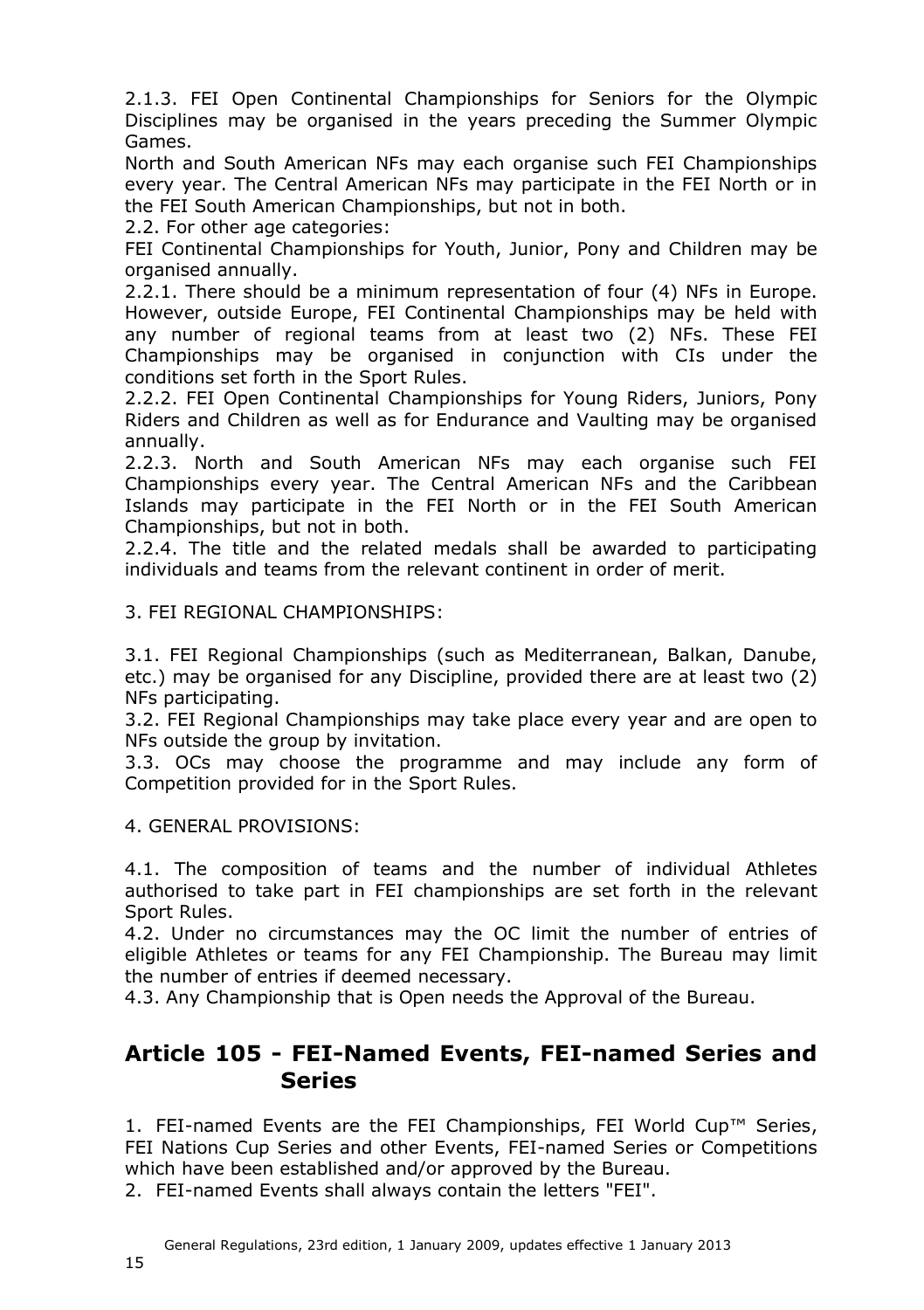3. FEI-named Series and any other Series must be approved by the Bureau. 4. The number of Series per Discipline and per category should be limited in order to have a well structured Calendar and to avoid Horse welfare issues.

### <span id="page-15-0"></span>**Article 106- Application for and Allocation of FEI-Named Events**

1. Allocations shall be decided by the Bureau in principle during its annual spring meeting each year on advice of the FEI and and the relevant Technical Committee in accordance with this Article, the relevant Sport Rules, and the Agreement between the FEI and NF/OC.

#### 2. Allocation Time

The FEI Bureau will decide on the allocation and the date of:

2.1 FEI World Equestrian Games<sup>™</sup>: five (5) years prior to the Event

2.2 FEI World Cup™ Finals Jumping, Dressage, Eventing, Driving and Vaulting, FEI Continental Championships for Seniors (in all disciplines) and FEI World Championships in Driving, Endurance, Vaulting and Reining: three (3) years prior to the Event

2.3 Other FEI Championships will be allocated two (2) years prior to the Event

3. Deadlines for application

NFs must apply no later than 1 December of the year preceding the allocation by the FEI Bureau of the relevant FEI-Named Event or any other date decided by the Secretary General.

4. When applying, the OC through its NF must submit to the FEI the "FEI Official Application Form" and must agree to comply with the FEI Rules and Regulations. Both the OC and the NF must sign the Hosting Agreement before the Bureau confirms the final allocation of the FEI-Named Event. Once proposed by the NF in the "FEI Official Application Form", the date of the Event cannot be changed without FEI approval.

5. No NFs shall be allocated more than one (1) FEI World or FEI Continental Championship for Seniors in the Olympic Disciplines in any one year, unless decided otherwise by the Bureau in the interests of equestrian sport.

6. No NFs shall be allocated two (2) consecutive FEI World or FEI Continental Championships in the same Discipline for the same Category of Athletes, unless there are no other suitable applications.

7. Applications for FEI Regional Championships must include a list of NFs eligible, and any other NFs invited to take part, together with the proposed programme and the standard of the Competitions.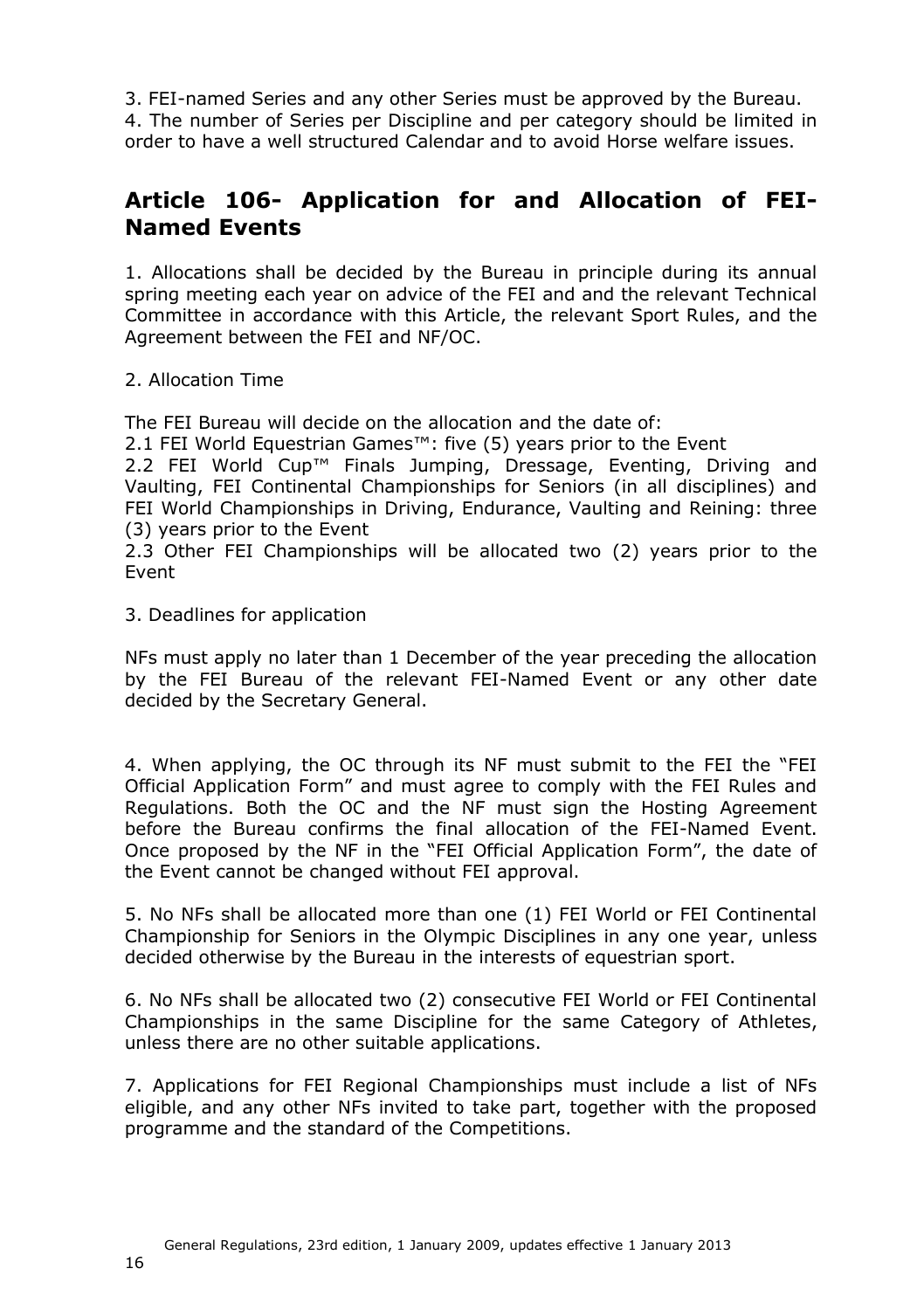8. If no or no suitable application to organise an FEI-Named Event has been received within the deadline, the bid may be re-opened by the FEI and an appropriate allocation may be made by the Bureau.

## <span id="page-16-0"></span>**Article 107 - Competitions**

1. Separate Competitions for the following standard categories of Athletes may be included in the schedules for all Events unless stated otherwise in the Sport Rules:

- 1.1. Seniors
- 1.2. Young Riders
- 1.3. Juniors
- 1.4. Pony Riders
- 1.5. Children
- 1.6. Veterans

2. Sport Rules may include other separate Competitions.

3. In Competitions open to more than one (1) Category, a separate classification may be used to decide the winner of each Category.

4. In Competitions open to more than one (1) Category, there shall be only one (1) draw for the starting order.

### <span id="page-16-1"></span>**Article 108 -Titles of Competitions**

1. At CIMs (see Appendix E), the title of Competitions may not include the name of any country or International region.

At other CIs, the name of the respective nation or country may, with Approval of the relevant NF, be used for the title of one (1) Competition.

At CIOs, the same provision applies to one (1) Competition in each Discipline. 2. The name "World" or names of continents, regions or other groups of nations or countries as title of Competitions, Cups or any other classifications may only be used with Approval of the Bureau.

3. The use of other names given to an Event or to a number of linked Events (FEI-named Series and/or Series) as defined in Appendix A taking place under the jurisdiction of one (1) or more than one (1) NF requires the Approval of the Bureau.

### <span id="page-16-2"></span>**Article 109 - Organisation of Events**

1. The schedules for all CIs, CIOs, FEI World Cup™ Finals and FEI Championships must clearly state that the FEI Statutes, GRs, and Sport Rules apply.

2. International Competitions may never be held under national rules.

3. If a Competition under national rules is included during the course of CIs, the Sport Rules come into force as soon as the results of the Competition under national rules have been announced.

4. For applications for Events that form part of an FEI-named Series and/or Series the Sport Rules for the relevant FEI-named Series and/or Series apply. 5. With the Approval of the FEI Secretary General, a CIO for one (1) Discipline may include another Category of the same Discipline or a CI for Competitions in another Discipline or other Disciplines. For example a CSIO may include a CDI or a CAI. In such a case the schedule and the programme must clearly state the Category of each Competition.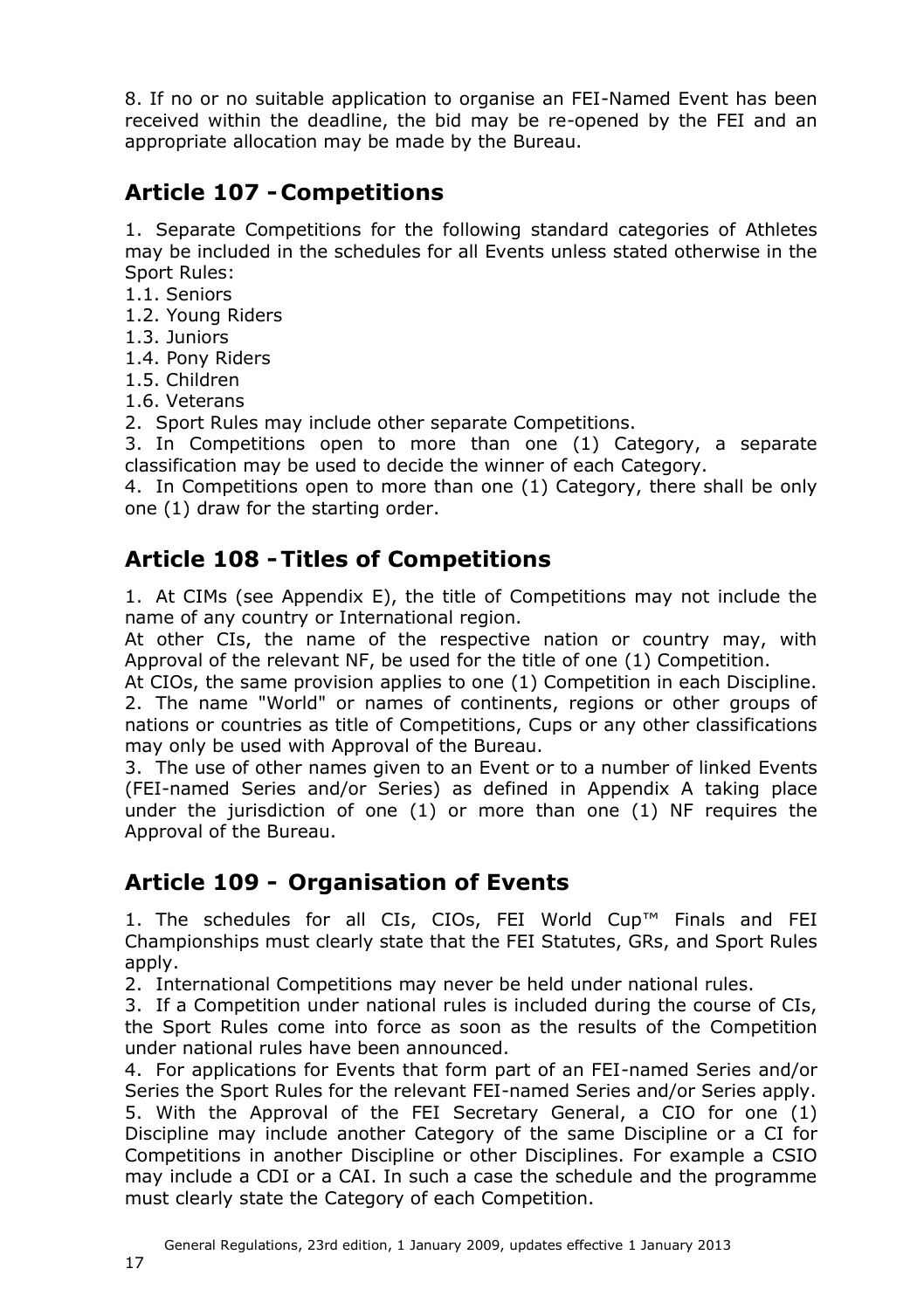6. OCs of International Events must inform the FEI and NFs whose teams or individuals have taken part, of the results and prize money paid to each placed Athlete and team, within five (5) days following the Event, unless otherwise specified for qualification and ranking reasons as communicated by the FEI. Any result must be provided to the FEI in a format specified by the FEI in the approved schedule. Failure from OCs of International Events to provide the FEI with the appropriate result(s) and/or prize money information by the aforesaid deadline and/or in the aforesaid format shall entail a warning for the first violation and thereafter a fine of CHF 1,000.- per violation.

7. Schedules, notices, instructions and announcements over the public address system at all International Events (except CIMs, see Appendix E) must be written or spoken in an official language in addition to the national language, except in cases where all concerned speak the same language.

8. Schedules, notices and instructions at all FEI World and FEI Continental Championships for Seniors must be written in an official language in addition to the national language, except where all concerned normally use an official language.

9. All announcements over the public address system at FEI World Championships and FEI World Cup™ Finals must be made in an official language.

10. OCs of International Events must provide adequate medical and veterinarian assistance at the Event and a sufficient number of ambulances where possible so that first aid is constantly available. The Sport Rules may contain additional medical and veterinary requirements and compliance with such requirements is mandatory.

11. The FEI may require OCs of International Events to provide sufficient financial guarantees in order to host an FEI Event

### <span id="page-17-0"></span>**Article 110 - Schedules for Events**

1. Following the Approval of the calendar each year, the FEI shall send through the relevant NFs a check list for the schedule to all OCs of CIMs, CIs, CIOs, FEI Championships and Games, as listed in the approved Official Calendar for the next year. The OCs must return the forms completed in an official language to their NF. The NF must then check and correct the Draft Schedule for any errors in relation to the FEI Statutes, GRs, and Sport Rules before they send them to the FEI.

2. Deadline for the approval of the Schedules:

2.1. CIs:

(i) Draft Schedules must be received by the FEI at the latest ten (10) weeks prior to the Event.

(ii) Definite Schedules must reach the FEI at the latest four (4) weeks prior to the Event.

2.2. CIMs:

(i) Draft Schedules for CIMS which are approved by the FEI must reach the FEI four (4) weeks prior to the Event.

(ii) Definite Schedules must reach the FEI two (2) weeks prior to the Event.

(iii)If the Schedule is approved by the NF  $(CSI1*$  and  $CSI2*)$  the Final approved Schedule must reach the FEI two (2) weeks prior to the Event.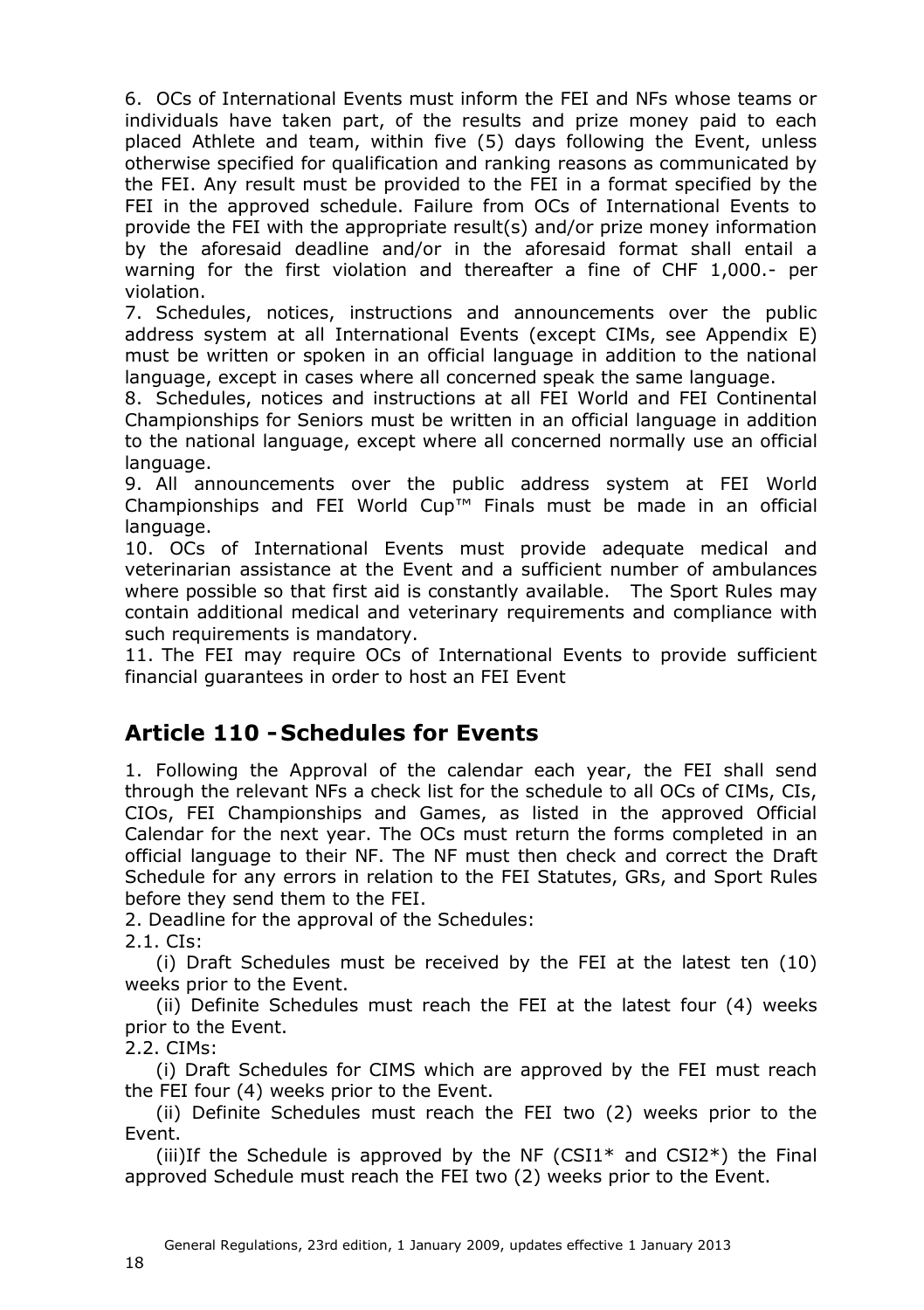2.3. The FEI will not approve any Schedules when the closing dates for Entries have already passed.

2.4 Any subsequent changes must be brought to the attention of, and approved by, the FEI. Changes must be notified to the NFs concerned by the quickest possible means.

3. In exceptional circumstances, together with the Approval of the Chefs d'Equipe, host NF delegate, if any, and the Ground Jury, the OC may change the schedule in order to clarify any matters arising from an omission or due to unforeseen circumstances. Any such changes must be notified to all Athletes and Officials as soon as possible and they must be reported to the FEI by the Foreign Judge.

4. All schedules must give the dates and location of the Event and the dates by which entries must be received in accordance with the following check list: (i) The Disciplines in which Competitions will be held,

(ii) The programme of Competitions,

(iii) Whether the Competitions will be indoors or outdoors,

(iv) The type and dimensions of the schooling areas and the Competition arenas,

(v) The categories, nationalities and other relevant details of invited Athletes and Horses,

(vi) The stabling and accommodation available,

(vii) The value of the prizes and their distribution,

(viii) The national veterinary health requirements and the VRs,

(ix) Whether betting is allowed,

(x) Code of Conduct,

(xi) Disclaimer of responsibilities,

(xii) Any other relevant details.

5. The Schedule must also give the time and place of the commencement of the Horse inspection under the Veterinary Regulations.

6. Failure from OCs/NFs of International Events to provide the FEI with the Schedule(s) by the aforesaid deadlines shall result in a Warning for the first violation and thereafter a fine of CHF 1,000.- per violation.

#### <span id="page-18-0"></span>**Article 111 -Events with Borrowed Horses**

1. International Competitions may be organised with Horses provided by the host NF.

2. The relevant Sport Rules for each Discipline and Category or the schedule of the Event shall apply for Events with borrowed Horses where appropriate.

3. The Horses must wear their usual bit and bridle which must not be changed during the Event unless permission is given by or on behalf of the Owner.

4. Each Athlete will be given the opportunity to ride the Horse obtained in the draw in at least two (2) riding sessions of one (1) hour each according to the rules established by the OC.

4.1. If there is an apparent complete incompatibility between Horse and Athlete, the OC may substitute a reserve Horse at the discretion of the Ground Jury.

5. In the case of a borrowed Horse, the Person Responsible remains as defined in Article 118.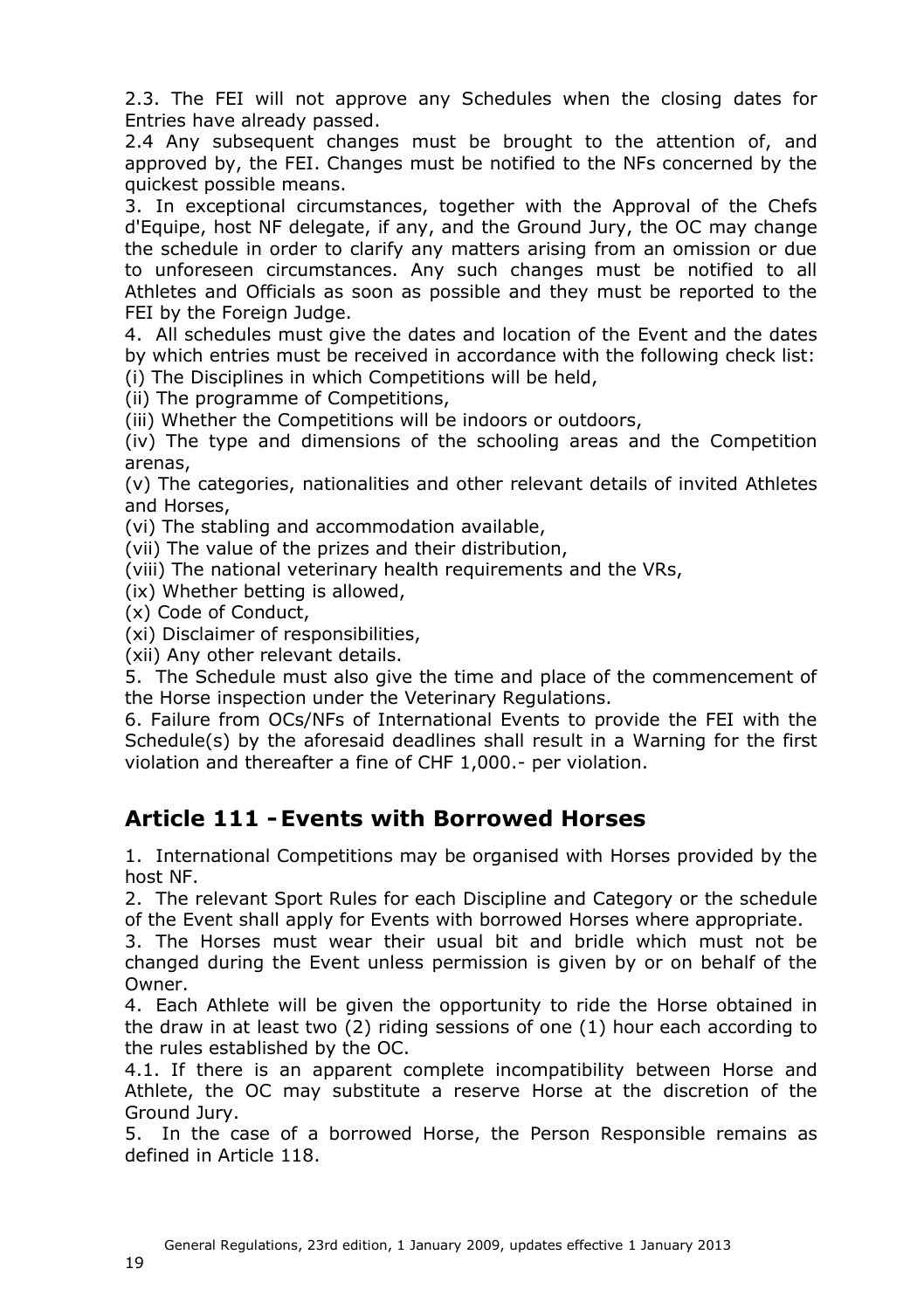### <span id="page-19-0"></span>**Article 112 - Official Calendar**

1. The Secretary General approves the official Calendar for the following year, unless the relevant Sport Rules provide other deadlines.

2. The dates for FEI Events shall be published as soon as possible after allocation.

3. The Secretary General shall have the authority to remove any Competition and/or Event from the Calendar if justified circumstances relating to a Competition or the Event are established.

4. Applications for CIs shall be sent to the Secretary General as early as possible in order that they arrive at the latest by 1 October unless an earlier date is specified by the relevant Sport Rules or a different date is specified in writing by the Secretary General. Only one (1) date may be proposed for each Event. In the event a CI is part of a Series, the application should indicate this information. Applications for CIs that arrive after the deadline mentioned above in paragraph 1 are considered as Late Date Applications and may only be considered by the FEI at least twelve (12) weeks prior to the Event, unless there is a Force Majeure event.

5. Application for CIMs shall be sent to the Secretary General as early as possible, and no later than four (4) weeks prior to the commencement of the Event.

6. Prior to the Decision on the Calendar, the Secretary General may propose modifications to the dates requested by applicants in order to establish an improved Calendar.

7. For Late Date Application and/or modification for higher level Events as defined in the relevant Rules and received after the deadline, any NF and/or OC that may be deemed to be affected by the acceptance of such Late Date Application and/or modification shall be provided the opportunity to give its opinion and if objecting to the late addition or change of dates must explain the reasons for the objection. After an evaluation of the reasons for an objection, the Secretary General may accept the late addition or change.

8. Priority of FEI Championships and other high level Events may be regulated for each Discipline in the Sport Rules.

9. No NF or OC may organise any International Event which has not been published in the Official Calendar or approved by the Secretary General.

## <span id="page-19-1"></span>**CHAPTER II - PARTICIPATION OF ATHLETES AND HORSES**

### <span id="page-19-2"></span>**Article 113 -Registration and Eligibility of Athletes and Horses**

1. All Athletes and Horses must be registered with the FEI, and their own NF, or where appropriate with their host NF, before they can be entered and permitted to take part in an International Event, unless otherwise specified by the Sport Rules. (See also Article [119-](#page-24-1) Sport Nationality Status of Athletes and Chapter [V](#page-36-3) Horses).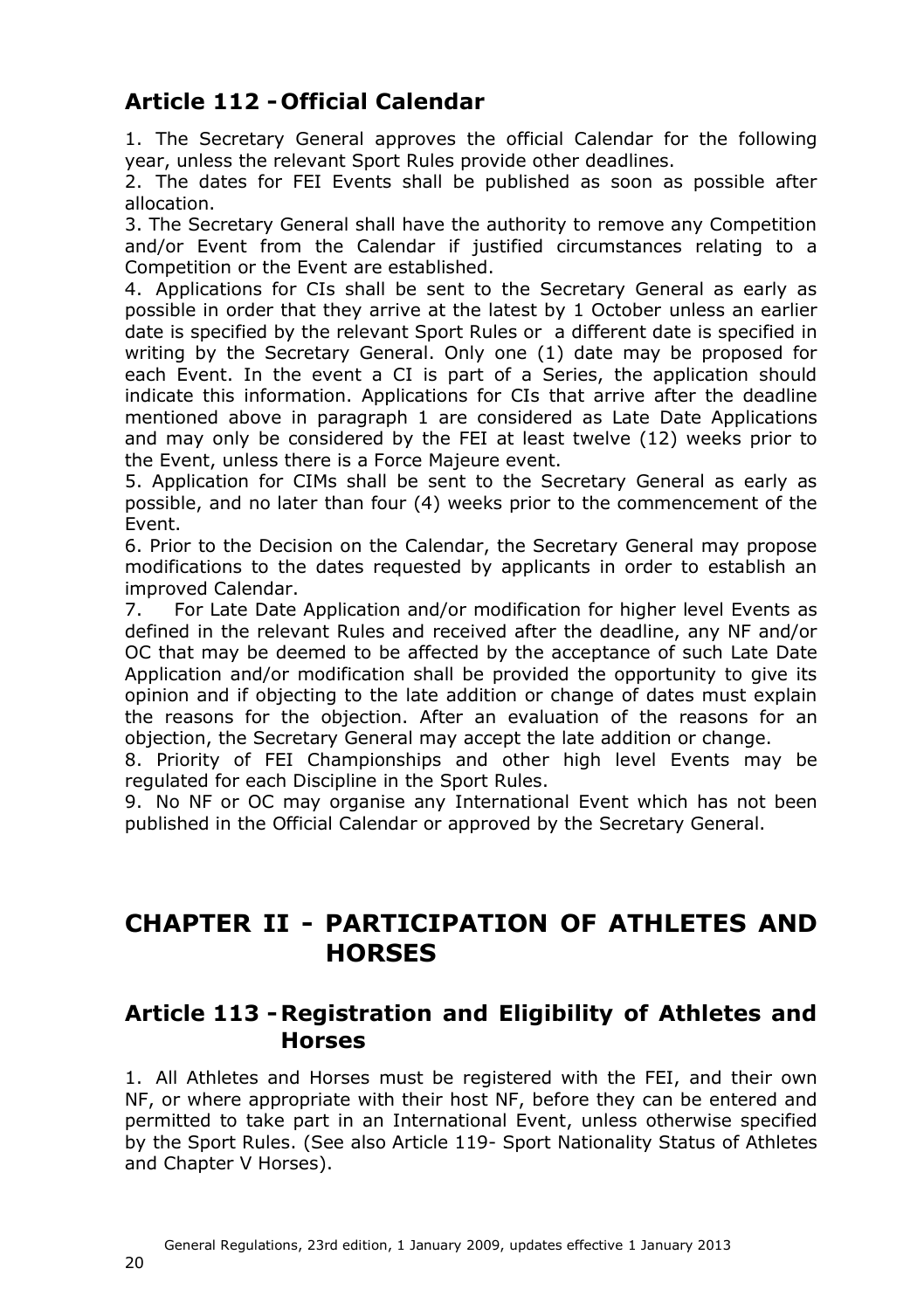2. NFs are responsible for registering all Athletes and Horses and shall ensure that such Athletes have the appropriate corresponding sport nationality pursuant to Article 119. NFs are also responsible for unregistering any Athlete and/or Horse that are not competing anymore for any reason.

3. Any Athlete and/or any Horse not registered with the FEI shall be automatically disqualified.

4. An Athlete and/or Horse, even if registered with the FEI, is not eligible to participate in an International Event or National Event (and so may not be invited by an OC to such Event or entered by an NF in such Event) if that Athlete and/or Horse has participated, in the six (6) months prior to the first day of the International Event or National Event in question, in an Unsanctioned Event.

5. For purposes of Article 113.4, an 'Unsanctioned Event' is an event and/or a competition that is neither published in the official Calendar nor authorised by an NF.

6. An Athlete, Chef d'Equipe, Owner, or NF may challenge the application of Article 113.4, or seek a waiver thereof in exceptional circumstances, by application to the Secretary General. A denial of that application may be appealed to the FEI Tribunal, such appeal to be heard on the papers without a live hearing unless the FEI Tribunal orders otherwise.

### <span id="page-20-0"></span>**Article 114 - Horse Identification**

1. The OC shall give an identification number to each of the participating Horses.

2. The identification number must be worn during the whole Event at all times when the Horse is out of the Event stables.

### <span id="page-20-1"></span>**Article 115 - Invitations**

1. Invitations for individual Athletes to take part in CIs must be sent to the NFs of the Athletes concerned. Invitations from OCs must be sent to the NFs of the Athletes concerned. Invitations must include copies of the schedule. The percentage of Athletes personally invited by OCs shall be specified in the Sport Rules for the specific Disciplines. However, these invitations from OCs (foreign and/or home Athletes) must be under the same conditions as for other Athletes and must in no way be directly or indirectly in connection with a financial contribution. Pay Cards and appearance fees, even in the form of VIP tables and Event privileges, are strictly prohibited and will be sanctioned.

2. Invitations to take part in CIOs may only be sent from the host NF directly to other NFs and must stipulate the number of Athletes and Horses that may be included in the official team and the number of individual entries that can be accepted.

3. At CIOs the number of invited NFs may be limited according to the schedule of the Event as approved by the FEI and the Sport Rules of the relevant Discipline.

4. Unless the relevant Sport Rules provide otherwise, the announcement of the approved date and place of a Championship automatically counts as an invitation to all NFs eligible to participate. Intentions to participate must be sent to the host NF as soon as possible.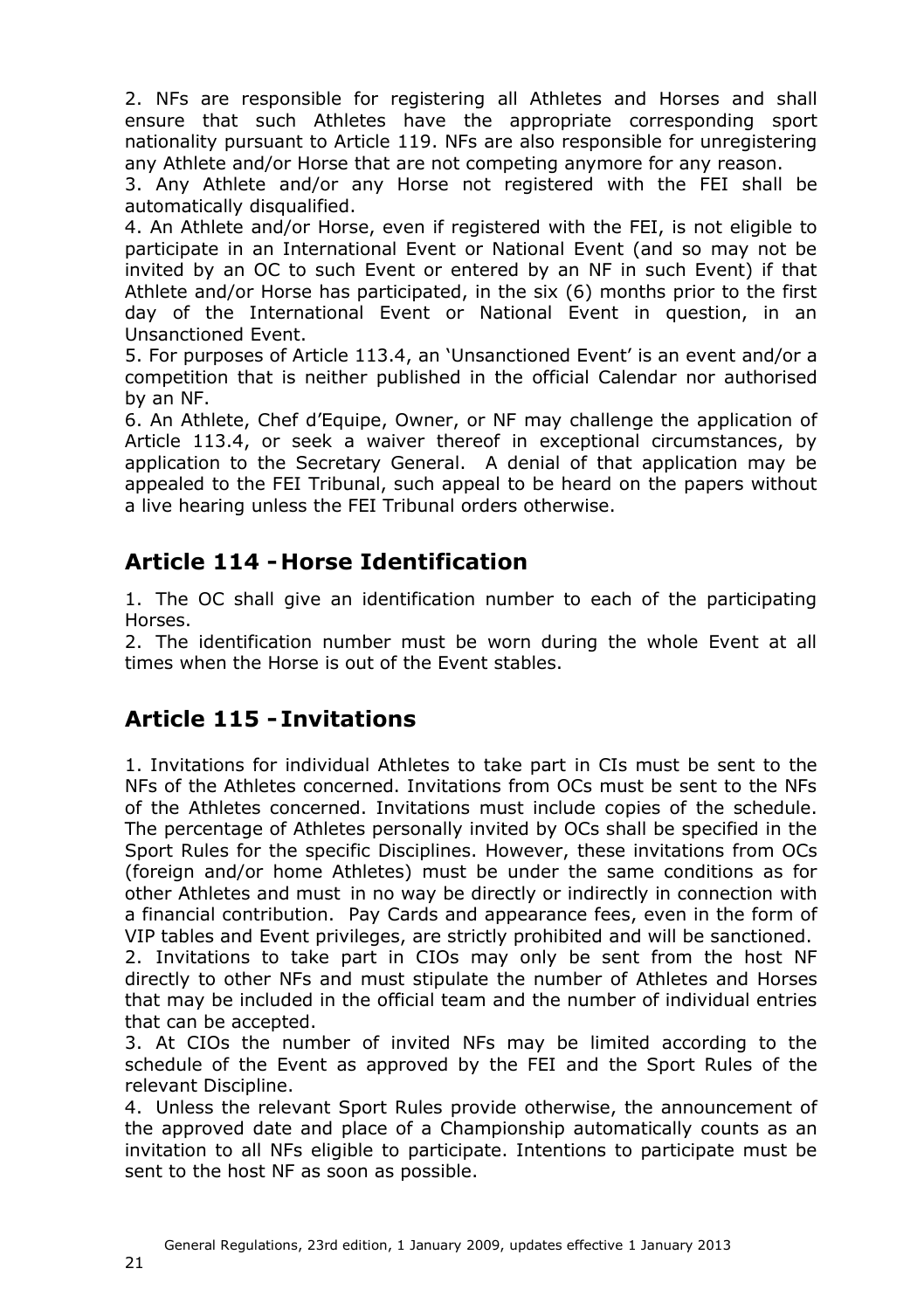5. All Athletes taking part in CIs, FEI Championships and Games must be given the same allowances and conditions. If similar accommodation facilities are not available for all Athletes and their Horses, allocation shall be decided by a draw.

### <span id="page-21-0"></span>**Article 116 -Entries**

The FEI may impose a specific online Entry System to be used by OCs and NFs to manage Athlete and Horse entries, provided the Secretary General has duly informed the OCs and NFs of such requirement with sufficient prior written notice. If the entries of Athletes and Horses are not made through such online Entry System as imposed by the FEI (if applicable), such entries shall not be accepted by the FEI. In addition, any Athlete and Horse competing in any Competition without having being entered through any online Entry System as imposed by the FEI will be disqualified by the FEI, unless compelling circumstances warrant otherwise. If an online Entry System is imposed by the FEI, the Secretary General shall establish and make available to OCs and NFs guidelines detailing all relevant information and processes.

1. Entries for each Discipline shall be regulated in each relevant Sport Rules, except for any Championship with more than one (1) Discipline and for the FEI World Equestrian Games where this Article shall apply.

2. All Athletes invited or nominated for an International Event must be entered by their NFs. All foreign Athletes selected by their NFs, in accordance with the relevant Sport Rules and as specified in the Schedule, must be accepted by the OC. OCs may not accept any other entries.

3. NFs are responsible for selecting and entering qualified Horses and Athletes. This includes the fitness and capability of the Horses and the Athletes to participate in the Competitions for which they are entered.

4. Entries for any Championship with more than one (1) Discipline and for the FEI World Equestrian Games shall be made following the compulsory three (3) phases outlined under paragraph 4.1, 4.2 and 4.3 below: 4.1. Entries in principle

must reach the OC at least eight (8) weeks before the Event is due to begin. Entry in principle means that an NF has the definite intention of sending

Athletes and Horses to participate in the Event. It must state whether the intention is to send only a team or a team and

individuals or only individuals.

4.2. Nominated entries

must reach the OC at least four (4) weeks before the Event and must include a list of the names of Athletes and Horses from which the definite entries and any substitutions will be chosen and state the number of Athletes and Horses which the NF intends to send. The number of nominated entries of Athletes and Horses must not exceed twice the number invited in the Schedule or prescribed by the Sport Rules. Once the nominated entries have been sent in, NFs may send fewer Athletes and/or Horses but never more than the number of nominated entries. NFs which are not represented after having made nominated entries and whose excuse is not acceptable to the OC shall be reported by the OC to the Secretary General for consideration of their excuse by the FEI Tribunal.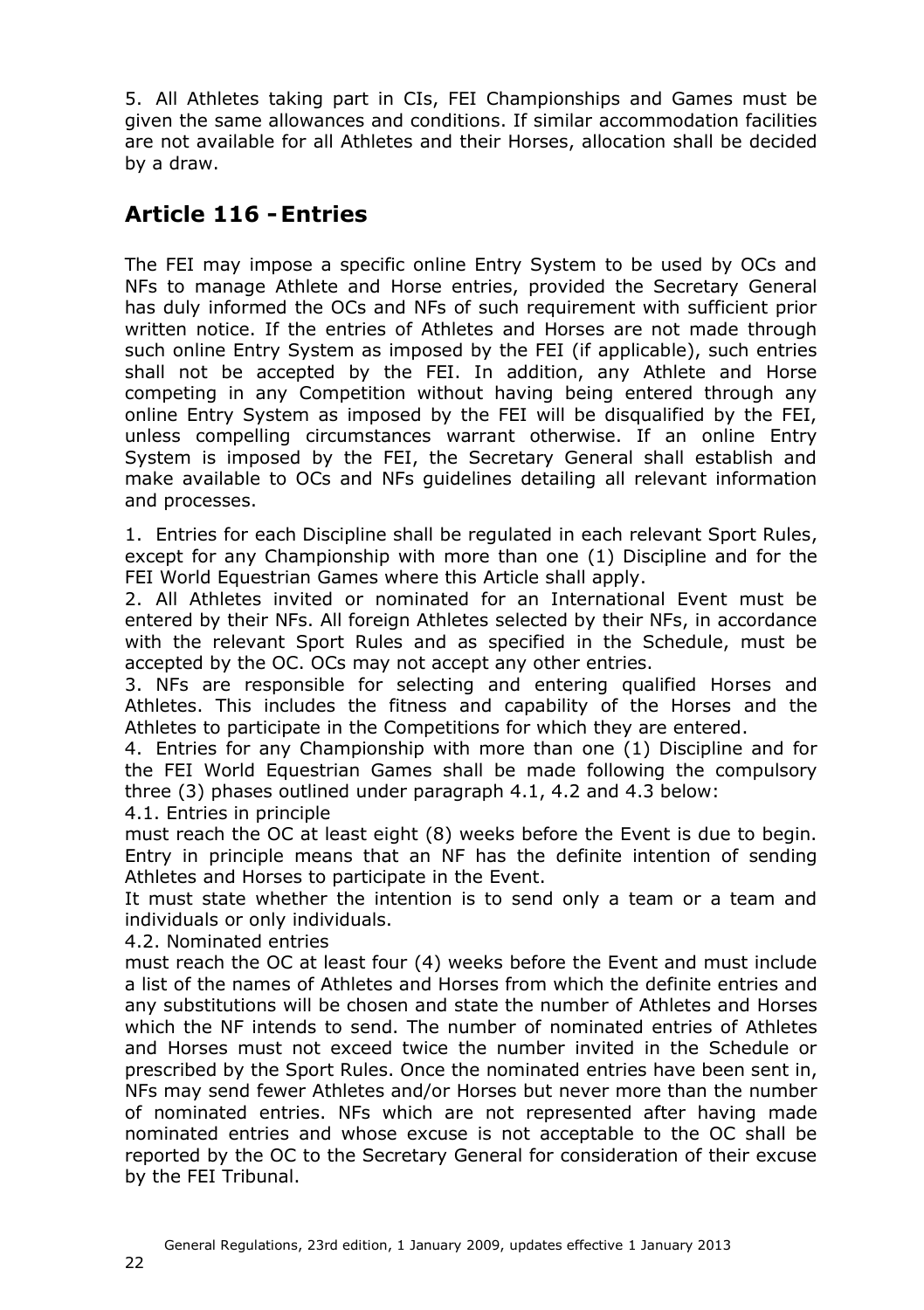4.3. Definite entries

must reach the OC at the latest four (4) days preceding the beginning of the Event. These represent the final selection of Athletes and Horses that will travel to the Event. The definite entries may not exceed the number listed and must be chosen from the list of names on the nominated entries. After the definite entries have been sent in, substitutions of Athletes and/or Horses may only be made with the express permission of the OC.

5. Entry forms for Horses must include the name/names, breed, sex, age, colour, country of birth, present nationality and passport number, FEI registration number and, where appropriate, qualifications.

6. Should an NF send more Athletes and/or Horses than shown in the nominated entry the OC is not obliged to accommodate them or to allow them to participate in that Event even if the Sport Rules and schedule would allow such participation.

7. At an Event, an Athlete may withdraw any or all his Horses from a competition, but he may not add a Horse not previously entered for that competition without the approval of the OC and the Ground Jury.

8. Where an NF has made a nominated entry of a team and finds that it will be unable to send a team, it must immediately inform the OC.

9.Teams or individual Athletes who have been definitely entered by their NFs at any Event and fail to take part without valid excuse must be reported by the Foreign Judge/Technical Delegate to the Secretary General for consideration by the FEI Tribunal. Competing at another Event staged at the same time does not constitute a valid excuse for failure to participate at an Event. Withdrawals after the date of definite entries or no-shows will result in the Person Responsible being liable to reimburse the OC for any financial loss incurred by the OC (i.e. stabling and accommodation if provided by the OC, as mentioned in the schedule) as a result of such late withdrawal or no-show. 10. Unless otherwise provided in the Sport Rules, an NF cannot make definite entries for the same Athlete/Horse combination to more than one (1) OC for the same time period on penalty of disqualification of such Athlete/Horse combination from the Event in which they eventually participate.

### <span id="page-22-0"></span>**Article 117 - Selection of Representative Teams and Individuals**

1. NFs have the final responsibility for the selection of all Athletes and Horses to participate in any International Event or to represent their countries at CIOs, FEI Championships, FEI Regional, Olympic Games, and Paralympic Games provided that the Athletes and Horses are qualified in all respects under the conditions set forth for each Event and have the sport nationality of the NF for whom they are competing.

2. Only Horses and Athletes in possession of approved Certificates of Capability may be entered for FEI World Championships and Olympic Games, (Appendix C) in accordance with the applicable Sport Rules and Olympic Regulations.

3. Only Athletes properly licensed by NFs and having the sport nationality of the nominating NF may be accepted as entries for CIs.

4. Athletes whose NF has been suspended or expelled may not be accepted as entries for any International Event, or national Event outside the country of their NF, during the period of the Suspension or expulsion.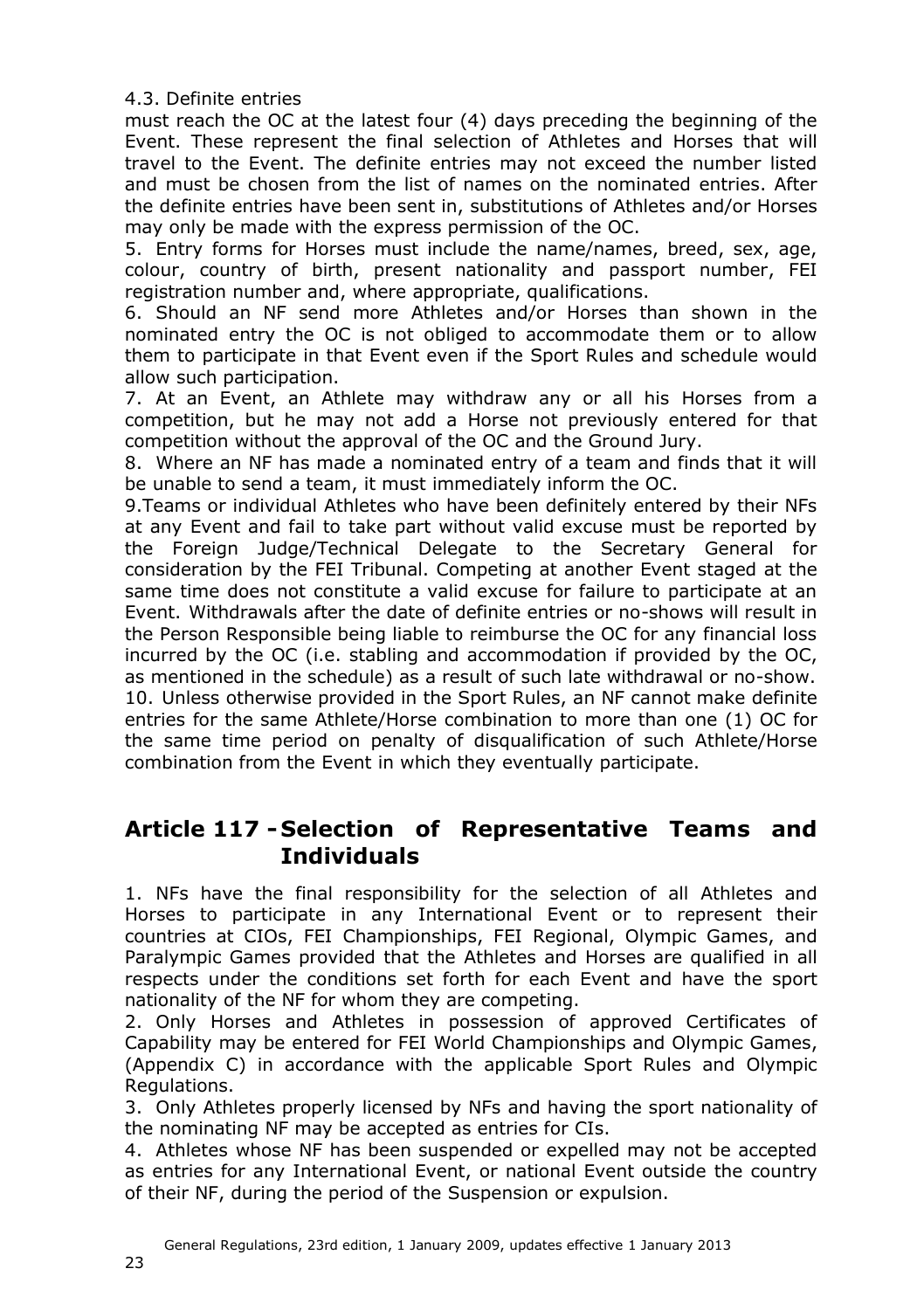5. No Athlete may take part "hors concours" in any International Competition unless otherwise specified by the Sport Rules of the relevant Discipline.

6. No Athlete may be accepted as an entry for any International Event under any other name than that appearing on his licence.

#### <span id="page-23-1"></span><span id="page-23-0"></span>**Article 118 -Person Responsible**

1. The Person Responsible for a Horse has legal responsibility for that Horse, including responsibility under the GRs and the VRs and unless otherwise stated is liable under the Legal System (Chapter [VIII\)](#page-47-3).

2. It is the obligation of the Person Responsible and of every other person subject to the Statutes, GRs and Sport Rules to know the Statutes, GRs and relevant Sport Rules, and lack of such knowledge does not relieve these persons from liabilities under the Statutes, GRs and Sport Rules.

3. The Person Responsible shall be the Athlete who rides, vaults or drives the Horse during an Event, but the Owner and other Support Personnel including but not limited to grooms and veterinarians may be regarded as additional Persons Responsible if they are present at the Event or have made a relevant Decision about the Horse. In vaulting, the lunger shall be an additional Person Responsible.

4. Athlete under 18 years of age (Minor Athlete):

4.1. If the Athlete is under 18 years of age when the entry is submitted, the NF or Chef d'Equipe must nominate a representative for the Athlete.

4.2. The representative may be a parent of the Athlete, the Chef d'Equipe, the team coach, the team veterinarian, the Owner or some other responsible adult and shall be communicated to the OC and the NF with the entry.

4.3. If the NF and Chef d'Equipe fail to nominate the representative, either parent of the Athlete may be considered as the representative.

4.4. The Minor Athlete shall remain the Person Responsible.

4.5. The representative may represent the minor Person Responsible in all dealings with the OC, the NFs and the FEI Officials, including, but not limited to, witnessing the medication process.

4.6. When the representative is from another NF than the Person Responsible's, all communications shall take place through the Person Responsible's NF.

5*.* The Person Responsible, together with the Chef d'Equipe if present, is responsible for the condition, fitness and management and for the declaring or "scratching" of each and every Horse under his jurisdiction.

6. The Person Responsible is responsible for any act performed in the stables to any Horse under his jurisdiction, by himself or by any other person with access to the Horse, and is responsible while riding, driving or exercising any Horse under his jurisdiction. The Person Responsible is not relieved from such responsibility as a result of the lack or insufficiency of stable security.

7*.* If, for any reason, the Person Responsible is unable or is prevented from caring for the Horses under his jurisdiction he must immediately notify the Secretary of the OC and the Veterinary Commission.

8. In the context of betting, the Person Responsible and/or any Support Personnel must not, by any manner whatsoever, infringe the principle of fair play, show non-sporting conduct, or attempt to influence the result of a Competition in a manner contrary to sporting ethics. Any violations of the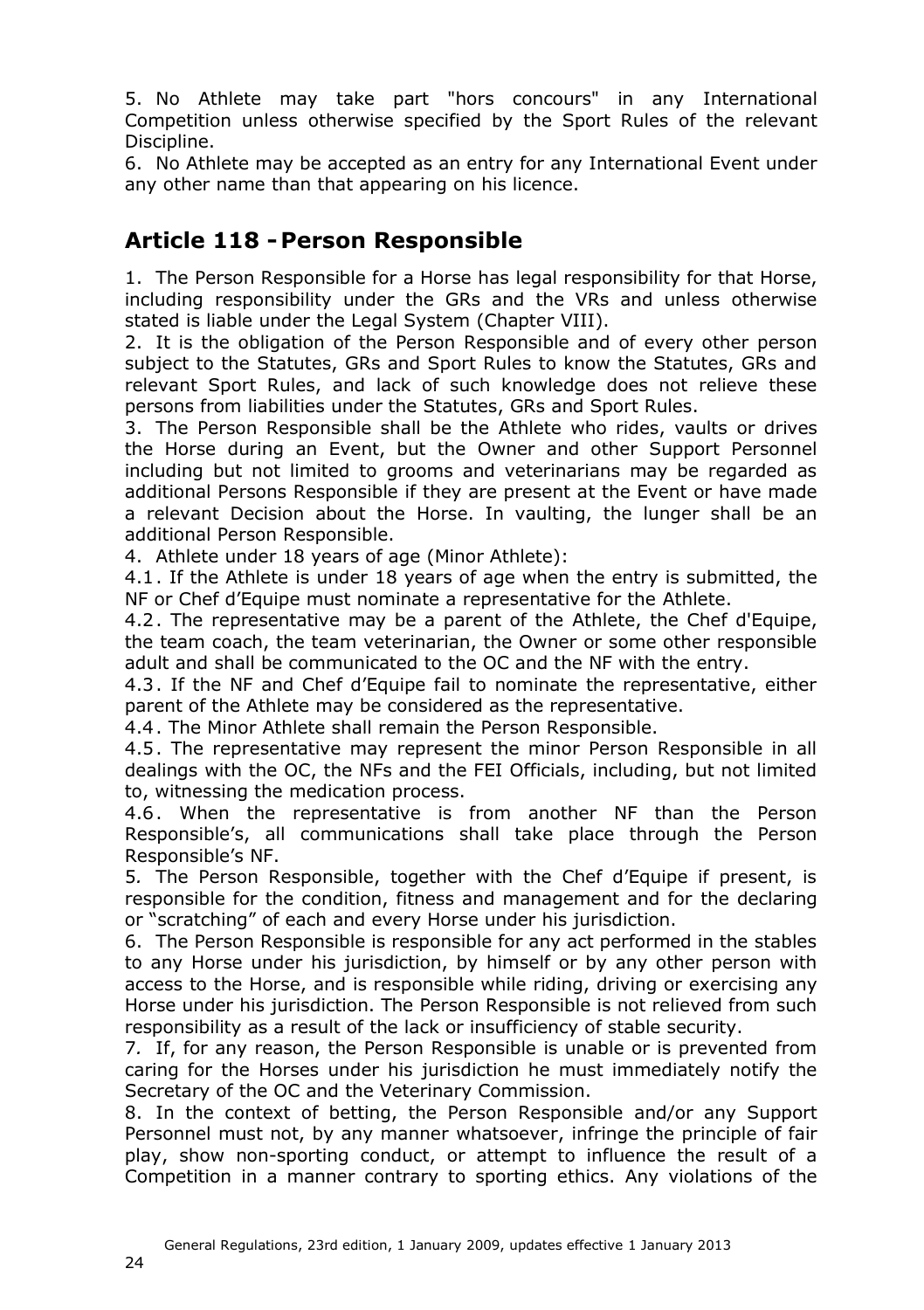above will be subject to Chapter VIII of the General Regulations and Chapter VIII of the Statutes.

### <span id="page-24-1"></span><span id="page-24-0"></span>**Article 119- Sport Nationality Status of Athletes**

1. General principles:

1.1 The NF of a country where an Athlete has his nationality is his "own" NF. Proof of nationality is necessary for an Athlete to compete for a country.

1.2 Except as provided in paragraphs 4, 5, 6.2, and 6.3, an Athlete may only compete, at International Events, for his "own NF", as defined in paragraph 1.1.

2. Sport nationality and sport nationality changes: Adult Athletes

2.1 An Athlete who is a national of more than one (1) country must decide as of the age of (eighteen) 18 years which of his countries of nationality will be his own NF for international competition purposes. Thereafter, subject to paragraph 2.2.1, he can only represent that NF in international competition. Further changes to his sport nationality can only be accomplished through a sport nationality change process, subject to the conditions outlined in this paragraph 2.

2.2 Sport nationality changes:

2.2.1 Basic requirement: an Adult Athlete who is or who becomes the national of more than one (1) country and wishes to compete for his new/other country of nationality may apply for a sport nationality change to the FEI. In the case of a new nationality, this nationality must have been acquired by  $31<sup>st</sup>$  December of the preceding year.

2.2.2 Additional requirements prior to participation in FEI Championships (except FEI Championships for Young Horses), FEI World Cup™ Series, and CIOs:

(i) Subject to the exceptions set forth in paragraph 2.2.3 below, the Athlete must have had legal residence in his new country prior to the first competition he wishes to compete in under his new sport nationality, for *either:* (a) a minimum of two (2) uninterrupted years ; *or* (b) a total of five (5) years of non-consecutive periods.

(ii) The Athlete shall not have taken part in any of the competitions set forth in Article 2.2.2. above for his previous NF in the two (2) years prior to the first competition he wishes to compete in under his new sport nationality. 2.2.3 The residency requirement set out in paragraph 2.2.2 (i) shall be mandatory, except where the Athlete can establish one of the following:

(i) the Athlete's entitlement to his new nationality was established by his birth in that country;

(ii) The Athlete's entitlement to his new nationality was acquired by virtue of descent or through other means related to family heritage-

(iii) the naturalized Athlete was a former national whose loss of nationality was neither voluntary or due to criminal acts; or

(iv) the naturalized Athlete had to renounce his former nationality as a condition of acquiring a new one

2.2.4 Where the naturalized Athlete can establish that he is legally married to a national of the new country of nationality, the residency requirement set out in paragraph 2.2.2 (i) shall be reduced to one (1) year of uninterrupted legal residence or three (3) years of non-consecutive periods of legal residence.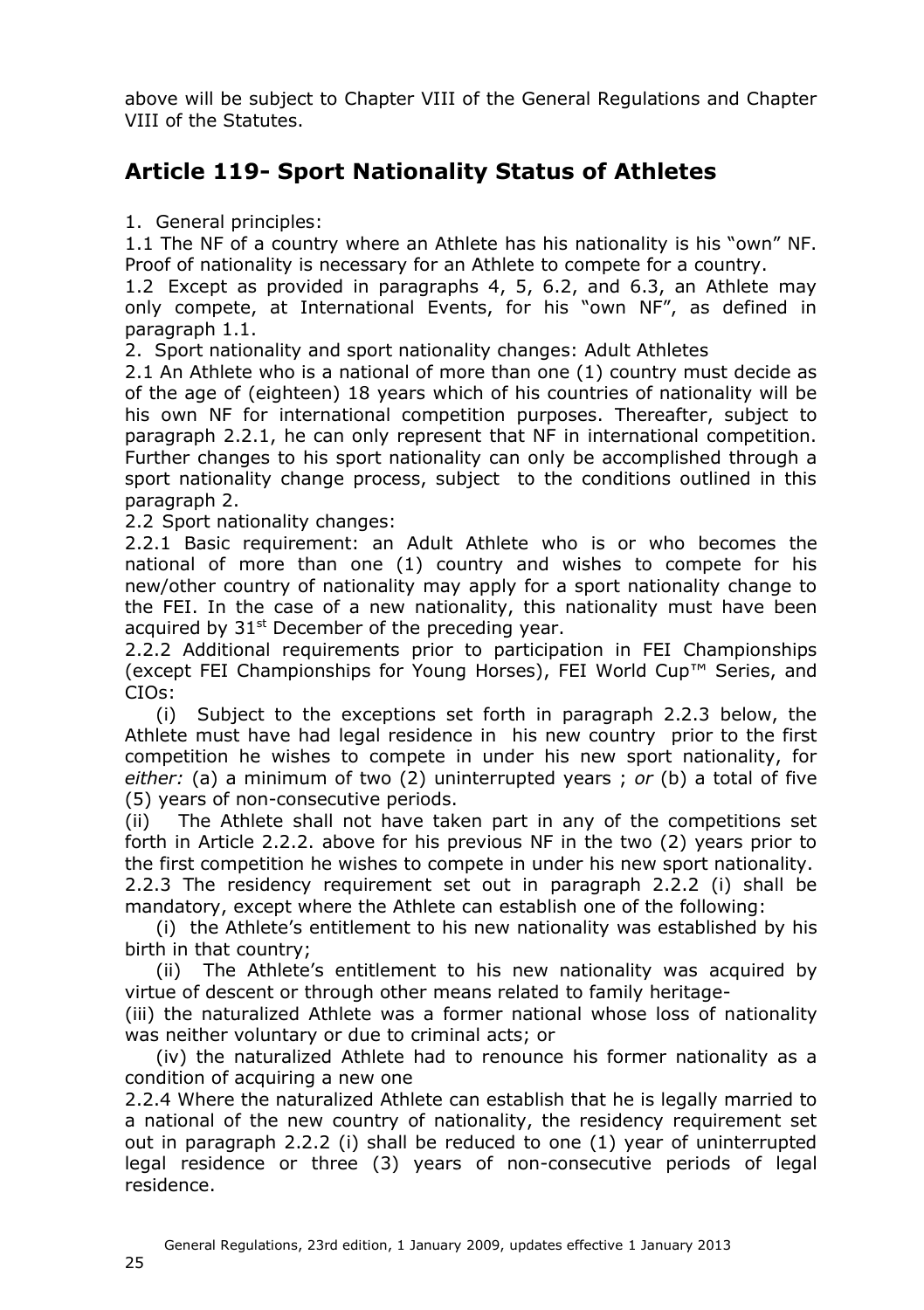2.2.5 An application for an Athlete's change of sport nationality must be filed with the FEI Secretary General, through his new NF, stating the reason for the change and supported by the Athlete's passport or equivalent document for the new country that he wishes to represent. The FEI must inform the current NF that a request for change of sport nationality has been filed.

2.2.6 An Athlete shall only be entitled to compete for his new NF once the FEI has given its written approval of the change in sport nationality.

2.2.7 In special and exceptional circumstances, the FEI has the discretion to grant exceptions, with the agreement of the NFs concerned.

2.2.8 Participation in the Olympic and Paralympic Games is also subject to Olympic and Paralympic Regulations (Bye-law to Rule 42, Olympic Charter) and in particular to any waiting period imposed by these regulations. Similarly, participation in Regional and Continental Games is also subject to the regulations of the relevant governing body.

3. Sport nationality and sport nationality changes: Minor Athletes

3.1 A Minor Athlete who is a citizen of more than one country can choose each calendar year which NF he wants to represent.

3.2 A Minor Athlete may subsequently change his NF (only once per calendar year). Such change of NF is subject to the previous NF's, the new NF's and the FEI's approvals if the Minor Athlete has already participated in an international event for another NF since 1 January of that calendar year.

3.3 As of the Minor Athlete's 18th birthday, paragraph 2 above applies. At such time, the Athlete will register with the chosen NF who will, in turn, register the Athlete with the FEI.

4. If an associate state, province or overseas department, a country or a colony acquires independence; if a country becomes incorporated within another country by reason of a change of border; or if a new NF is recognized by the FEI, an Athlete may continue to represent the country to which he belongs or belonged if that country continues to have an NOC. However, he may, if he prefers, choose to represent his new NF. This particular choice must receive the Approval of the FEI and may be made only once.

5. An Athlete Living outside his country of nationality who: (i) loses his nationality; (ii) becomes a refugee; or (iii) whose home country does not have an NF which is a member of the FEI, can compete internationally as if he were a national of the host country in all International Events including Championships, until such time as his home country has an NF which is a member of the FEI.

5.2 Athletes whose country of citizenship does not have an NF which is a member of the FEI, and whose situation does not qualify under paragraphs 4 and 5.1 above, may receive special authorisation from the FEI to compete in FEI Events under the FEI flag, in exceptional circumstances and on a case by case basis.

6. Athletes Living outside their country of nationality:

6.1 An Adult Athlete Living outside his country of nationality can have his entries processed by his "host-NF" for participation in CNs, CIMs as well as CIs if he is given permission of his own NF and the FEI. The Athlete, while keeping his own NF, comes under the jurisdiction of the host NF for the above-mentioned Events and must take part according to the relevant Sport Rules. This administrative facility is not a change of sport nationality. The Athlete will in all circumstances keep his "own NF", and always compete under its flag.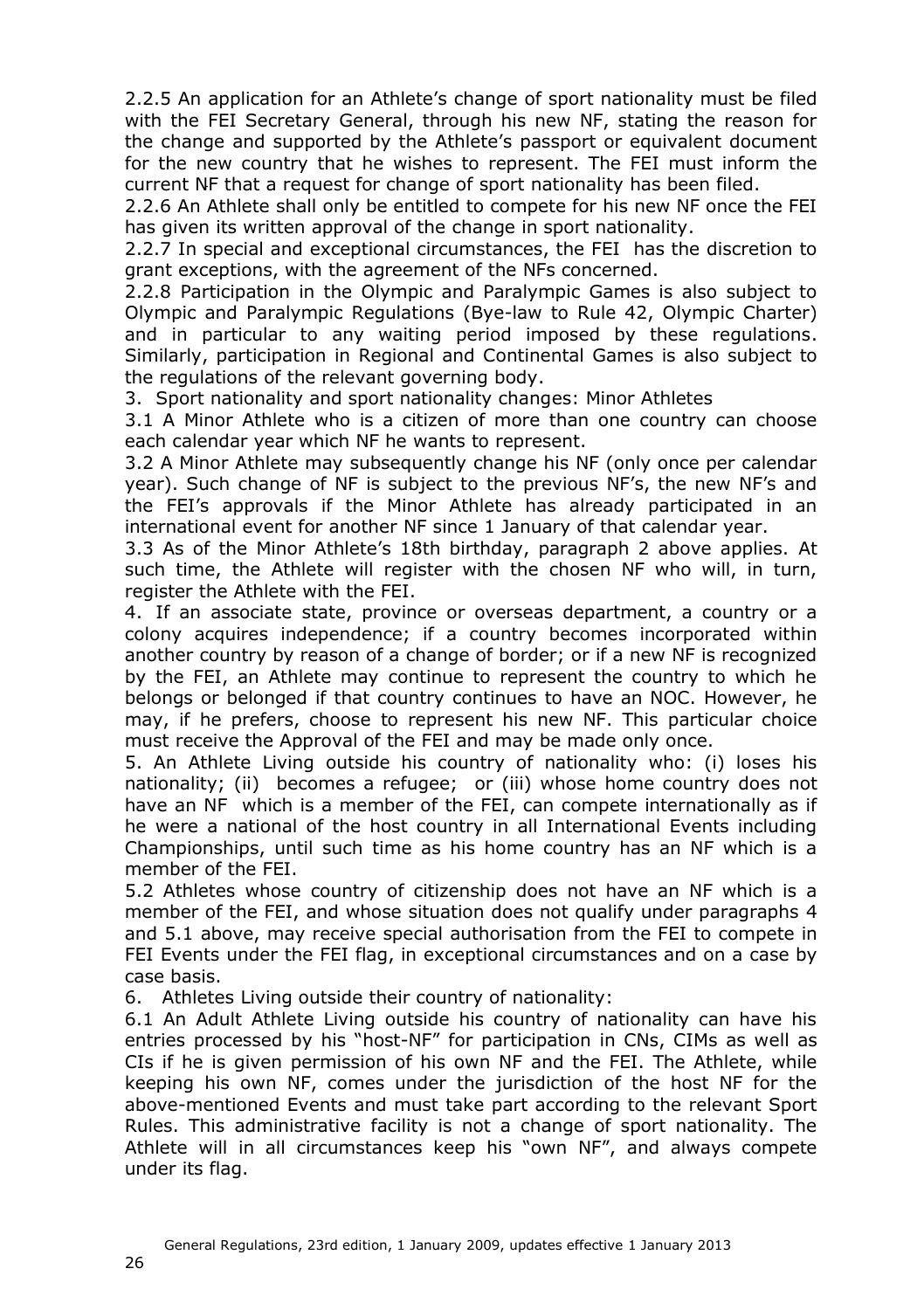6.2 A Minor Athlete may compete for his country of residence in the following Events, and regardless of the country where the Event is organised: CIs for Pony Riders, Junior Riders and Young Riders (which excludes CIOs and Championships), and senior CIMs as defined in Appendix E, GRs. In such circumstances, the Athlete will be compelled to inform his "own NF" as well as the FEI.

6.3 A Minor Athlete who has always competed for his country of residence and not his own NF, may apply to the FEI to establish his country of residence as his own NF once he turns 18, even though he is not a national of such country, only if: (i) he has never competed under the flag of his own NF; (ii) the country of residence, in the FEI's opinion, qualifies as a country where obtaining nationality is overly burdensome; (iii) the Minor Athlete has a valid identity card or residence permit for the country of residence, or other equivalent document; and (iii) the Minor Athlete has been a resident of the country of residence for at least the last five (5) consecutive years. The FEI shall have sole discretion to grant or deny an application presented under this provision, weighing the best interests of equestrian sport against the best interests of the Minor Athlete.

## <span id="page-26-0"></span>**Article 120 - Chefs D'equipe**

1. NFs must appoint a Chef d'Equipe if they have three (3) or more Athletes taking part in CIOs, FEI Championships or FEI Regional or Olympic Games or Paralympic Games. If only individual Athletes are entered, or no separate Chef d'Equipe is appointed, NFs must nominate one of the Athletes to act as Chef d'Equipe.

2. It is recommended that Chefs d'Equipe be appointed for CIs.

3. Chefs d'Equipe must attend all technical meetings organised for them in relation to the Event.

4. The Chef d'Equipe has responsibility for the following:

4.1. The general management and fitness of the Horses entered for the Event and the observance of the VRs by Team Veterinarians and other official team members.

4.2. The declaration and the scratching of Athletes and Horses entered for the Competitions at CIOs, FEI Championships, FEI Regional, Olympic Games and Paralympic Games, and at CIs if appointed.

4.3. The general management, fitness and behaviour of Athletes, especially those under the age of 18. In the case of Athletes under the age of 18, the Chefs d'Equipe are responsible for the behaviour of both their teams and individuals for the entire duration of the Event and are obliged to stay with their teams and individuals.

4.4. Notifying the OC which Athletes and Horses have been selected to start in team Competitions.

5. The Chef d'Equipe may change the Athletes and Horses within the selected team but he cannot add or substitute any member and/or Horse of the official team by an individual Athlete and/or Horse entered in that Event but not selected for the team, except in cases of accident or illness as per Article 121.3 (unless the requirements of a Certificate of Capability prevent this change, see FEI World Championships, Olympic Games).

6. Chefs d'Equipe are not allowed to perform any other official functions at an Event.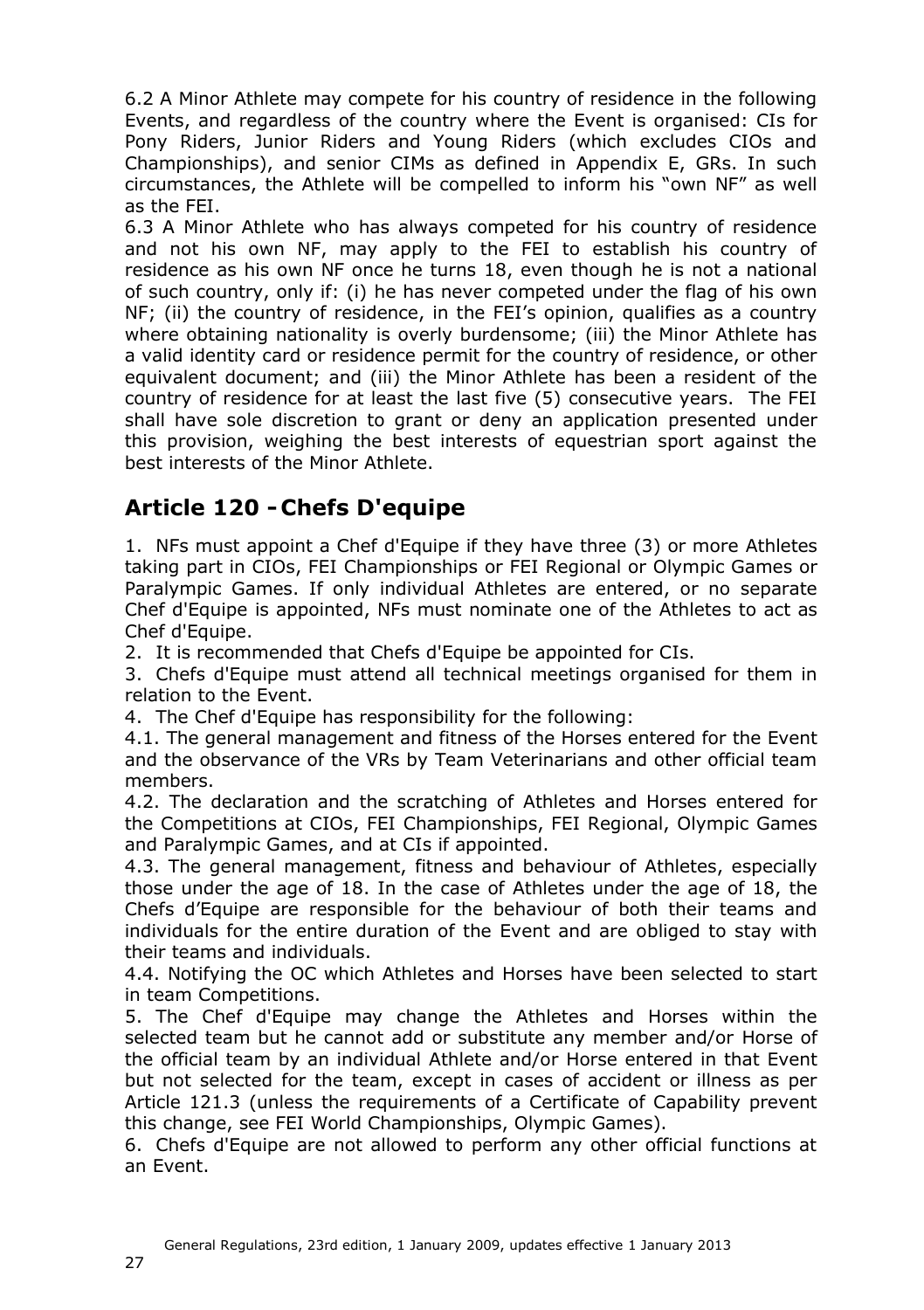7. A Chef d'Equipe or his NF may appoint a deputy to attend meetings or perform other functions, but the deputy, unless otherwise qualified, shall not be entitled to any of the rights conferred on Chefs d'Equipe by Article [131.](#page-30-5)

### <span id="page-27-0"></span>**Article 121 - Declaration of Starters**

1. Chefs d'Equipe must declare the entries for the official team Competition and the names of individual Athletes, by the time established by the OC in accordance with the Sport Rules.

2. If NFs enter more Athletes and Horses than the number allowed in the official team, the Chef d'Equipe must designate the Athletes and Horses selected for the official team at the latest following the first Horse inspection, unless otherwise specified in the relevant Sport Rules for each Discipline.

3. In case of accident or illness of a team member and/or Horse nominated for a team Competition, such individual Athlete and/or Horse entered in that Event may be substituted. This must be announced by the Chef d'Equipe at the latest one hour before the start of the relevant Competition unless otherwise specified in the relevant Sports Rules. The Athlete/Horse being withdrawn cannot then take part in any other Competition in that Event.

### <span id="page-27-1"></span>**Article 122 - Dress and Salute**

1. In all Competitions that take place in an arena under the jurisdiction of a Ground Jury, each Athlete must salute the President of the Ground Jury as a matter of courtesy, unless the President gives other instructions. The OC in agreement with the President of the Ground Jury must instruct the Athletes to salute Heads of State when present, and may do so if there is a special guest occupying the official box.

2. The President or a member of the Jury shall acknowledge all salutes.

3. Athletes must be properly dressed when appearing before spectators.

4. Registration of Colours:

4.1. Special colours or colouring of parts of the uniform to be worn at Competitions in accordance with the Sport Rules of the relevant Discipline are subject to approval by the relevant Technical Committee.

4.2. Special colours or colouring of parts of the uniform may only be registered by NFs with the FEI in order to retain exclusivity of use in favour of the applicant on the following conditions:

(i) An application for registration will be accepted by the FEI at any time during the year. The accepted registration will be valid for five years inclusive of the year the application is accepted. The date and time of receipt of the application will establish the order of priority of registration.

(ii) Black, red, navy and green jackets with collars of the same colour cannot be registered.

(iii) Colours already widely used by NFs which are not registered will not be accepted for registration by a third party unless they have been out of use for one year.

(iv) Colours must be in accordance with the Sport Rules of the Discipline concerned.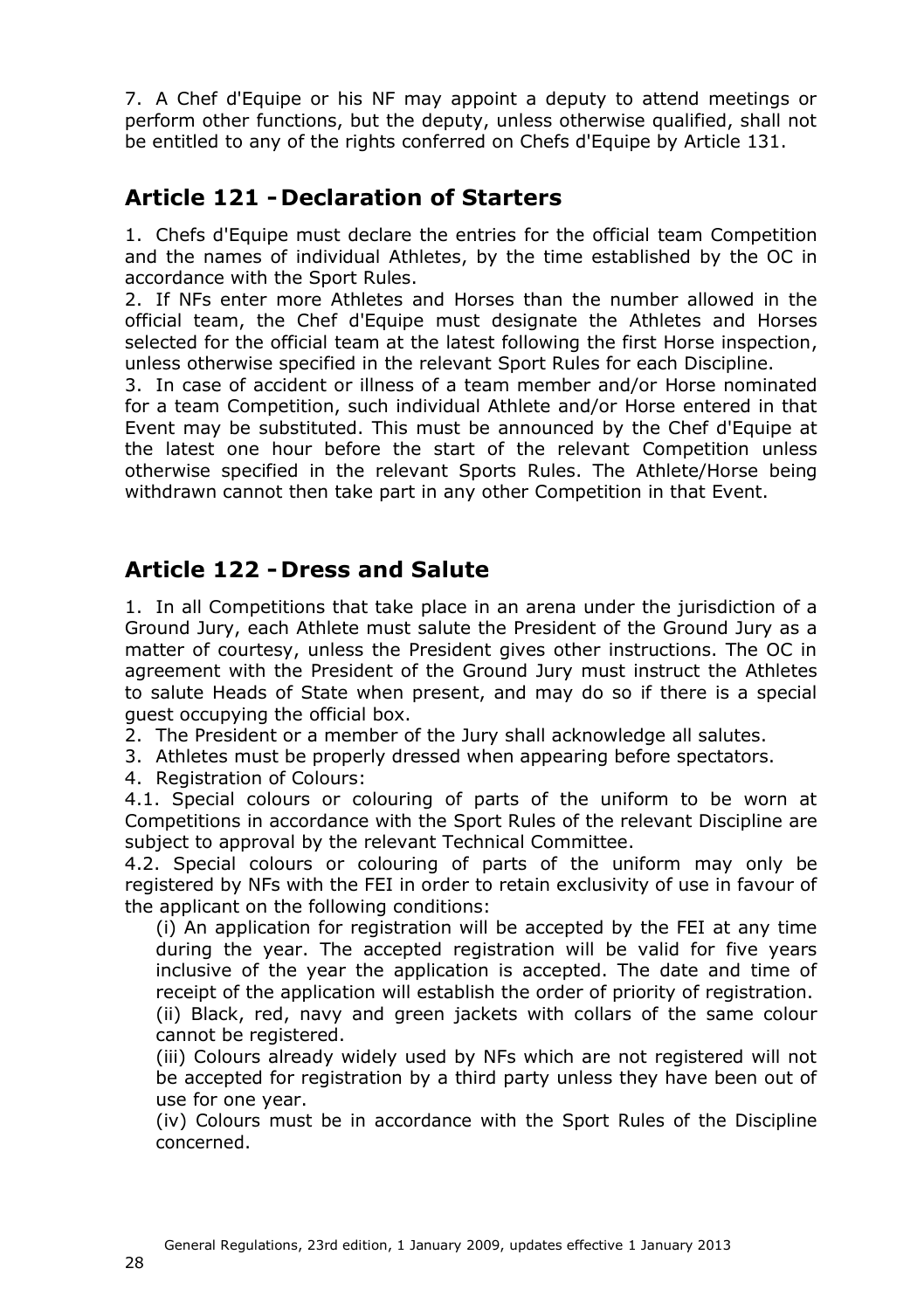(v) Colours registered for five years will be automatically re-registered unless such registration is cancelled in writing before  $31<sup>st</sup>$  December of the fifth year of the prior registration.

(vi) Colours registered in accordance with these rules can only be worn by those persons authorised to do so by the NF in possession of the registration.

4.3. Disputes about colours are to be referred to the Secretary General whose Decision is final.

#### <span id="page-28-0"></span>**Article 123 - Olympic and Regional Games under the Patronage of the IOC, and Paralympic Games under the patronage of the IPC**

1. Only Athletes who satisfy the applicable conditions set forth in the GRs, the Olympic Regulations, the Olympic Charter, its Bylaws and the regulations of the relevant governing bodies may be entered for the Olympic and Regional Games under the patronage of the IOC (see Appendix [B\)](#page-60-0). Only Athletes who satisfy the conditions set forth in the GRs and applicable Paralympic Regulations may be entered for the Paralympic Games.

2. All Athletes, Officials, Persons Responsible, grooms, veterinarians, trainers, Chefs de Mission, Chefs d'Equipes, National Federation representatives, and/or any other member of the Athlete's support personnel or entourage participating in, or accredited to the Olympic, Paralympic, and/or Regional Games are subject, by virtue of such participation and/or accreditation, to any IOC, IPC, and/or applicable Regional Organisations' Rules.

#### <span id="page-28-1"></span>**Article 124 - Young Riders, Juniors, Pony Riders, Children and Veterans**

1. Athletes of the appropriate age may take part in FEI Competitions and FEI Championships of more than one (1) Category for Young Riders, Juniors and Pony Riders, but in each Discipline only in one (1) of these FEI Championships in any one (1) calendar year.

2. Athletes may take part in FEI Senior Competitions and Championships from the beginning of the year they reach the age of (eighteen) 18 but they may only take part either in a Junior or a Young Rider or a FEI Championship for Seniors in the same Discipline in any calendar year. Further exceptions regarding age limits are set forth in the Sport Rules of the relevant Disciplines.

3. In exceptional cases, Technical Committees may with the approval of the Bureau vary any of the ages set out in the definitions for specific Events or regions.

4. Rules regarding Veteran Athletes are set forth in the Sport Rules of each Discipline.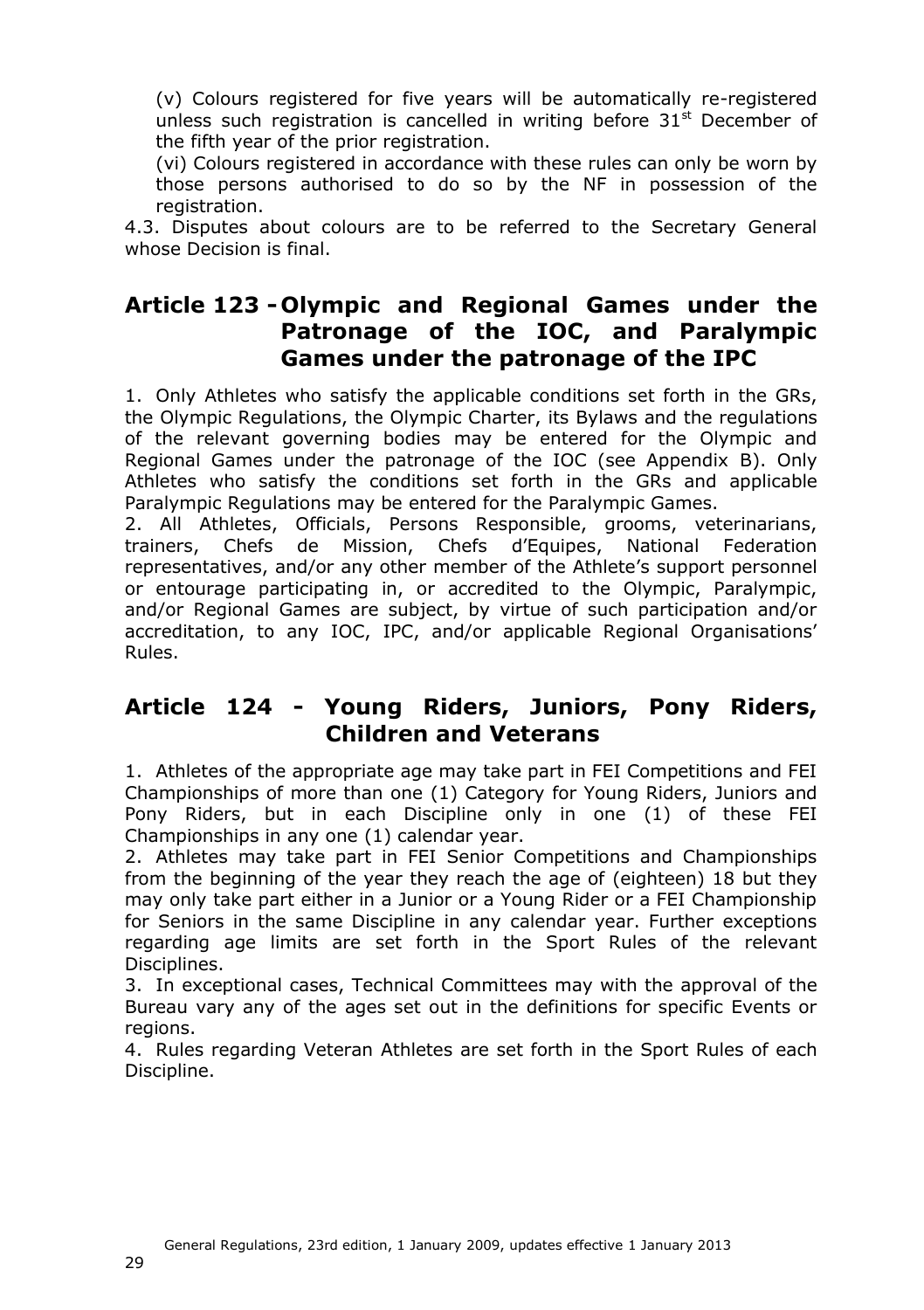## <span id="page-29-0"></span>**CHAPTER III – CEREMONIES, PRIZES AND EXPENSES**

#### <span id="page-29-1"></span>**Article 125 - Ceremonies**

1. Opening, Prize-giving and Closing Ceremonies may follow local custom but they must include the procedure set forth in the following paragraphs.

2. The representative of the FEI, or if no representative is present, the President of the Ground Jury must be invited to participate in the Opening, Prize-giving and Closing Ceremonies of all FEI Championships and FEI World Cup™ Finals.

3. All Athletes invited to be present at a Prize-giving ceremony must remain mounted on the Horses on which they have competed, or on their carriages. If a podium is used for the ceremony (as for the Olympic Games), the prize winners may be asked to dismount. The Ground Jury should have the ability to appove a substitution in the interest of either safety or horse welfare.

4. The FEI representative, or the Foreign Judge, must present the FEI Medals and Trophies before any other prizes are presented by the OC or sponsors.

5. Opportunities should be taken at these ceremonies and during the course of the Event to mention that the Event is under the patronage of the FEI.

6. The Prize-giving Ceremony for FEI Championships must take place immediately after the end of the Competition.

7. OCs should avoid the necessity for Horses to stand for long periods before and during these ceremonies.

### <span id="page-29-2"></span>**Article 126 -Prizes**

1. All money prizes are awarded to the Owners or lessees of Horses or Athletes. Cups or mementoes are awarded to the Athletes unless specifically allocated to the Owners of Horses.

2. All prize money constitutes a partial reimbursement of the costs of keeping a stable and training and travelling Expenses.

### <span id="page-29-3"></span>**Article 127 -Allocation of Prizes**

1. In all Competitions the prizes must be distributed according to the provisions of this Article.

2. The value of the first prize for individuals or teams, either in cash or in kind easily convertible into cash, may never exceed one third (1/3) of the total value of the prize money and prizes convertible into cash, offered for the whole Competition unless otherwise specified in the Sport Rules for the relevant Discipline.

3. The minimum number of prizes offered for each Competition must be allocated on the basis of one (1) prize for every commenced four Athletes, with a minimum of five (5) prizes.

4. Prizes, as set forth above, must be offered for all qualifying Competitions for a general classification at that Event, or for a general classification after a Series of Events.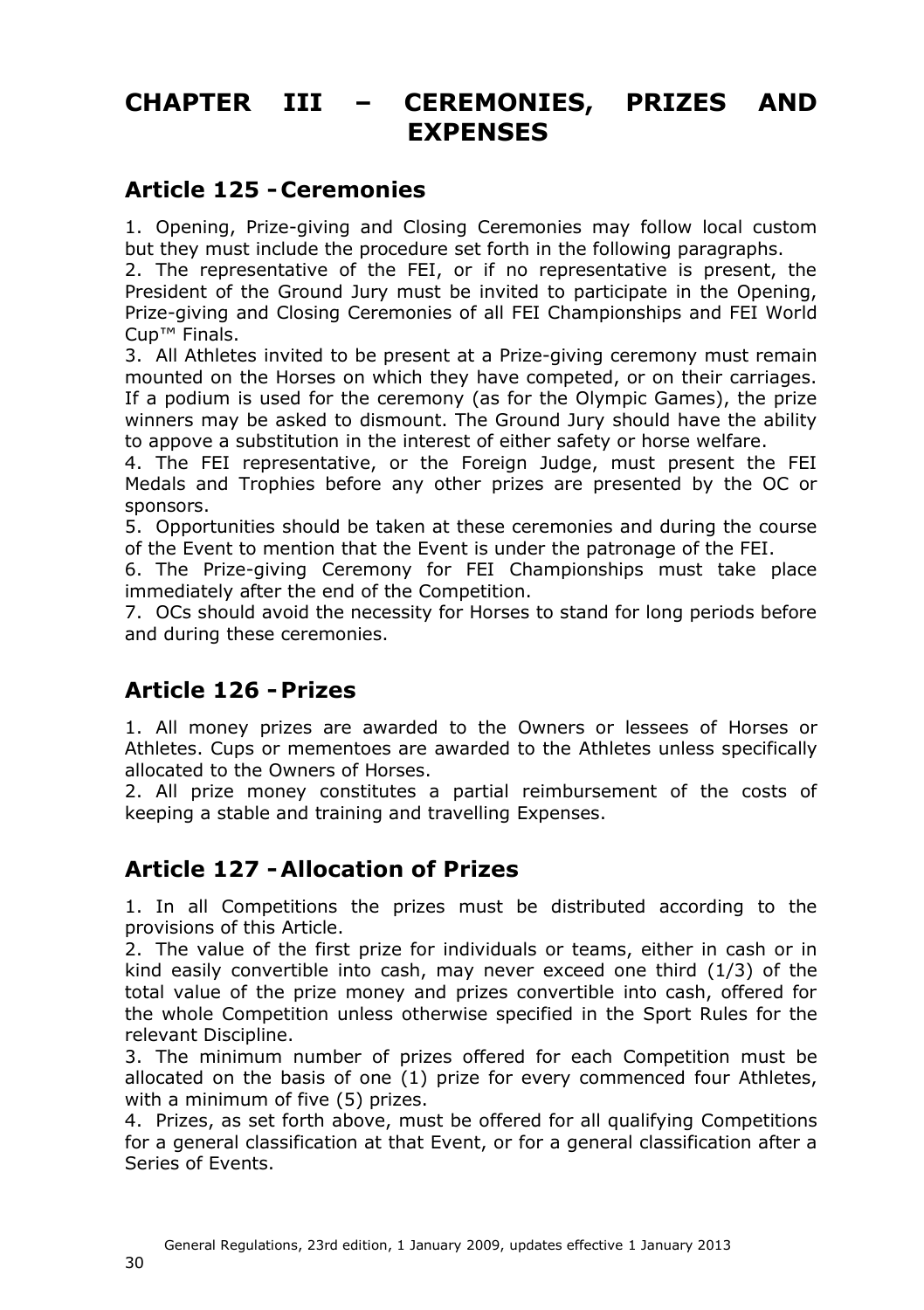5. A single prize in cash, or in kind, may be allocated for a general classification at the conclusion of a Series of qualifying Competitions, or at the end of the Event for the accumulation of points, or at the conclusion of a Series of qualifying Events, provided always that prizes have been offered for each of the preliminary or qualifying Competitions or Events, according to this Article.

### <span id="page-30-0"></span>**Article 128 - Distribution of Prizes**

1. The total amount of prize money shown for each Competition in the schedule must be distributed.

2. Prize money must be distributed to the Chefs d'Equipe or to the winning Owners, lessees or Athletes within ten (10) days after the last Competition of the Event provided they have met all their financial and other obligations to the OC.

3. Prize money for a Competition may not be distributed while any Protests or Appeals relating to that Competition are under consideration during an Event.

### <span id="page-30-1"></span>**Article 129 -FEI Medals**

FEI Medals shall be awarded to participating individuals and teams in order of merit at FEI Championships according to the Sport Rules of the relevant Disciplines.

### <span id="page-30-2"></span>**Article 130 - Challenge Cups**

If a challenge cup for an International Competition has to be won a specified number of times for outright possession, either by the same Athlete or by the same country, the general conditions of the Competition may not be changed before the expiration of five (5) years from the first Competition or until it has been won outright under the original conditions, whichever first occurs.

### <span id="page-30-5"></span><span id="page-30-3"></span>**Article 131 -Expenses**

Expenses of Chefs d'Equipe, Team Veterinarians, Athletes, Grooms, Horses, or any other appropriate person shall be regulated in the relevant Sport Rules for each Discipline.

2. Expenses of Officials:

2.1. The NFs and OCs shall meet the travelling, accommodation and meals Expenses of all Officials according to the GRs and Sport Rules.

2.2. FEI appointed Officials whose Expenses are to be paid by the OC shall be appointed with the agreement of the OC.

### <span id="page-30-4"></span>**Article 132 -Privileges**

1. Owners of Horses present at an Event, who are not Athletes, are entitled to a pass provided by the OC giving them access to the stands and the collecting ring and a special access pass for the stables. OCs must provide one (1) pass for a minimum of two (2) Owners per Horse; however, for stable access refer to the Veterinary Regulations.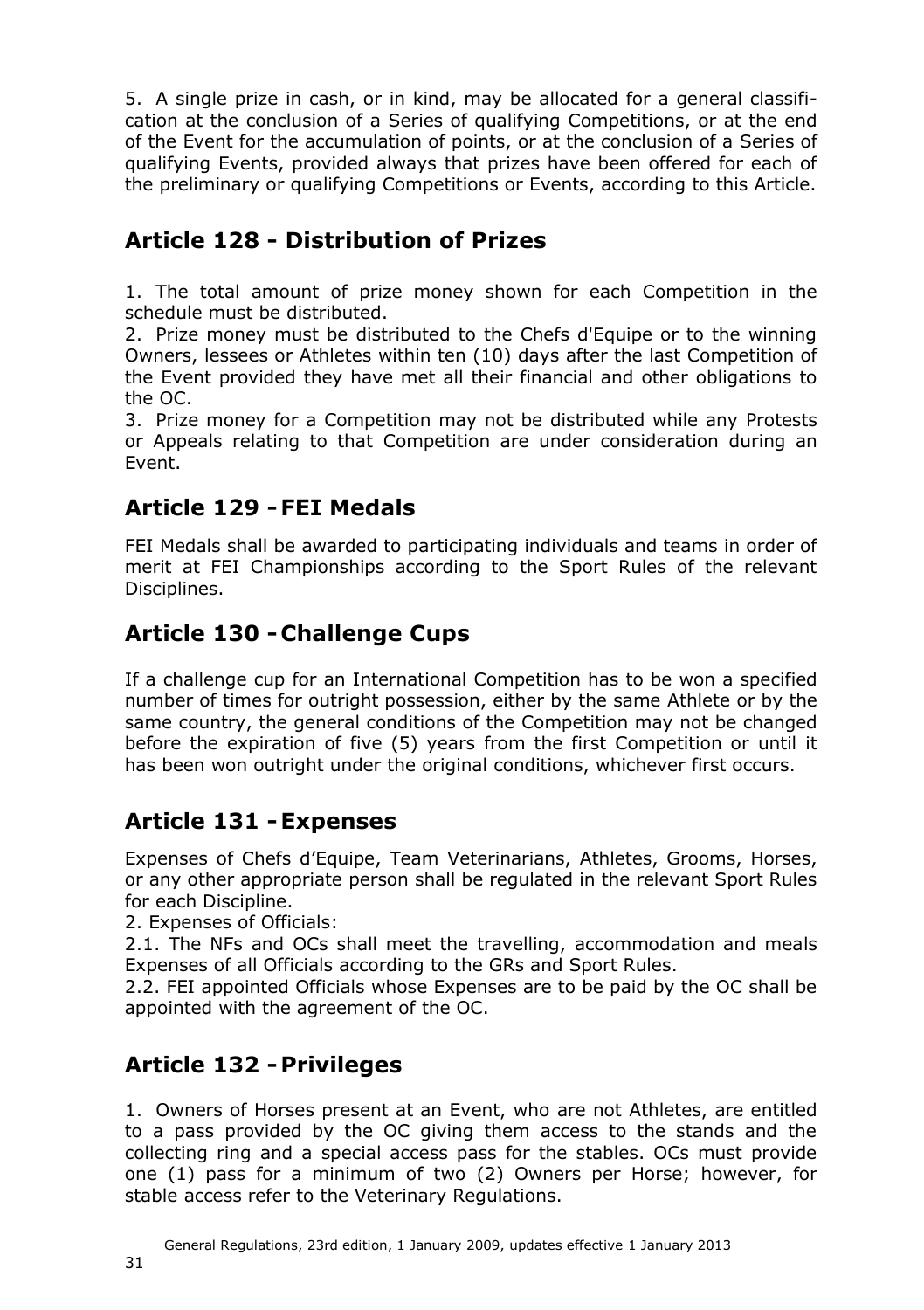<span id="page-31-0"></span>2. Members and Honorary Members of the Bureau, members of the Standing Committees and holders of FEI Badges of Honour are entitled to free admission and access to the stands (deemed appropriate by the OC and the FEI) to all Events under the jurisdiction of the FEI. The Secretary General shall provide certificates to all persons entitled to this privilege upon request. 3. Holders of the certificates must apply, as early as possible and not later than one (1) month prior to the Event, to the particular OCs for the necessary tickets and passes. Certificates must be presented with the application and must be returned with the tickets or passes.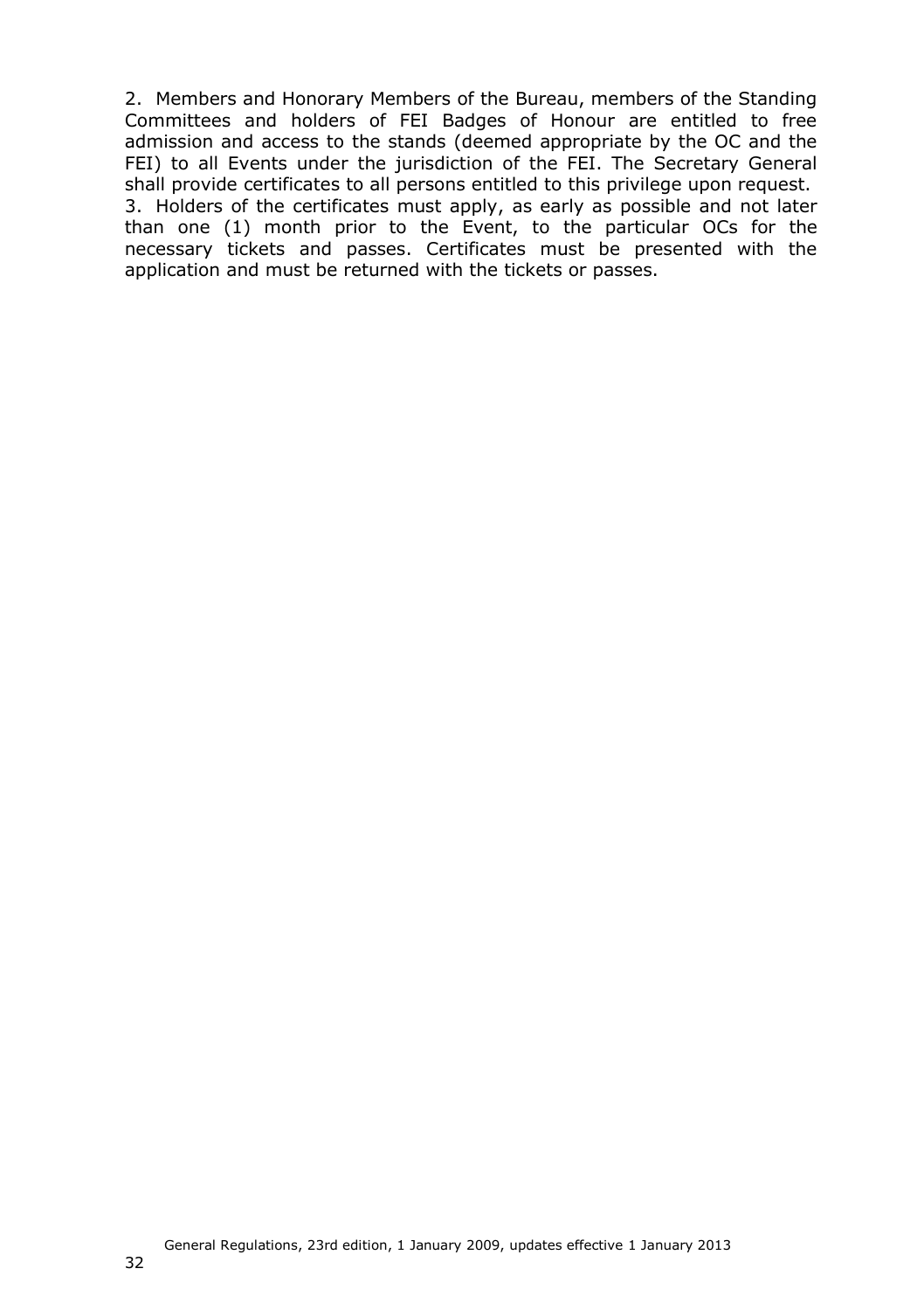# **CHAPTER IV – COMMERCIAL AND SPONSORSHIP**

### <span id="page-32-0"></span>**Article 133 - Commercial Rights**

1. The ownership of the FEI title and FEI logos; the titles, logos, and Competition formulae of all FEI-named Events are vested with the FEI.

1.1. The FEI owns all Official International Ranking Lists resulting from the ranking of Athletes and Horses competing at the Events and Competitions held under its authority.

1.2. The FEI has the exclusive right to exploit the aforesaid properties through all media, including new media, Internet and TV in all its forms, as well as for sponsorship, betting, and marketing purposes according to the conditions set forth in paragraphs 2 and 3 below.

2. With regard to FEI-named Events, an Agreement shall be reached between the FEI and the relevant NF and OC, which defines their respective rights and duties related to the exploitation of all commercial properties and the possible sharing of the revenues therefrom.

2.1. The Agreement shall recognise previous commitments of the relevant NF and OC and resolve any possible conflicts.

2.2. Subject to the provisions in paragraph 3, the normal basis for the Agreement will be the license to the relevant NF and OC of the commercial properties for a fee established by the FEI for each Category of FEI Championship or Event and for possible profit sharing.

2.3. With regard to the FEI-named Series and Competitions organised as a part of other Events, the Agreement shall be reached between the FEI and the relevant NF and OC which shall respect previous commitments of the relevant NF and OC, unless otherwise agreed.

3. The terms of the Agreement must be finalized before the Bureau confirms the final allocation of the Event and/or the approval of the FEI-named Series or Competition. The exploitation of all commercial properties, betting and TV rights must be negotiated in such a way as to assure the feasibility of the

Event, FEI-named Series or Competition concerned, taking into consideration the technical and sporting conditions and the promotion of equestrian sport.

4. If an FEI-named Event has a title sponsor, the sponsor's name may appear in conjunction with the relevant title.

5. FEI Championships, FEI World Cup™ Finals and FEI Nations Cup Series must use the official logos of the FEI on all posters and on the front page of all schedules and programmes.

6. CIOs must use the official logos of the FEI on all posters and on the front page of all schedules and programmes.

### <span id="page-32-1"></span>**Article 134 - Sponsored Teams**

In order to take part in FEI Events, sponsored teams must be registered with the FEI in accordance with the relevant Sport Rules.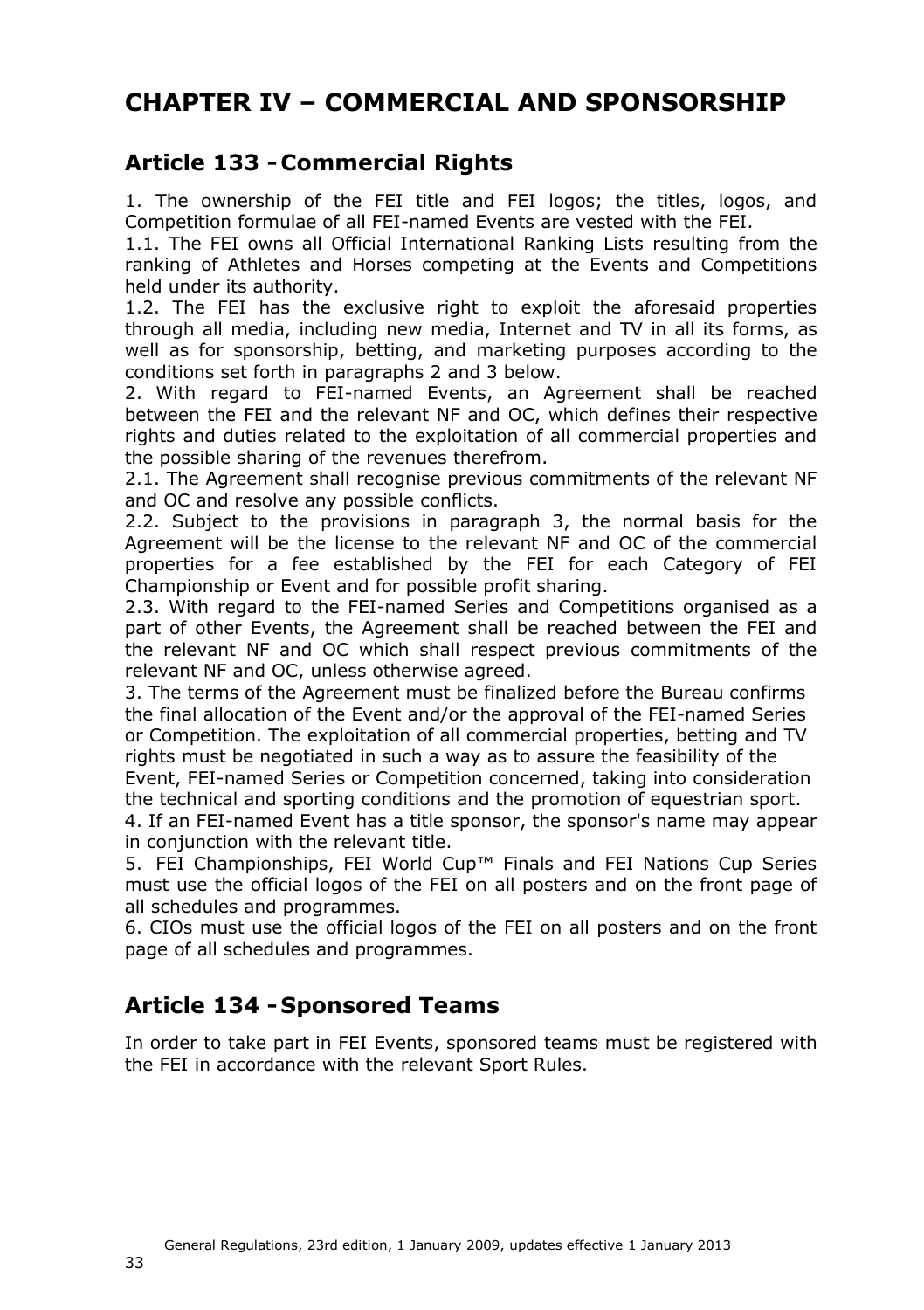### <span id="page-33-0"></span>**Article 135 -Advertising and Publicity on Athletes and Horses**

1. At all Events, except Regional and Olympic Games under the patronage of the IOC, Athletes may wear clothing and use equipment (including, but not limited to, riding equipment and vaulting back pads) and vehicles which identify the manufacturer, the Athlete's sponsor(s), the Athlete's team sponsor(s), the NF's sponsor(s), the Athlete's nation, and/or the Athlete himself, but only under the specific conditions set forth below:

1.1. Identification of a Non-Sponsor Manufacturer

1.1.1. While present in the Competition area and during the prize-giving ceremonies names or logos identifying a non-sponsoring manufacturer of the clothing, equipment and/or vehicles (including but not limited to carriages) may appear only once per item of clothing, equipment and/or vehicle and solely on a surface area not exceeding:

(i) three square centimeters  $(3 \text{ cm}^2)$  (maximum on centimeters -1 cmhigh, maximum three centimeters -3 cm- wide) for clothing and equipment except for the harnesses during the Driving Events;

(ii) fifty square centimeters (50 cm<sup>2</sup>) on each side of vehicles during the Driven Dressage and Obstacle-Cone Driving Phases of Driving Events;

(iii) the size of the strap on which the identification of the manufacturer appears, and no longer than ten centimeters (10 cm), only once on each harness during the Driving Events

#### 1.2. Identification of Sponsors

1.2.1. While present in the Competition area and during the prize-giving ceremonies the name and/or logo of the Athlete's sponsor(s), his team sponsor(s) and/or his NF's sponsor(s) may appear on a surface area not exceeding:

(i) four hundred square centimeters  $(400 \text{ cm}^2)$  on each side of vehicles during the Driven Dressage and Obstacle-Cone Driving Phases of Driving Events and Vaulting back pads;

(ii) two hundred square centimeters (200 cm<sup>2</sup>) on each side of saddle cloth;

(iii) eighty square centimeters (80 cm<sup>2</sup>) only once on jackets or top garments at the height of breast pockets during the Reining Events and Driven Dressage and Obstacle-Cone Driving Phases of Driving Events;

(iv) eighty square centimeters (80 cm<sup>2</sup>) on each of the two sides of jackets or top garment at the height of breast pockets for Jumping Events, Dressage Events and for Jumping and Dressage tests of Eventing;

(v) one hundred square centimeters  $(100 \text{ cm}^2)$  only once on Vaulting outfits;

(vi) eighty square centimeters  $(80 \text{ cm}^2)$  (maximum twenty centimeters -20 cm- long, maximum four centimeters -4 cm- wide)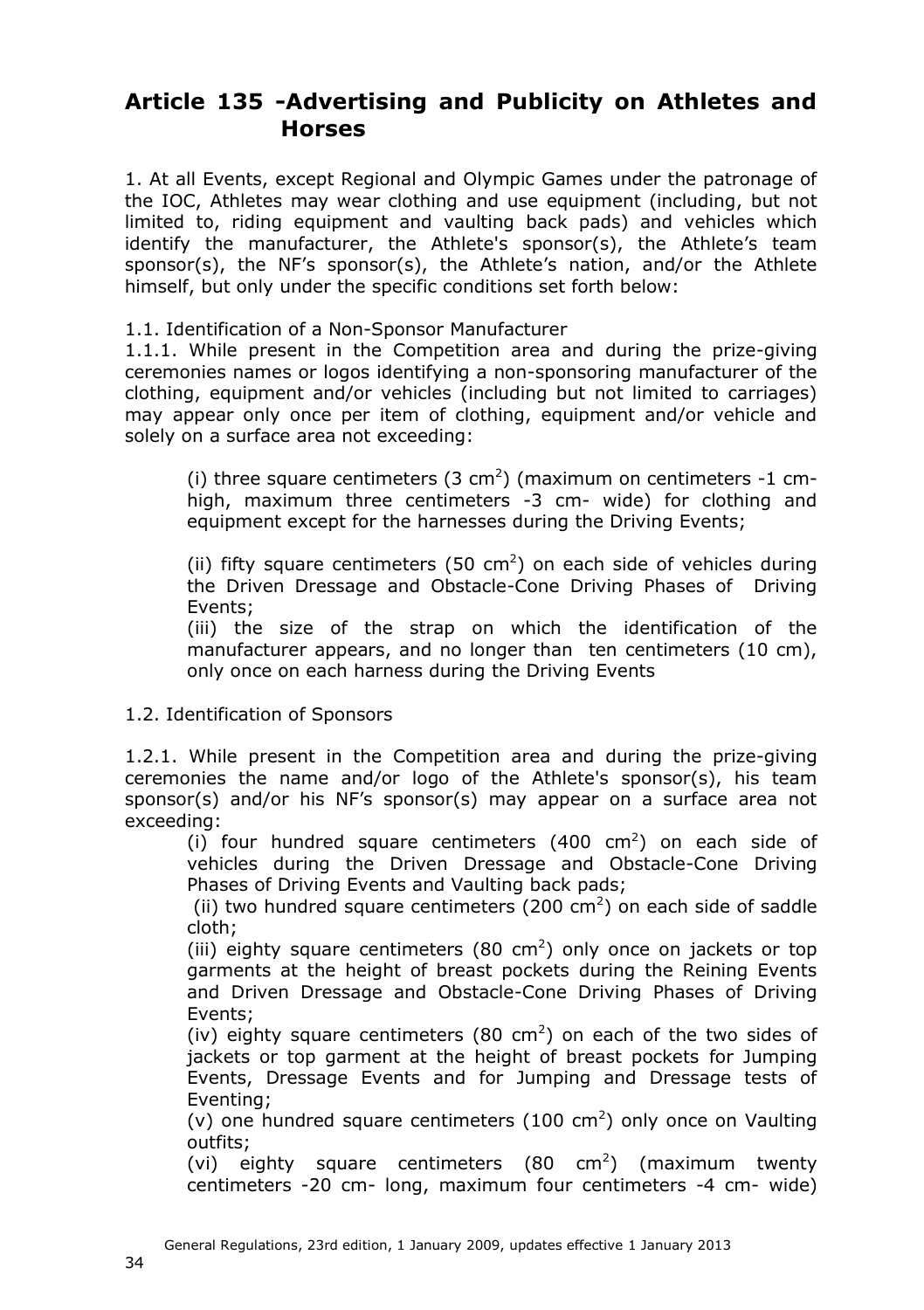only once lengthwise on the left leg of the riding breeches during the Jumping Events and the Cross-Country and Jumping tests of Eventing. In any case, the surface area on the riding breeches should be dedicated to the visibility of the following only: the Athlete's name, identification of the Athlete's nationality, the name and/or logo of the Athlete's sponsor(s), his team sponsor(s) and/or his NF's sponsor(s);

(vii) sixteen square centimeters (16 cm<sup>2</sup>) on both sides of the shirt collar and of the hunting stock or centrally in the middle part of the collar on the ladies' blouses;

(viii) Either two hundred square centimeters (200  $\text{cm}^2$ ) on one arm of jackets or top garment or one hundred square centimeters (100 cm<sup>2</sup>) on each arm of jackets or top garment for the Cross-Country tests of Eventing and Endurance Events;

(ix) one hundred twenty five square centimeters (125 cm<sup>2</sup>) (maximum twenty five centimeters - 25 cm- long, maximum five centimeters -5 cm- wide) vertically in the middle part of the hard hat for the Jumping Events and for the Jumping and Cross-Country tests of Eventing and for the Endurance Events;

 $(x)$  seventy five square centimeters (75 cm<sup>2</sup>) for the logo on fly bonnets in Jumping Events, Driving Events, and Jumping and on the Cross-Country tests of Eventing.

1.2.1.1 Notwithstanding the above, OCs of FEI Championships may prohibit such names and logos in the schedule, with the exception of the names and logos of the team sponsors and/or of the NF sponsor(s) under the limitations as set forth in Article 135.1.2.1 above.

1.2.1.2. Notwithstanding the above, OCs of CIOs may prohibit such names and logos in the schedule for Nations Cup classes, with the exception of the names and logos of the team sponsors and/or of the NF sponsor(s) under the limitations as set forth in Article 135.1.2.1 above.

1.2.2. The Marathon Phase of Driving Events is specifically excluded from this Article and instead is governed by the Sport Rules for Driving.

1.2.3. The OC may display the name and/or logo of a Competition and/or Event sponsor(s) on members of the OC crew present in the competition area and on numbers present on front and back of the bibs worn by Athletes during the Cross-Country tests of Eventing and Endurance Events, as well as on stable rugs when they are in the Competition area and during the prizegiving ceremonies at all FEI Events. The size of name and/or logo on Athlete's number shall not exceed 100 cm<sup>2</sup>.

1.3. Athlete's National identification

1.3.1. While present in the Competition area and during the prize-giving ceremonies the name or logo of the Athlete's nation, its national symbol and/or its national flag, and/or the Athlete's NF logo or name may appear on a surface area not exceeding: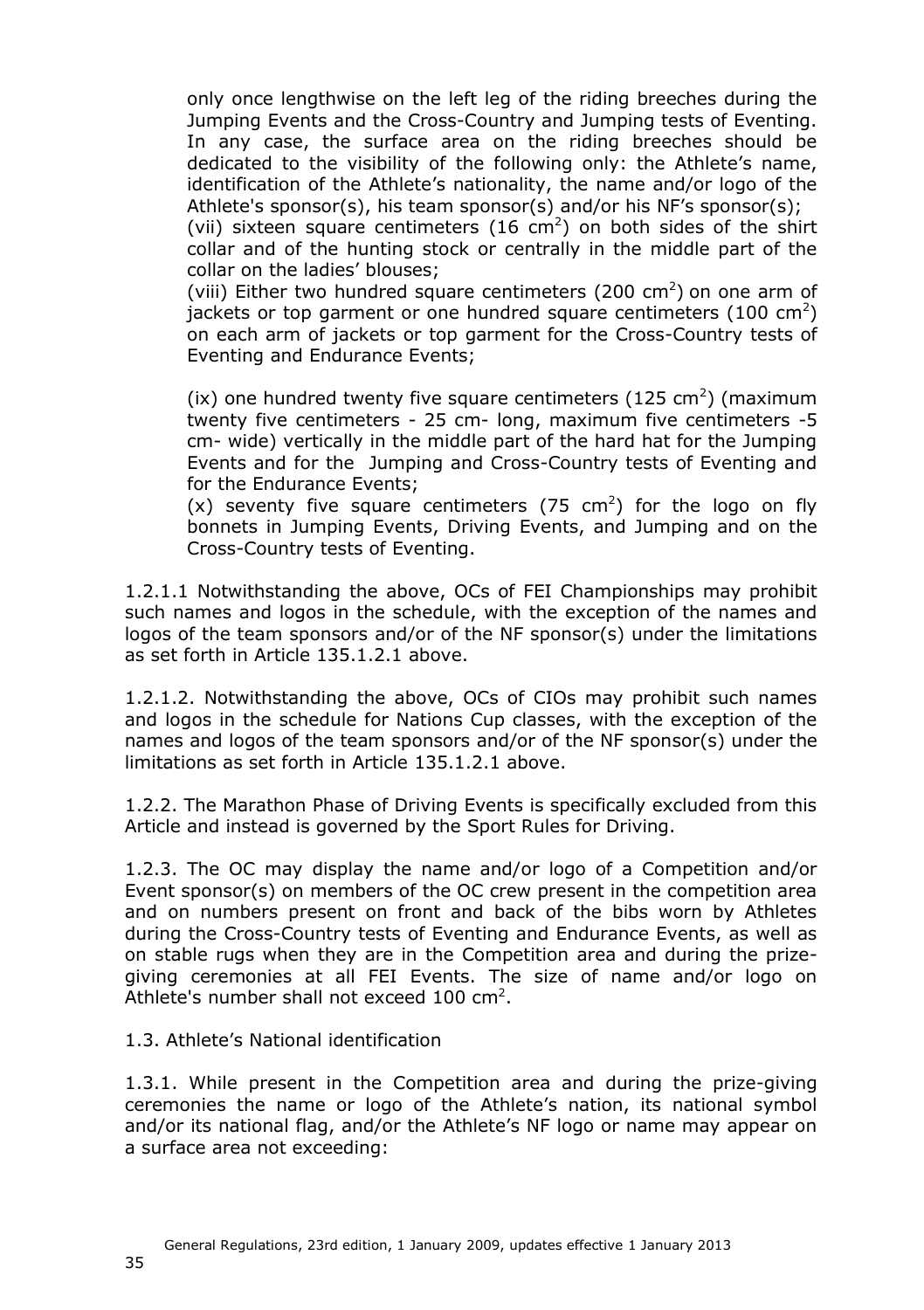(i) four hundred square centimeters  $(400 \text{ cm}^2)$  on each side of a vehicle during the Driven Dressage and Obstacle-Cone Driving Phases of Driving Events and Vaulting back pads;

(ii) eighty square centimeters (80 cm<sup>2</sup>) only once on jackets or top garments, at the height of breast pockets during the Reining Events and Driven Dressage and Obstacle-Cone Driving Phases of Driving Events;

(iii) a reasonable size on each of the two (2) sides of jackets or top garment, at the height of breast pockets for Jumping Events, Dressage Events and for Jumping and Dressage tests of Eventing.

(iv) two hundred square centimeters (200  $\text{cm}^2$ ) on each side of saddle cloth.

(v) one hundred square centimeters  $(100 \text{ cm}^2)$  only once on Vaulting outfits;

(vi) Either two hundred square centimeters (200 cm<sup>2</sup>) on one arm of jackets or top garment or one hundred square centimeters (100 cm<sup>2</sup>) on each arm of jackets or top garment for the Cross-Country tests of Eventing and Endurance Events;

(vii) Vertically in the middle part of the hard hat for the Jumping Events;

(viii) Vertically in the middle part of the protective head gear of Dressage;

(ix) Vertically in the middle part of the protective head gear of Eventing and Endurance Events. In both cases, national colors may appear on the entire surface of such protective headgear.

(x) eighty square centimeters (80 cm<sup>2</sup>) (maximum twenty centimeters -20 cm- long, maximum four centimeters -4 cm- wide) only once lengthwise on the left leg of the riding breeches during the Jumping Events, and the Cross-Country and Jumping tests of Eventing and the Endurance Events.

(xi) seventy five square centimeters (75 cm<sup>2</sup>) for the logo on fly bonnets in Jumping Events and the Jumping phase of Eventing.

In any case, the Athlete's national identification can be combined in the same surface area with the name and/or logo of the Athlete's sponsor(s), his team sponsor(s) and/or the NF's sponsor(s) as long as their presence and visibility are in compliance with the surface areas mentioned in art. 1.2.1. and 1.3.1.

1.4. Athlete's Name

1.4.1. While present in the Competition area and during the prize-giving ceremonies the Athlete's name may appear on a surface area not exceeding:

(i) eighty square centimeters (80 cm<sup>2</sup>) (maximum twenty centimeters -20 cm- long, maximum four centimeters -4 cm- wide) only once lengthwise on the left leg of the riding breeches during the Endurance Events, the Jumping Events and the Jumping and Cross-Country tests of Eventing;

2. Unless otherwise specified in this Article, no advertisement or publicity is permitted on any Athlete, Official, Horse, vehicle, vaulting back pads or riding equipment while present in any Competition area or during the performance.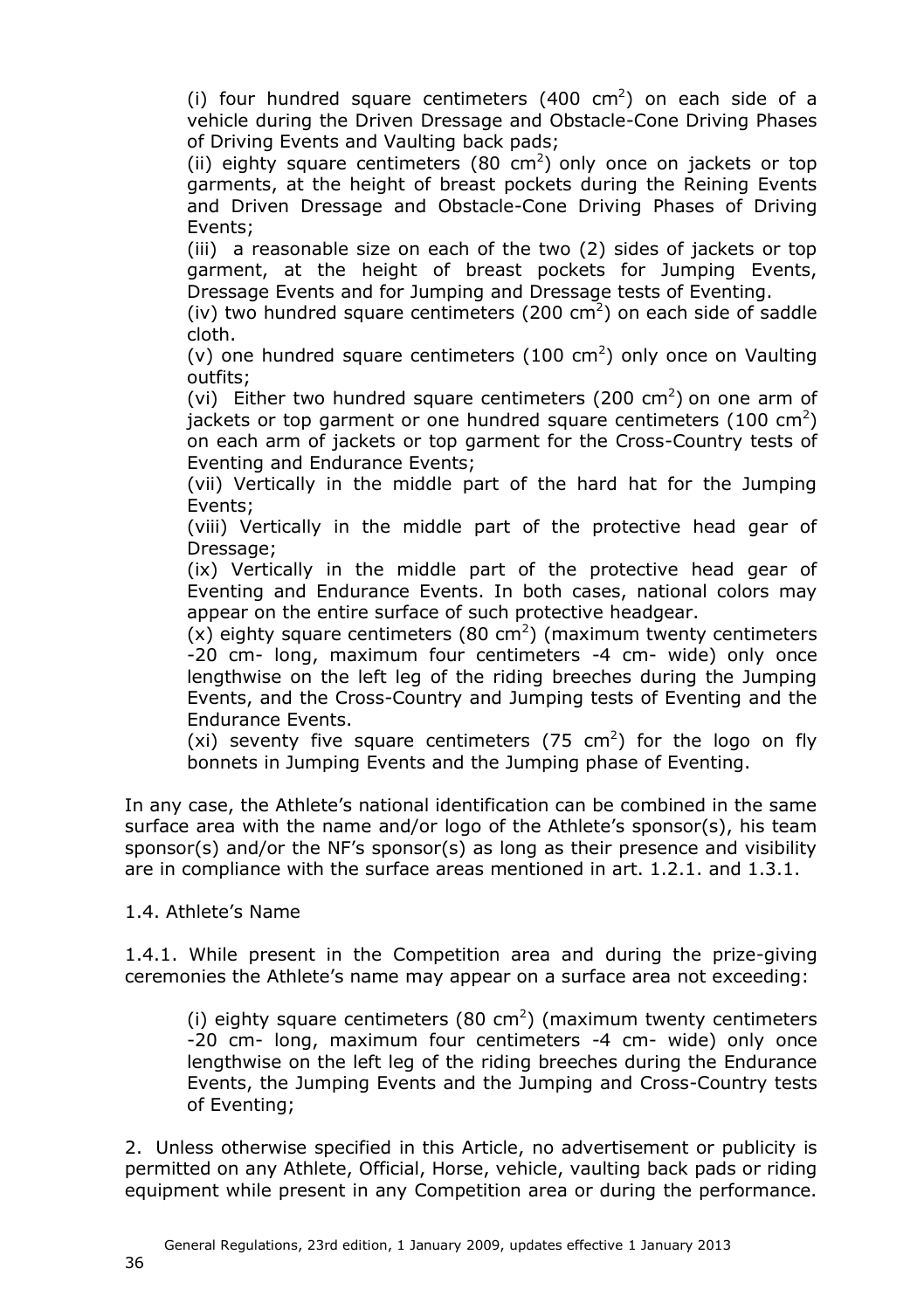However, Athletes inspecting the course may wear the logo of their sponsor, their team sponsor(s), and/or of their NF's sponsor(s) and/or their nationality within a frame not exceeding four hundred square centimeters (400 cm<sup>2</sup>) on the front and back of their top garments and within a frame not exceeding fifty square centimeters (50  $\text{cm}^2$ ) on head gear.

3. Unless otherwise provided in the Sport Rules, advertising may appear on obstacles and on the sides of the arena provided any applicable broadcast, internet, or similar law or agreement permits such advertising. For example, specifications for sponsored obstacles/fences are covered in Sport Rules.

4. Unless otherwise agreed in writing by the FEI, for the purpose of this Article, the Competition area shall include all areas where the Athlete is being judged or his/her Horse is undergoing a Horse/veterinary inspection. It shall not include collecting rings, the "start & finish box" in Eventing, the holds at the veterinary gates in an Endurance Event or the compulsory rests in a Driving Event.

# <span id="page-36-3"></span><span id="page-36-0"></span>**CHAPTER V - HORSES**

### <span id="page-36-1"></span>**Article 136 -Age of Horses**

Age restrictions on Horses taking part in FEI competitions shall be specified in the relevant Sport Rules.

### <span id="page-36-2"></span>**Article 137 - Horse Passports and Microchips**

1. Every Horse entered for any Competition at CIMs (see Appendix E) in a country other than the country of the Horse's residency, and all Horses entered for other CIs, FEI Championships, Regional, Olympic Games and Paralympic Games, at all times, must have an official, valid FEI passport, or a national passport approved by the FEI and inserted inside an FEI Recognition Card. In the case of Horses permanently resident in a Member State of the European Union, all Horses must have an acceptable national EU approved passport in compliance with Commission Regulations, to which an FEI recognition is applied. The exception to the latter being the possession of an FEI passport which has been continually revalidated without any interruption. 2. Notwithstanding the paragraph above, Horses taking part in CIMs (see

Appendix E) and in CSI-P and CSI-Ch-A in their country of residence are not required to have such a passport as is mentioned in paragraph 1. All such Horses must be properly registered with the FEI and identifiable and, unless there is no national requirement for equine influenza vaccination in the host country and in the country of origin all Horses must have a valid vaccination certificate. All Horses permanently resident within a Member State of the European Union must have as a minimum a suitable national EU approved passport in compliance with Commission Regulation.

3. All FEI and/or national passports must include the full name, address and signature of the Owner as registered by the NF. The description of the Horse and the diagram must be accurately completed in order to be acceptable, and the FEI and/or national passport must include a record of all vaccinations and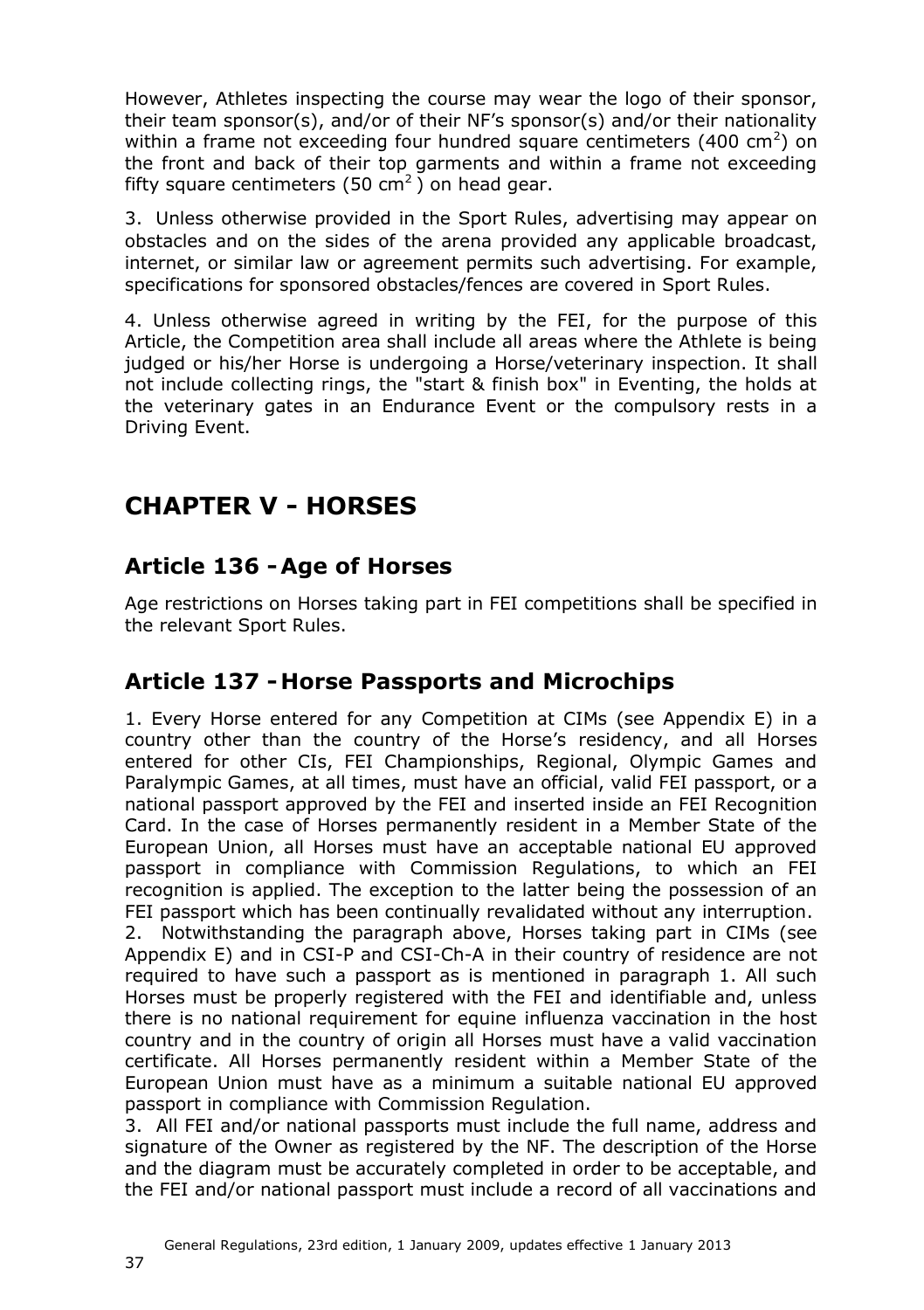medication control tests. Whenever the name of a Horse with an FEI and/or national passport is changed, or any pertinent changes are made to an FEI and/or National Passport, the NF must notify the FEI.

4. NFs are responsible for issuing FEI passports and FEI Recognition Cards for all Horses required to have them and for ensuring that the FEI and/or national passports are correctly completed, as specified in the VRs, prior to being authenticated by the stamp of the NF and the signature of an Official of the NF. In all cases NFs must be content that the description of the Horse must be accurately completed to a suitable standard. NFs must provide the identification page to the FEI for registration. The Person Responsible for a Horse at an Event is responsible for the accuracy of the FEI and/or national passport and for presenting it at the passport control, except for Events with borrowed Horses (Article 111) where it is the responsibility of the host NF.

4.1 As of 1 January 2010 the FEI does not issue passports for horses which are statutory subject to the European Union identification requirements laid down in Commission Regulation. Art. 1010 and Annex XVII, VRs apply to EU Horses documentation procedures. The exception being the revalidation of an FEI passport that has been continuously revalidated without interruption.

5. A Horse may only have one FEI passport or one national passport with an FEI Recognition Card as per paragraph 1 of this Article and one permanent FEI number. If an NF is satisfied that an FEI and/or national passport has been lost or if any section of the FEI and/or national passport is full, it must issue an FEI and/or national passport clearly marked "duplicate" and bearing the same number as the original FEI passport. The issue of a duplicate FEI and/or national passport must be reported to the FEI (see VRs).

6. OCs must arrange for each Horse to be positively identified at the passport control during the examination on arrival, in accordance with the VRs. Any case of misleading or inaccurate information in an FEI and/or national passport, or if the Horse cannot be positively identified, must be reported to the President of the Appeal Committee, who must report the case to the FEI, giving the number of the FEI and/or national passport with the FEI Recognition Card and the name of the Horse.

7. If any Horse arrives at a CI, FEI Championship, Regional Games or Olympic Games without an FEI and/or national passport with an FEI Recognition Card, or if its FEI or national passport is inaccurate, it must not be allowed to compete unless the Appeal Committee (or the Ground Jury if there is no Appeal Committee) gives its approval. Only in exceptional circumstances may a Horse without an FEI or national passport or without an FEI Recognition Card be allowed to compete.8. All Horses registered for the first time with the FEI must be identifiable with a microchip, compatible with ISO 11784 and ISO 11785.

#### <span id="page-37-0"></span>**Article 138 - Names of Horses**

1. In principle, the first registered name of a Horse entered in the passport shall be the original name under which it was originally registered by its NF, and this name must remain permanently in the passport.

2. The first registered name may not be the name of a commercial company or product. If this name is considered to be the name of a commercial company or product, a new first registered name must be entered and remain permanently in the passport.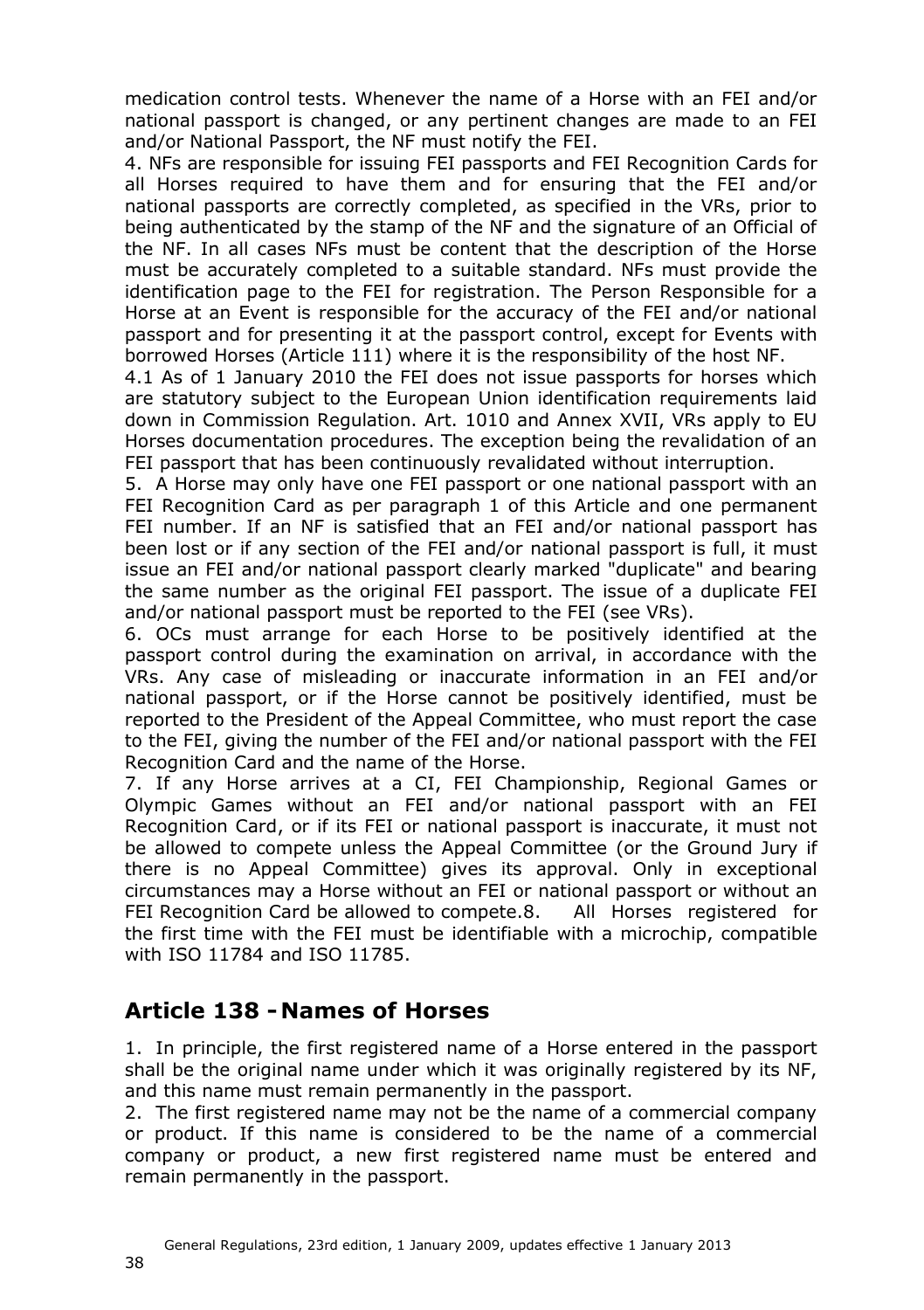3. A commercial prefix or suffix may be added to the name mentioned in paragraphs 1 and 2 above, and must be entered in the passport. However, at Regional and Olympic Games under the patronage of the IOC, such prefix or suffix cannot appear in a programme or be used in any other way.

4. If a new first name shall be used and entered in the passport and/or the commercial prefix/suffix be changed, the Horse must carry the new name and/or the new prefix/suffix for the next twelve (12) months as follows: new name and/or new prefix/suffix ex previous name/prefix/ suffix (see VRs).

#### <span id="page-38-0"></span>**Article 139 - Owners and Lessees of Horses**

1. NFs must keep a register of the Owners and lessees of Horses with official passports. Changes of Owners and records of leasing agreements must be entered in the FEI and/or national passport and authenticated by the stamp and signature of an NF official.

2. The nationality of a Horse is that of its Owner or of the Lessee, where a lease is current, or of the country in which the company owning or leasing it is registered. A company may, however, own a Horse in partnership with an individual.

3. When one or more Horses belong to a partnership of Owners of different nationalities, the Owners must declare to the FEI, before making the first entry, the nationality under which the Horse or Horses will compete and that nationality must be entered in the FEI and/or national passport. The Horses must retain that nationality until the partnership is dissolved or the Horses are sold. Any consequent change of nationality must be reported to the FEI.

4. Horses entered for the Olympic Games must be the property of Owners of the same nationality as the Athlete by  $31<sup>st</sup>$  December of the year preceding the Games (see Olympic Regulations).

5. Athletes may take part in all Events except Olympic Games with Horses belonging to Owners of a different nationality (see also Article [118](#page-23-1) - Person Responsible).

## <span id="page-38-1"></span>**CHAPTER VI – PROTECTION OF ATHLETES AND HORSES**

### <span id="page-38-2"></span>**Article 140 - Protection of Athletes**

1. Beginning 1 January 2013, while riding on the show grounds the use of a properly fastened Protective Headgear will be mandatory. In the Competition arena venue and adjacent warm-up areas, as well as riding from one to the other and from the stables for the purposes of competing, the Protective Headgear requirements are governed by the applicable Sport Rules. Failure to wear such Protective Headgear where and when required after being notified to do so by an Official, shall result in a Yellow Warning Card, being issued to the Athlete unless exceptional circumstances apply. The use of cameras on Athletes or equipment (such as on Protective Headgear, head covering or carriage) shall not be permitted, unless otherwise specifically agreed by the FEI. An Athlete's decision to wear a camera while competing shall always be voluntary and at the Athlete's own risk.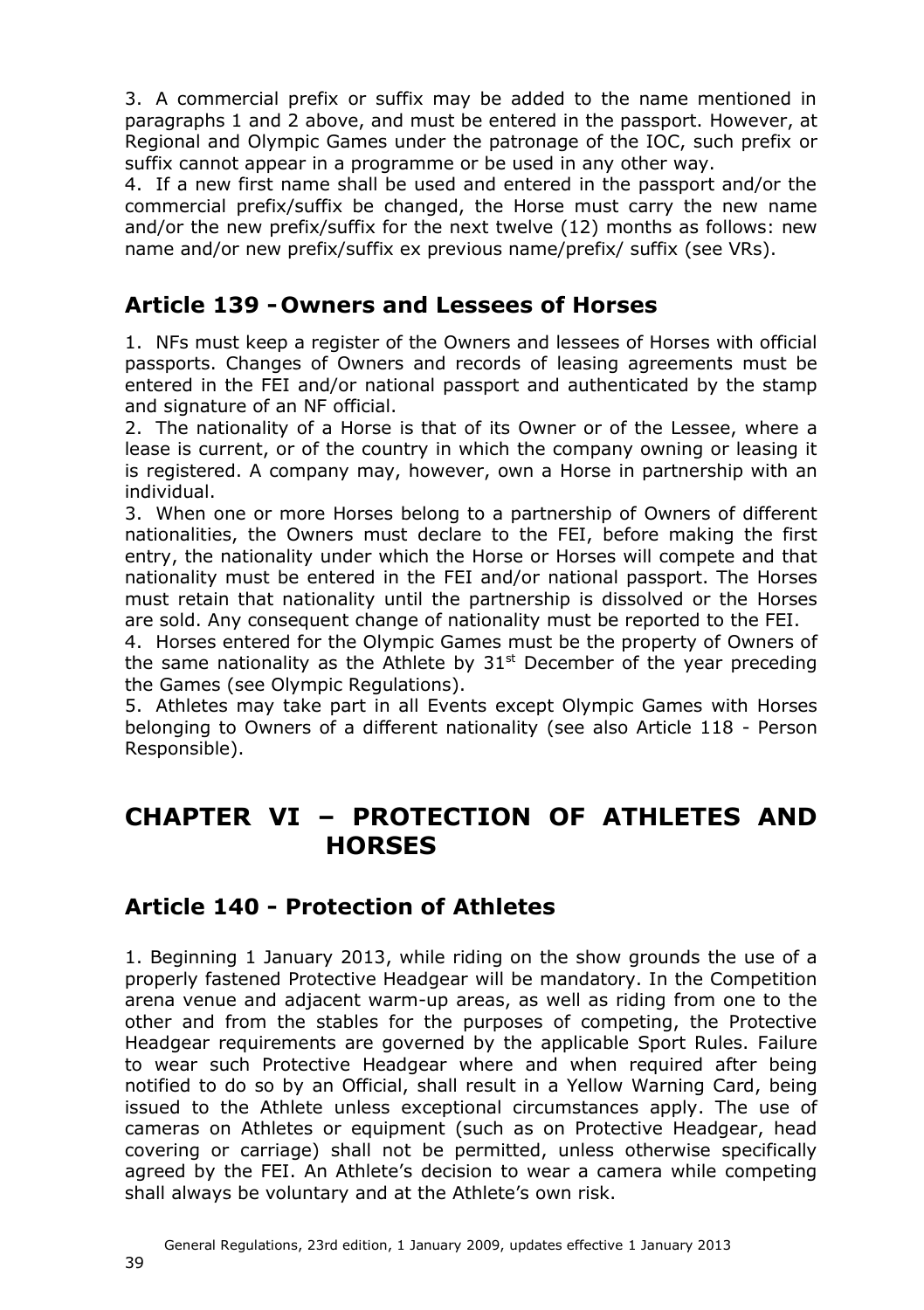2.The Ground Jury after consultation with the responsible medical officer may at any time exclude from further participation in a Competition or an entire Event any Athlete who is unfit to continue by reason of a serious or potentially serious injury, impairment, or health condition.

### <span id="page-39-0"></span>**Article 141 - Protection of Horses**

In cases of illness or injury during an Event, the Ground Jury will decide, after consulting the Veterinary Delegate or Commission, whether the Horse may continue in that or subsequent Competitions.

### <span id="page-39-1"></span>**Article 142 -Abuse of Horses**

1. No person may abuse a Horse during an Event or at any other time. "Abuse" means an action or omission which causes or is likely to cause pain or unnecessary discomfort to a Horse, including, but not limited to:

- To whip or beat a Horse excessively;
- To subject a Horse to any kind of electric shock device;
- To use spurs excessively or persistently;
- To jab the Horse in the mouth with the bit or any other device;
- To compete using an exhausted, lame or injured Horse;
- To "rap" a Horse.
- To abnormally sensitise or desensitise any part of a Horse;
- To leave a Horse without adequate food, drink or exercise;

- To use any device or equipment which causes excessive pain to the Horse upon knocking down an obstacle.

2. Any person witnessing an Abuse must report it in the form of a Protest (Article [163\)](#page-50-3) without delay. If an Abuse is witnessed during or in direct connection with an Event, it should be reported as a Protest (Article [163\)](#page-50-3) to an Official. If the Abuse is witnessed at any other time it should be reported as a Protest (Article [163\)](#page-50-3) to the Secretary General for referral to the FEI Tribunal.

### <span id="page-39-2"></span>**Article 143 -Medication Control and Anti-Doping**

1. Medication Control and Anti-Doping provisions are stated in the Anti-Doping Rules for Human Athletes (ADRHA), in conjunction with the World Anti-Doping Code, and in the Equine Anti-Doping and Controlled Medication Regulations (EADCM Regulations).

<span id="page-39-3"></span>2. The decision as to whether a Horse may compete in an Event when under treatment or medication with a Prohibited Substance is made by the President of the Ground Jury on the recommendation of the Veterinary Delegate or Commission according to the procedures set out in the VRs.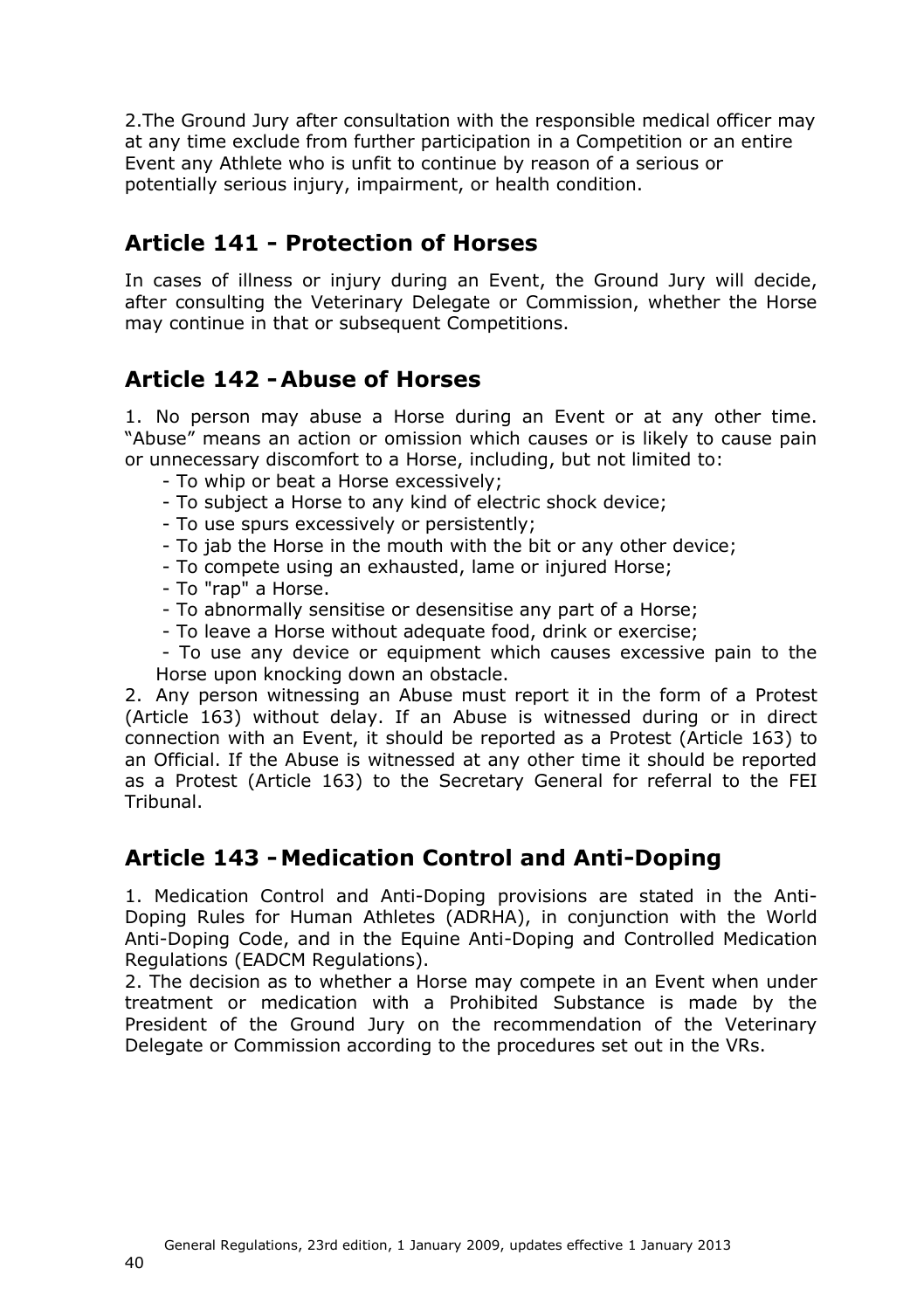# **CHAPTER VII – EVENT OFFICIALS**

### <span id="page-40-0"></span>**Article 144 - Judges**

1. A Judge is a Member of a Ground Jury appointed to control a Competition or Event. The number and Category of Judges to be appointed as members of a Ground Jury for an International Competition or Event are set forth in the GRs, and the Sport Rules for each Discipline.

2. There shall be three (3) Categories of Judges: Official International Judges, International Judges and International Candidate Judges or as otherwise defined in the Sport Rules.

The necessary qualifications for each Category are set forth in the Sport Rules for each Discipline.

3. NFs are required to send to the FEI the names, qualifications and nationality of persons who are recommended to exercise the functions and fulfil the duties required of International Judges and International Candidate Judges for the first time, according to the requirements set forth in the Sport Rules for each Discipline.

4. Judges of all categories must retire at the end of the year in which they reach the age of 70. In special circumstances and by decision of the relevant Technical Committee, this age limit may be extended.

5. Judges in each Category may not fill appointments at a higher level than set forth in the GRs or the relevant Sport Rules.

#### <span id="page-40-1"></span>**Article 145 - International Candidate Judge**

1. The FEI maintains a list of all qualified International Candidate Judges who have been recommended by their NFs and accepted by the FEI in cooperation with the relevant Technical Committee.

2. The qualifications and duties of an International Candidate Judge are specified in the Sport Rules of each Discipline.

### <span id="page-40-2"></span>**Article 146 - International Judge**

1. The FEI maintains a list of qualified International Judges appointed by the relevant Technical Committee after consultation with the relevant NFs.

2. The qualifications and duties of an International Judge are specified in the Sport Rules for each Discipline.

3. The Sport Rules of each Discipline may specify the qualifications required to be a member or the President of the Ground Jury at different types and categories of international Events.

4. Unless the Sport Rules of the relevant Discipline otherwise provide, only an International Judge may be appointed as a member of the Ground Jury for a Championship or a FEI World Cup™ final or as the President for other International Events.

<span id="page-40-3"></span>5. An International Judge may be appointed as a member of the Ground Jury for a Championship and a FEI World Cup™ Final and as the President for all other International Events.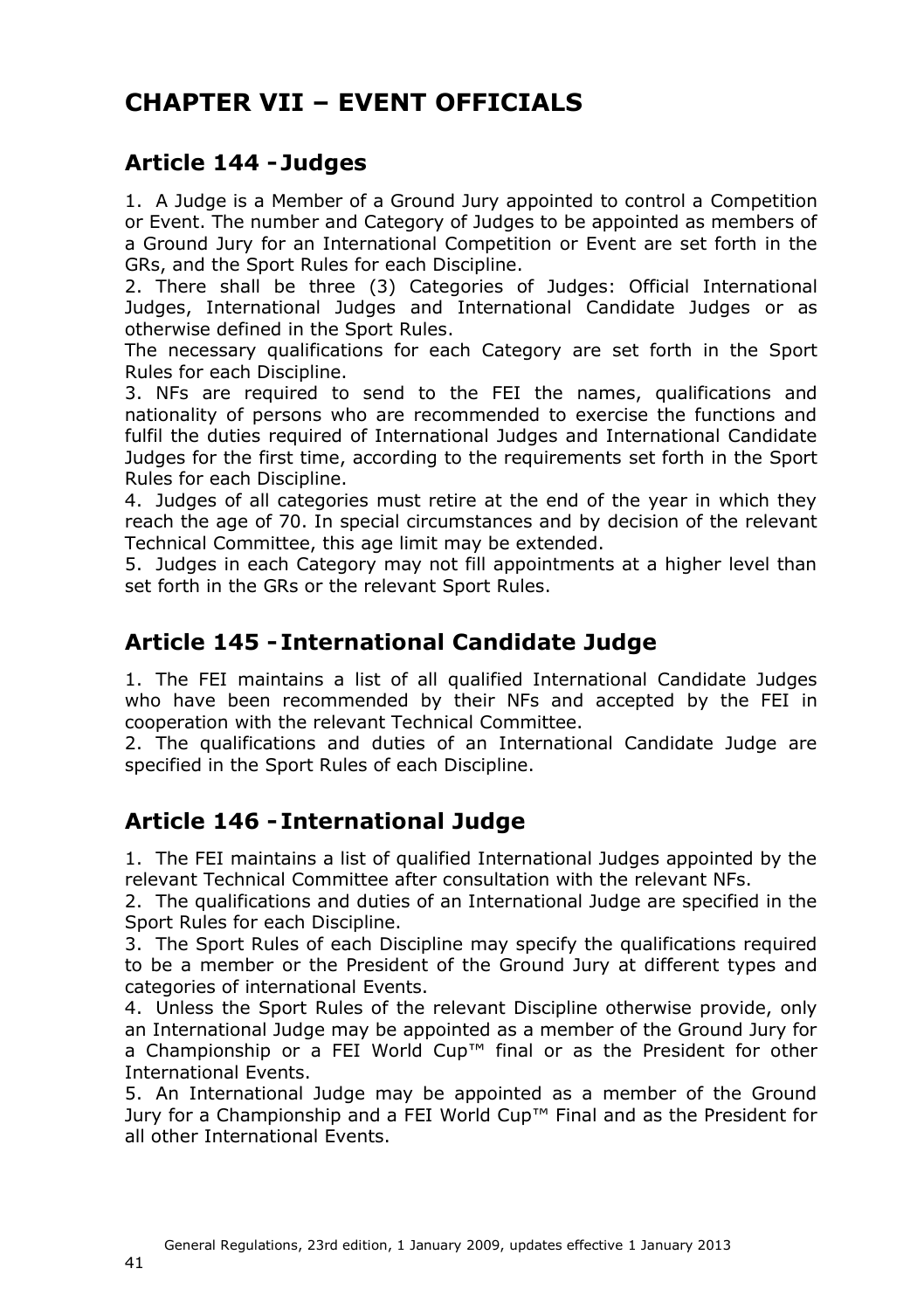## **Article 147 - Official International Judge**

1. The FEI maintains a List of Official International Judges selected by the FEI from the List of International Judges on the recommendation of the relevant Technical Committee, based on technical merit and experience.

2. The Sport Rules of each Discipline may with the approval of the FEI specify the Events at which the President of the Ground Jury must be an Official International Judge.

3. Unless the Sport Rules of the relevant Discipline provide otherwise, only an Official International Judge, provided he can speak one (1) of the two (2) official languages fluently, may be appointed as President of the Ground Jury for FEI World Cup™ Finals, FEI Championships for Seniors, Regional and Olympic Games.

### <span id="page-41-0"></span>**Article 148 -Foreign Judge**

1. A Foreign Judge is required to be appointed for certain international Competitions and Events according to the GRs, and Sport Rules.

2. The President or a member of a Ground Jury is considered to be foreign if he is of a different nationality than that of the country in which the Event is taking place. The FEI may grant exceptions from this Article where it is deemed appropriate. Additional restrictions may apply as per the Sport Rules of the relevant Discipline.

3. A Foreign Judge must be selected from the appropriate Lists of Judges.

4. The Foreign Judge, in addition to judging the Competitions, may offer advice to the OC on the general running of the Event and has the authority to interpret the Statutes, GRs and Sport Rules and to ensure they are enforced. The Foreign Judge is required to send a report to the FEI on the Competitions and on the organisation of the Event as a whole.

5. If a Technical Delegate is not appointed, the Foreign Judge at an Event, apart from judging the Competitions, is required to check, observe and follow-up all matters relating to the organisation and running of the Event unless restricted from doing so by these GRs or in the Sport Rules for the specific Discipline.

### <span id="page-41-1"></span>**Article 149 - Ground Juries – Appointment**

1. The Ground Jury shall consist of a President and a number of Judges of the appropriate categories as set forth in the Sport Rules for each Discipline. The Ground Jury is responsible for the technical judging of all Competitions and for all other Decisions except where otherwise stated in the Statutes, GRs or relevant Sport Rules.

2. A Ground Jury is considered to be international if the President or one (1) of the Judges, is a Foreign Judge, unless more than one (1) Foreign Judge is required for a particular Event by the Sport Rules for that Discipline.

3. International Ground Juries are optional at CIMs (see Appendix [E\)](#page-63-1) but compulsory at other international Events.

4. In exceptional circumstances, the FEI may authorise CIs outside Europe to be organised without the presence of a Foreign Judge.

5. The President and members of Ground Juries at international Events shall be appointed by the relevant NF/OC, unless otherwise stated in this Article or in the relevant Sport Rules.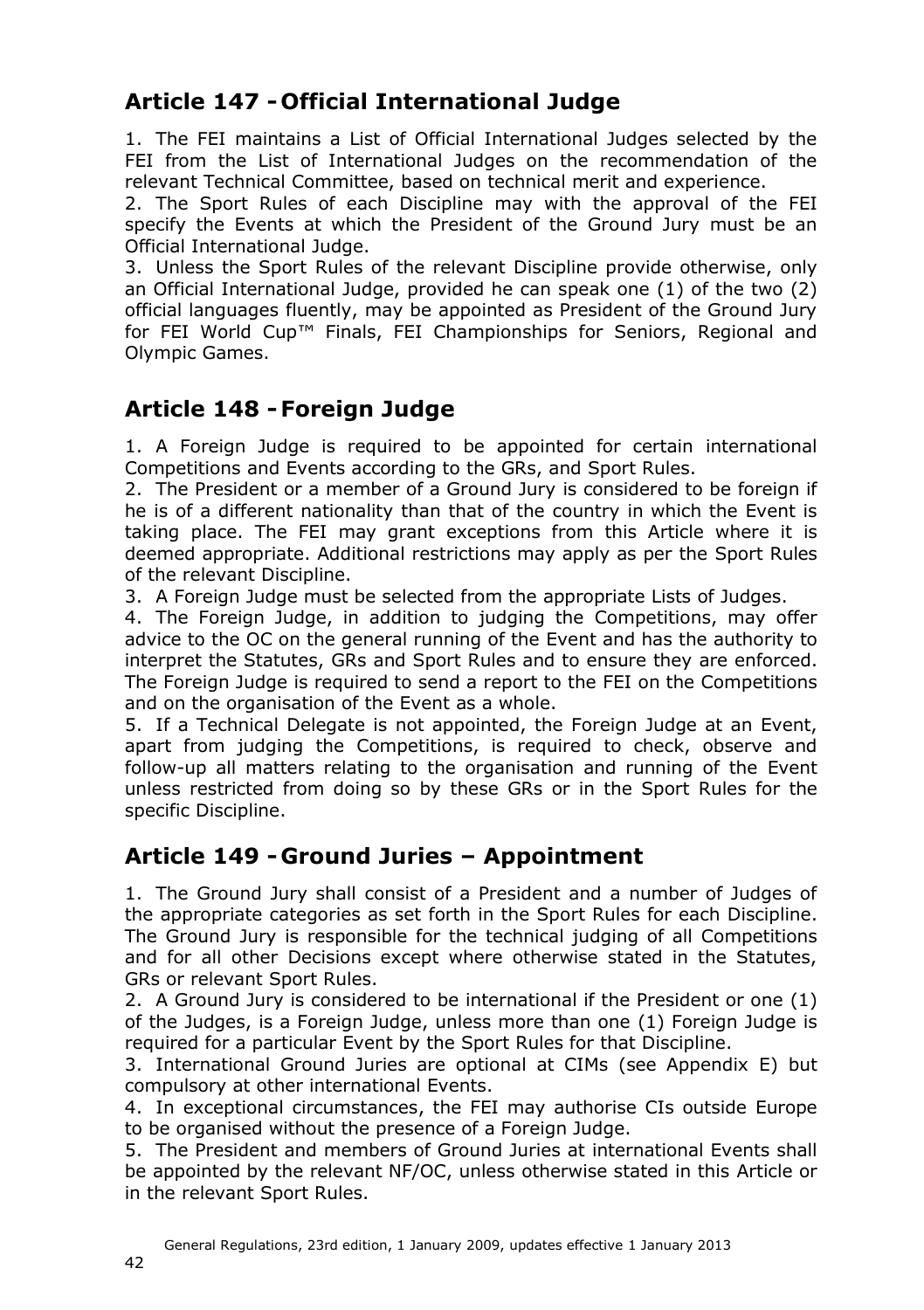6. The Foreign Judge for CIs (W) and CIOs must be nominated by the FEI in cooperation with the Technical Committee for appointment by the relevant NF/OC.

7. The FEI shall, with the cooperation of Technical Committees, appoint the Presidents of Ground Juries for:

7.1. FEI World Cup Finals and other FEI-named Events or Competitions;

7.2. FEI Continental and FEI Regional Championships of all Disciplines and categories, unless not scheduled in the relevant Sport Rules;

7.3. Regional and Continental Games.

8. The FEI shall, in consultation with Technical Committees, appoint the Presidents and the members of the Ground Juries for:

(i) FEI Continental Dressage Championships for Ponies, Juniors, Young Riders and Seniors;

(ii) Dressage Competitions at Regional Games;

(iii) FEI Continental Vaulting Championships;

(iv) FEI World Championships for all Disciplines;

(v) FEI World Cup™ Dressage Finals; and

(vi) Olympic Games.

9. In the Event of any Official appointed by the FEI being unable to attend, the FEI in cooperation with the Chair of the relevant Technical Committee is responsible for selecting a substitute.

10.A Judge may not carry out any functions at the same Event that are primarily of a national character.

11.The duties of the Ground Jury are set out in Article [159.](#page-48-1)

### <span id="page-42-0"></span>**Article 150 - Appeal Committee - Appointment**

1. An Appeal Committee consisting of a President and at least two members shall be appointed for all international Events unless the Sport Rules of the relevant Discipline provide otherwise. The NF of an Event must be consulted about the composition of the Appeal Committee.

2. The Appeal Committee must be international (i.e. the President or one of the members must be foreign) for FEI World Cup™ Finals, FEI Championships, Regional and Olympic Games.

3. Appointments:

3.1. The FEI in consultation with the relevant Technical Committee shall appoint the Presidents and all the members of Appeal Committees for FEI World Equestrian Games and Olympic Games.

3.2. The FEI shall, in consultation with the Technical Committees, appoint the President of the Appeal Committee for FEI World Cup™ Finals, FEI Championships and Regional Games.

3.3.The FEI in consultation with Technical Committees shall appoint the members of the Appeal Committee for FEI World Cup™ Finals, FEI Championships and Regional Games.

4. The Presidents and Members of the Appeal Committees must have expertise in equestrian Events. At least one (1) of them must be or have been an International Judge or International Technical Delegate and at least one (1) of them should have legal knowledge. They shall be chosen from among the following:

4.1. The members of the Bureau for all Events, except World, Continental Championships, FEI World Cup™ Finals, Olympic Games, Paralympics and Regional Games;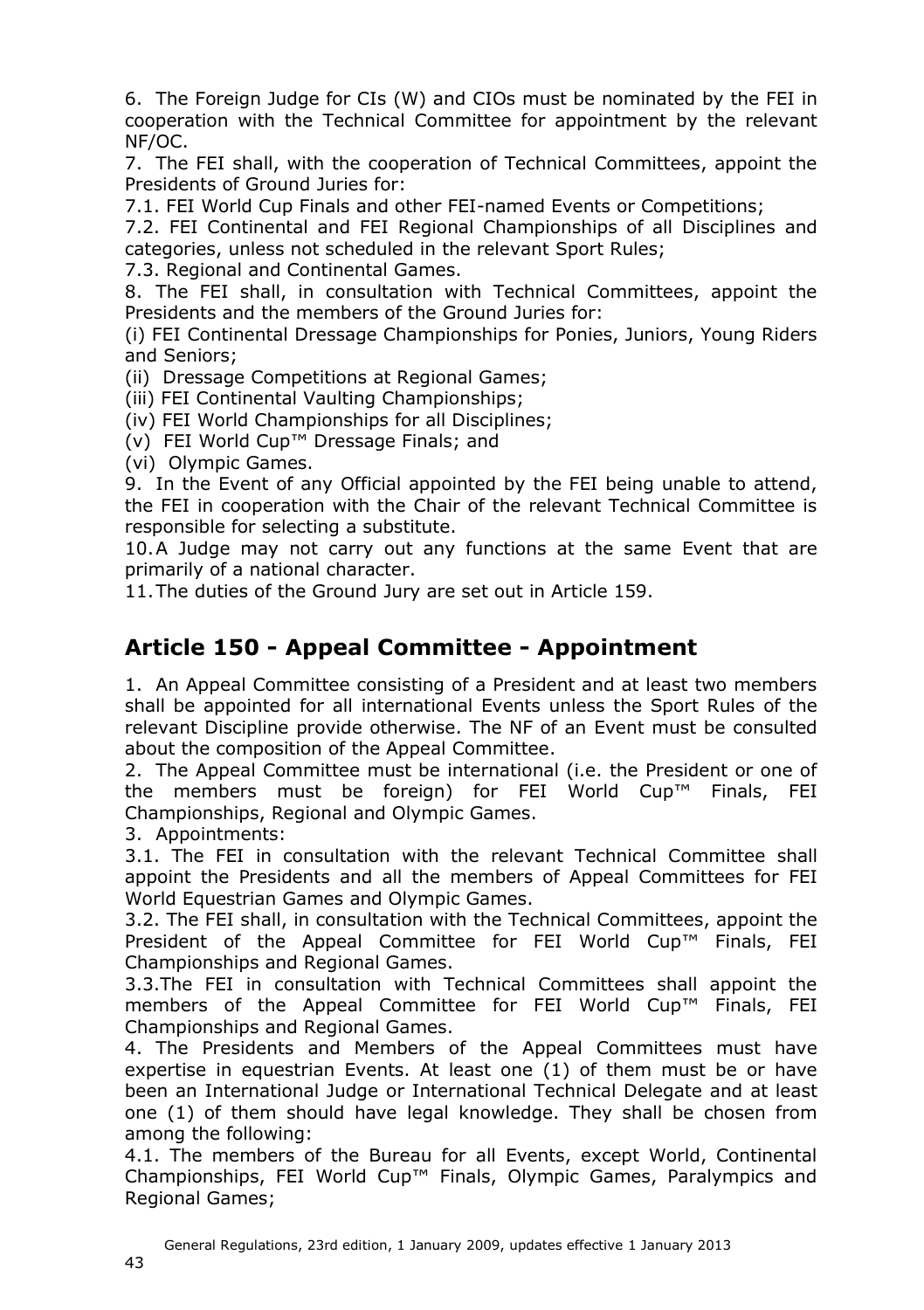4.2. The members or former members of the Standing Committees;

4.3. Persons on any of the FEI lists of Officials, active or retired Judges, Stewards, Technical Delegates, Course Designers and Event Veterinarians;

4.4. Persons of the host NF who are qualified and expert as required above.

5. In the Event of any Official appointed by the FEI being unable to attend, the FEI in consultation with the Chair of the relevant Technical Committee is responsible for selecting a substitute.

6. The duties of the Appeal Committee are set out in Article [160.](#page-49-1)

7. For CIMs, the Appeal Committee may be nominated by the NF.

## <span id="page-43-0"></span>**Article 151 - International Course Designers**

1. The FEI maintains lists of Official International, International and International Candidate Course Designers appointed by the relevant Technical Committee after consultation with the relevant NFs.

2. The qualifications necessary to be appointed an Official International, International and an International Candidate Course Designer are set forth in the relevant Sport Rules.

3. NFs are required to send to the Secretary General the names and qualifications of persons of their nationality under the age of sixty (60) who are recommended to be accepted for the first time by the relevant Technical Committee as International Candidate Course Designers according to the requirements set forth in the relevant Sport Rules.

4. The Course Designer is responsible to the Technical Delegate - if one is appointed - or to the President of the Ground Jury, for laying out and measuring the course and for building all obstacle.

5. The Course Designer must report to the Technical Delegate - if one is appointed - or to the President of the Ground Jury, when he is satisfied that the course is ready in all respects.

6. The Ground Jury may not order a Competition to start until either the Technical Delegate or the Course Designer has reported that the course is ready. Thereafter, the Ground Jury is solely responsible for the conduct of the Competition.

7. The Sport Rules of each relevant Discipline may specify the qualifications required by Course Designers to be appointed for different types and categories of International Events and the bodies by which they are to be appointed.

8. With the exception of Appointments under paragraph 9 below and unless the Sport Rules of the relevant Discipline provide otherwise, the Course Designer at International Events shall be appointed by the relevant NF/OC.

9. The Course Designers for FEI World Cup™ Finals, FEI World Championships and Olympic Games shall be selected from the FEI list of Course Designers and appointed by the relevant NF/OC and the relevant Technical Committee.

### <span id="page-43-1"></span>**Article 152 -Technical Delegates**

1. The FEI maintains lists of Technical Delegates appointed by the relevant Technical Committee after consultation with the relevant NFs.

2. The provisions pertaining to the Technical Delegates are specified in the Sport Rules of the relevant Disciplines.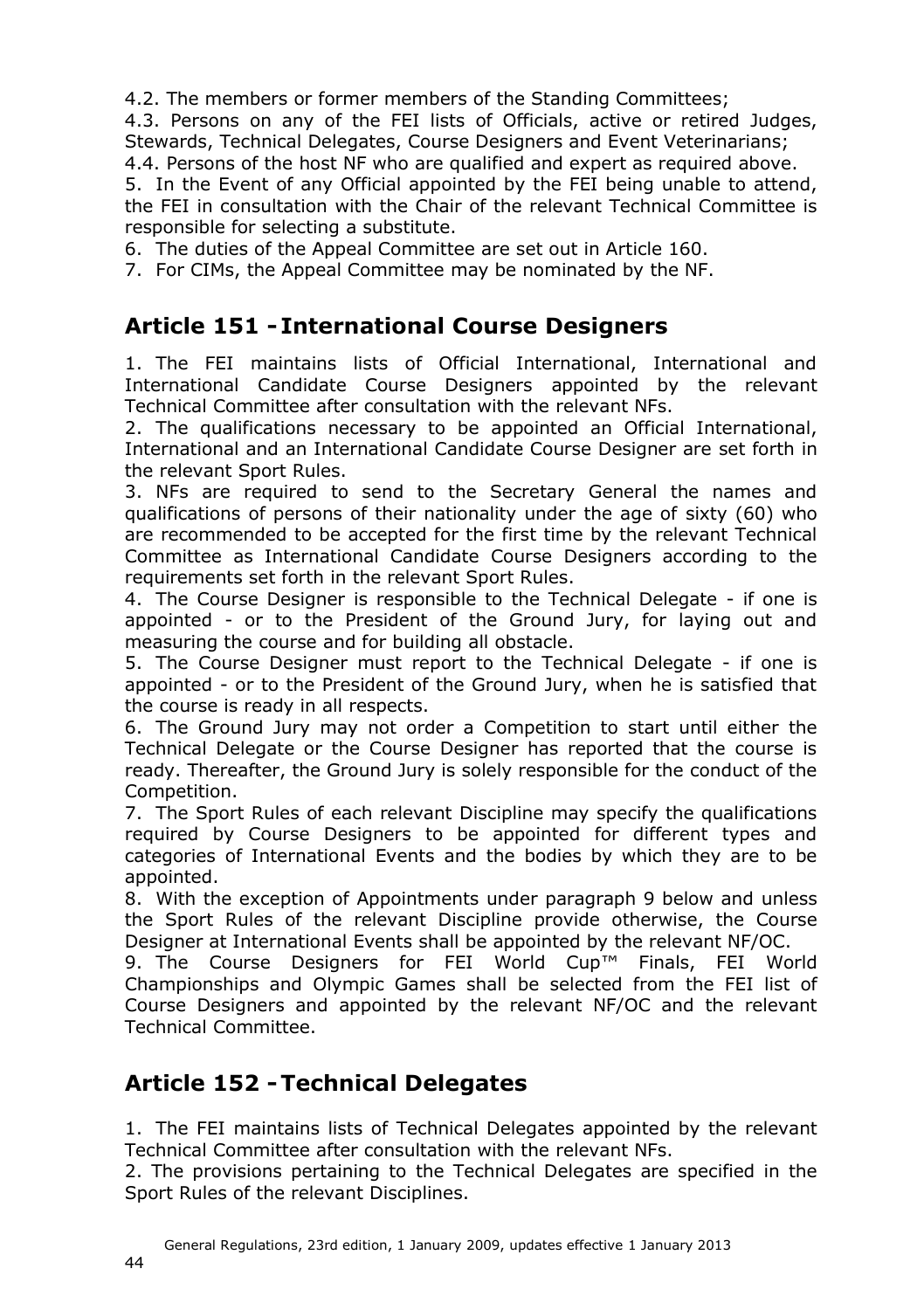### <span id="page-44-0"></span>**Article 153 -Appointment Of Technical Delegates**

1. The appointment of a Technical Delegate for CIs and CIOs is not compulsory, unless stated otherwise in paragraph 3 below or in the relevant Sport Rules, but the Foreign Judge may act as a Technical Delegate if the OC invites him to do so.

2. The Sport Rules of each Discipline may provide for the appointment of a Technical Delegate at different types and categories of Events.

3. Unless the Sport Rules of the relevant Discipline provide otherwise, the FEI shall, with the consultation of the Technical Committee, appoint foreign Technical Delegates, selected from the appropriate FEI lists, for:

(i) All FEI World Cup™ Finals;

(ii) All FEI Championships;

(iii) Each Discipline at Regional and Olympic Games.

#### <span id="page-44-1"></span>**Article 154 -Veterinary Delegates**

1. Veterinary Delegates are nominated by the NFs and must be appointed according to the VRs.

2. The Veterinary Committee approves the Appointments, categorises the veterinarians according to their experience to officiate in the different Disciplines and maintains the list of Event Veterinarians.

3. The NFs/OCs shall appoint the Foreign Veterinary Delegates for CIOs, Regional Games and Continental Games.

4. The FEI shall, with the agreement of the Technical Committee, appoint the Foreign Veterinary Delegates for all FEI World Cup™ Finals, FEI Championships and Olympic Games.

#### <span id="page-44-2"></span>**Article 155 - Stewards**

1. OCs of all International Events must appoint a Chief Steward and an appropriate number of Stewards under the authority of the Chief Steward, wearing distinctive identification such as badges, arm bands, bibs, etc, with complete freedom of access to all areas mentioned in paragraph 3 below.

2. OCs are responsible for all administrative matters relating to the Appointment of the Chief Steward and the Stewards.

3*.* During the whole Event in every part of the stables, in exercise and schooling areas, collecting rings and all other areas under control of the OC, the Chief Steward and the Stewards officiating with him at the Event shall:

(i) assist the Athletes in conducting reasonable training;

(ii) intervene in time in order to prevent any abuse of Horse by Athletes, grooms, owners or any other person;

(iii) intervene in order to prevent any contravention of the Statutes, GRs or Sport Rules or of the common principles of behaviour, fairness and accepted standards of sportsmanship;

(iv) be familiar and assist with doping and medication control procedures*.*

4. One Steward must be on duty at the collecting ring whenever it is in use*.*

5. Any irregularities must be reported immediately by the Chief Steward to the President of the Ground Jury.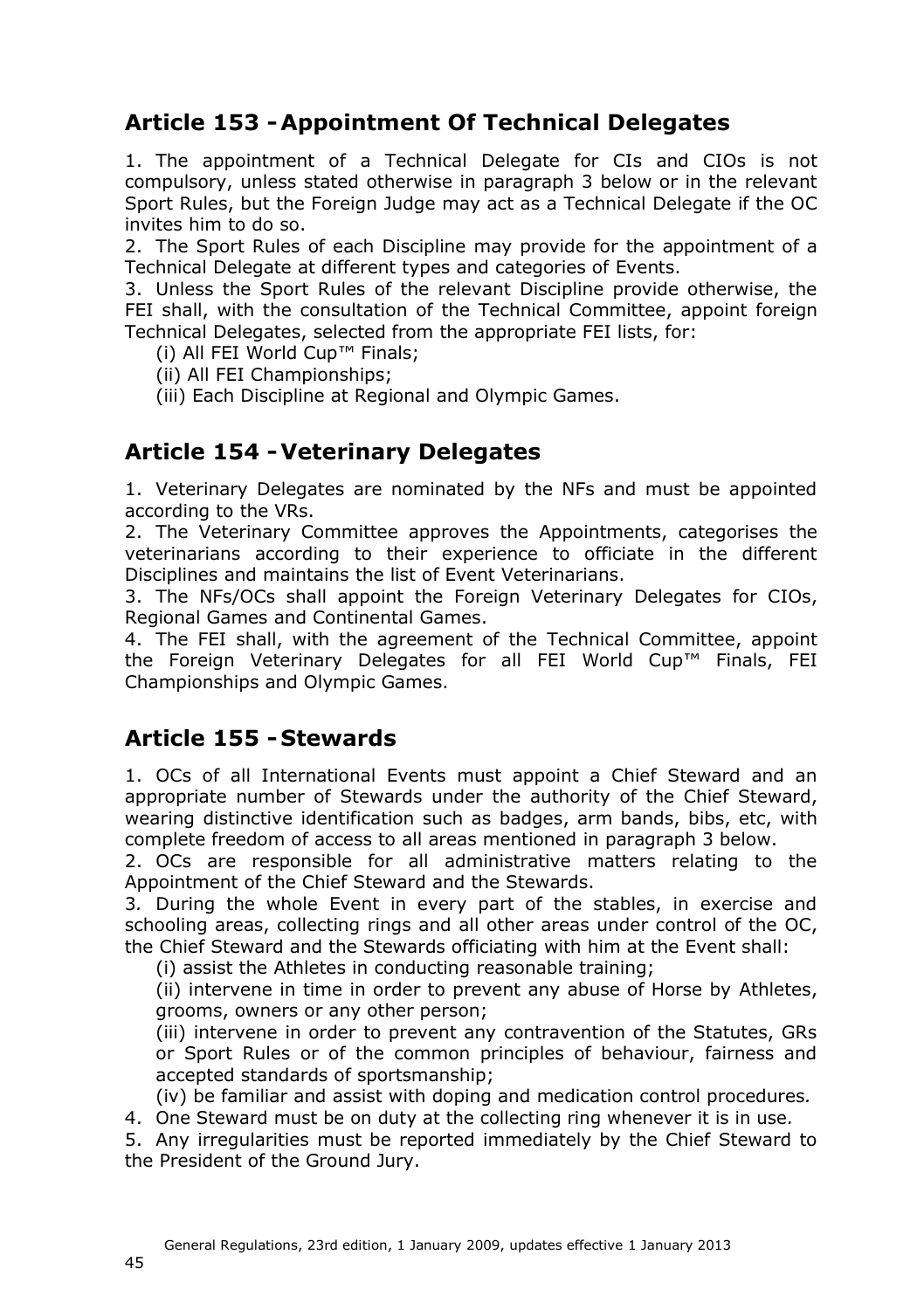6. The Chief Steward is required to send a report to the Secretary General on the stewarding of the Event as a whole and on any incident which occurs during that Event. A copy of the report must be given to the Technical Delegate, to the NF and to the OC of the Event.

7. The Chief Steward must be a person experienced in equestrian sports, particularly in the Discipline of the Event where he is appointed to officiate. He must speak at least one (1) official language of the FEI. The name of the appointed Chief Steward must be published in the schedule and in the programme of the Event.

8. The FEI maintains a list of all qualified FEI Stewards who have been recommended by their NFs and accepted by the relevant Technical Committee. The Chief Stewards must be selected from the appropriate list of FEI Stewards.

9. The qualifications for an FEI Steward are specified in the Sport Rules of each Discipline or in the FEI Stewards Manual.

10. The NFs must appoint a Steward General in order to maintain communication with the FEI on stewarding matters. The FEI maintains a list of all Stewards General.

11. The Steward General must:

(i) attend an FEI seminar for Steward Generals;

(ii) direct and control the stewarding of all International Events organised in his country.

12. Stewards are Officials.

### <span id="page-45-0"></span>**Article 156 - Status and Liability of Officials**

1. Any Official may be removed from a list or from an Event or demoted by the body that appointed him or by his NF. This paragraph confers no power of removal on the OC of an Event. In addition, the FEI Secretary General may provisionally suspend any Official and/or not accept the appointment of any Official in the event there is reasonable cause to believe that any Official has failedto observe the FEI Rules and Regulations.

2. Any proposal to take action under paragraph 1 must be reported to the Bureau.

3. The Secretary General shall notify in writing any person whom it is proposed to remove and that person may make oral and/or written representations against the proposal for consideration by the relevant body.

4. All Officials acting at or in relation to an International Event are acting on behalf of the FEI and therefore are not liable financially or otherwise for any acts, omissions or Decisions undertaken in good faith in connection with their duties.

5. An Official is administered by the NF of his country of citizenship or residency. If the Official is to be administered by the country of residency, the NF of his country of citizenship must approve. In the event the Official is also a registered Athlete, he can only be administered by the NF where he is registered as an Athlete.

6 An Official can only be administered by one NF. An Official holding multiple citizenships must chose, with concerned NFs and FEI approval, which of his NFs of citizenship will be his administering NF.

6.1 Any change of administering NF is subject to prior approval by the FEI and the concerned NFs.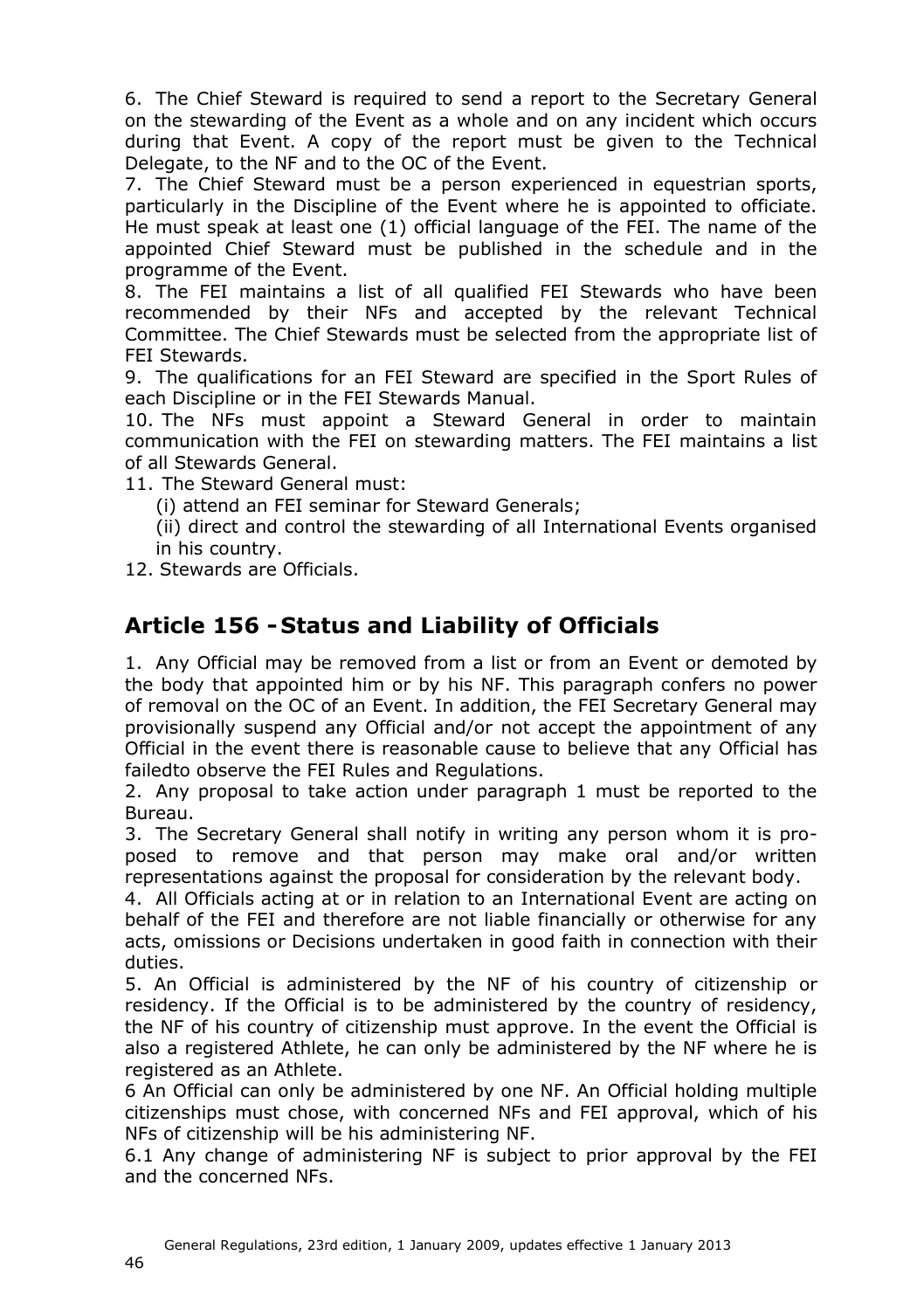6.2 In special situations, determination of the administering NF will be made by the FEI with the agreement of the Official and the concerned NFs.

7. All FEI Officials acknowledge and confirm that they will provide their contact details to the FEI and that such details may be shared with relevant third-parties, FEI stakeholders and organisations, such as OCs of FEI Events or National Federations.

8. In the context of betting, Officials must not, by any manner whatsoever, infringe the principle of fair play, show non-sporting conduct, or attempt to influence the result of a Competition in a manner contrary to sporting ethics. Any violations of the above will be subject to Chapter VII and VIII of the General Regulations and Chapter X of the Statutes.

9. An Official is not eligible to participate in an International Event or National Event (and so may not be invited or nominated to participate in such event) if he has participated, in the six (6) months prior to the first day of the International Event or National Event in question, in an Unsanctioned Event. An Official or his National Federation may challenge the application of this Article 156.9, or seek a waiver thereof in exceptional circumstances, by application to the Secretary General. A denial of that application may be appealed to the FEI Tribunal, such appeal to be heard on the papers without a live hearing unless the FEI Tribunal orders otherwise.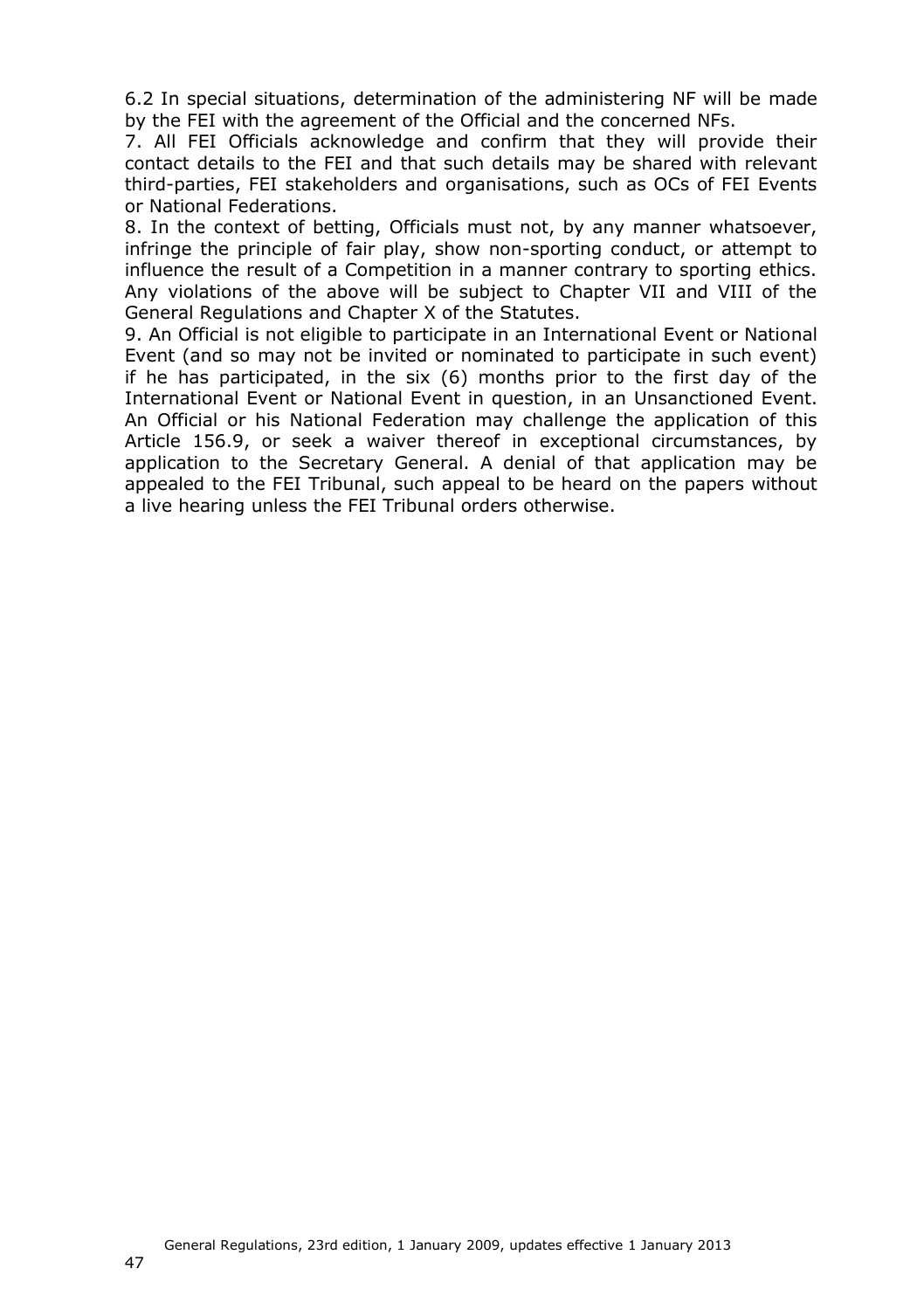# <span id="page-47-3"></span><span id="page-47-0"></span>**CHAPTER VIII – THE LEGAL SYSTEM**

### <span id="page-47-1"></span>**Article 157 -Preamble**

1. The Legal System provides for the following:

1.1. The legal powers and responsibilities of Officials and bodies appointed under the Statutes, GRs and Sport Rules;

1.2. A scale of penalties;

1.3. A procedure for lodging Protests against the actions or behaviour of individuals or bodies under the jurisdiction of the FEI;

1.4. A process of Appeal to a higher body against Decisions taken or penalties imposed by any person or body acting under the Statutes, GRs or Sport Rules.

2. Before reaching a Decision on any Protest or Appeal, the relevant body must examine the available evidence, whether written or oral, hear all the parties concerned where appropriate under the rules (and provided they are available) and take into account all relevant material, in every case trying to reach a fair and equitable Decision. Where one party asserts that the body appealed to does not have jurisdiction and/or the body itself questions its jurisdiction, the body must consider the arguments for and against jurisdiction and render a Decision on jurisdiction prior to considering the merits of the dispute.

3. All Athletes, Owners, Support Personnel and any other person taking part in or benefiting from FEI activities accept this Legal System and its dispute resolution mechanisms (which include an Appeal to the Court of Arbitration for Sport as final and binding arbitration) as a condition precedent to participation in FEI activities and/or to receiving any benefit from FEI activites.

4. Competitions must be fair for all Athletes. To achieve this objective, the use of all technical assistance available including, but not limited to, official video-recordings (an official video recording is considered to be a recording made by a broadcast network or a video company hired by the OC) is permitted to assist FEI Officials in carrying out their responsibilities under FEI rules. For video recordings to be accepted under FEI Rules for purposes of a Protest, they must be presented within the required time period. If the relevant body relies on video evidence to alter the outcome of any Competition after the results have been communicated, such video recording must contain irrefutable evidence that the original ruling or Decision was incorrect. The use of video shall always be within the confines of the applicable rules and must never by its usage alter the Rules currently in effect.

### <span id="page-47-2"></span>**Article 158 - Conflict Of Interest**

A substantial appearance of a conflict of interest exists whenever an ndividual involved in any capacity with the FEI is involved in or perceived to be involved in multiple interests, one of which could possibly influence, or is perceived to influence the motivation for an act in the other.

A conflict of interest is defined as any personal, professional or financial relationship, including relationships of family members that could influence or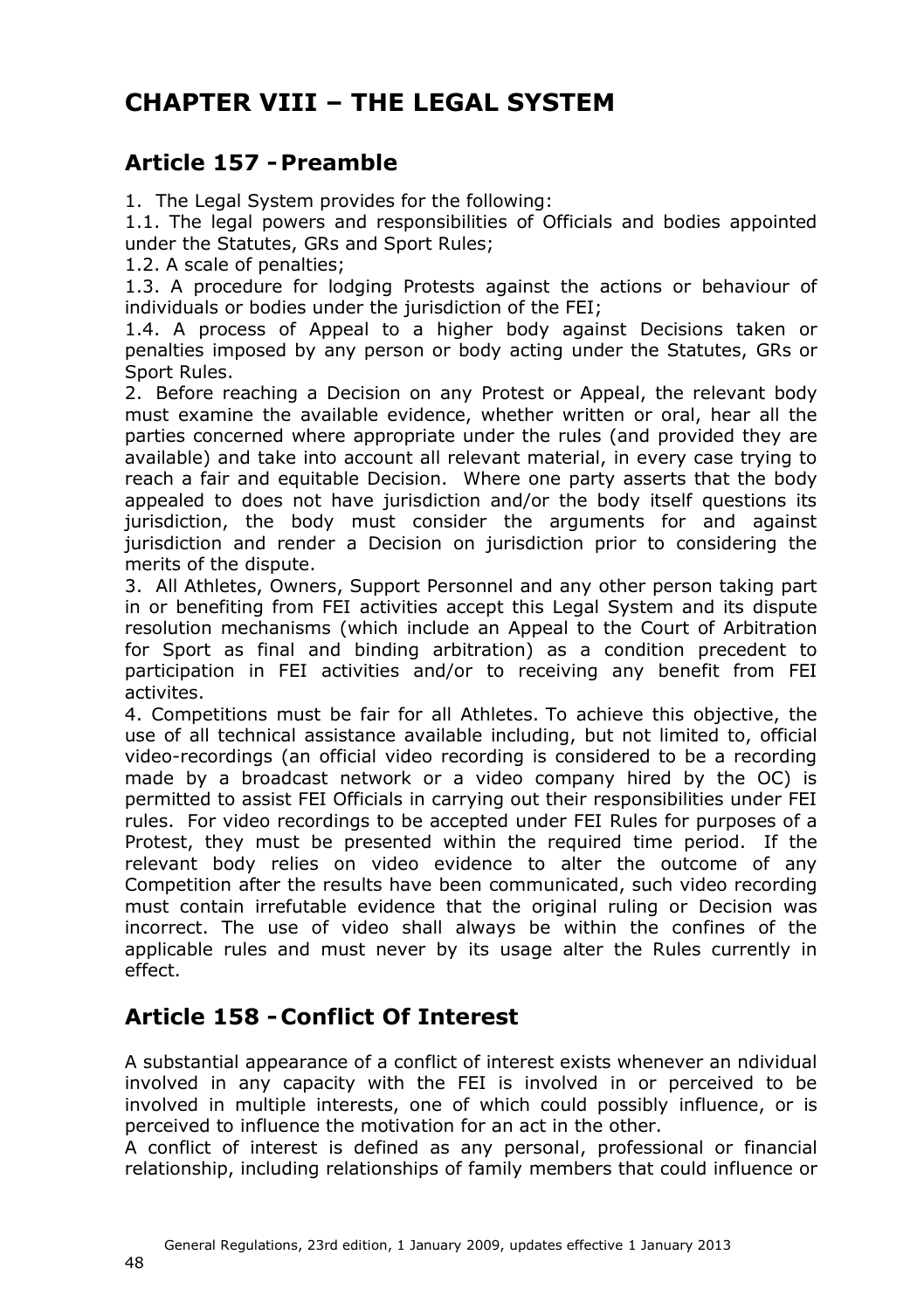be perceived to influence objectivity when representing or conducting business or other dealings for or on behalf of the FEI.

Conflicts must be avoided whenever practicable. However, conflicts may be linked to experience and expertise that is necessary to qualify Officials. The specific balance between conflict and expertise shall be regulated by the relevant Sport Rules.

### <span id="page-48-1"></span><span id="page-48-0"></span>**Article 159 - Ground Jury - Duties**

1. The Ground Jury deals with all protests in the first instance within the meaning of Article 163 provided that they relate to matters occurring during or in direct connection with an Event and that they are presented within the period of its jurisdiction within the meaning of Article 159.2. If specified, the Ground Jury may also be competent to decide Protests in the second instance.

2. The Ground Jury must be available throughout the Event as defined in Appendix A ("Period of an Event") which corresponds to its period of jurisdiction.

3. In Protests involving veterinary matters during Events for which there is no Appeal Committee, the President of the Veterinary Commission or the Veterinary Delegate at an Event is invited to join the Ground Jury in an advisory capacity.

4. The Ground Jury may impose the following penalties and sanctions:

4.1. A Warning;

4.2. A Yellow Warning Card;

4.3. A fine of a maximum of CHF 5,000;

4.4. Elimination and/or Disqualification ofan Athlete(s) and/or Horse(s) from a Competition(s) and/or from an Event;

4.5. Automatic Disqualification for the entire Event of a Horse that was found to have left the restricted area without permission;

4.6.Suspension of an Athlete with one (1) or more Horses for a period of 24 hours following the moment when the Athlete's Horse is found to have left the restricted area without permission;

4.7. In serious cases, immediate Disqualification during the Event with a referral to the Appeal Committee (or to the FEI Tribunal if there is no Appeal Committee).

5. Decisions must be orally delivered or notified in writing to the parties concerned. Cases involving penalties must be recorded by the Foreign Judge.

6. There is no Appeal against Decisions of the Ground Jury arising from the field of play, which are final and binding, such as, but not limited to:

6.1. Where the Decision is based on a factual observation of performance during a Competition or the awarding of marks for performance;

whether an obstacle was knocked down; whether a Horse was disobedient; whether a Horse refused at an obstacle or knocked it down while jumping; whether an Athlete or Horse has fallen; whether a Horse circled in a combination or refused or ran out; the time taken for the round;whether an obstacle was jumped within the time; and/or whether, the particular track followed by an Athlete caused him to incur a penalty under the applicable Sport Rules.

6.2. The Elimination or Disqualification of a Horse for veterinary reasons*,*  including non-acceptance of a Horse at a Horse Inspection unless otherwise specified;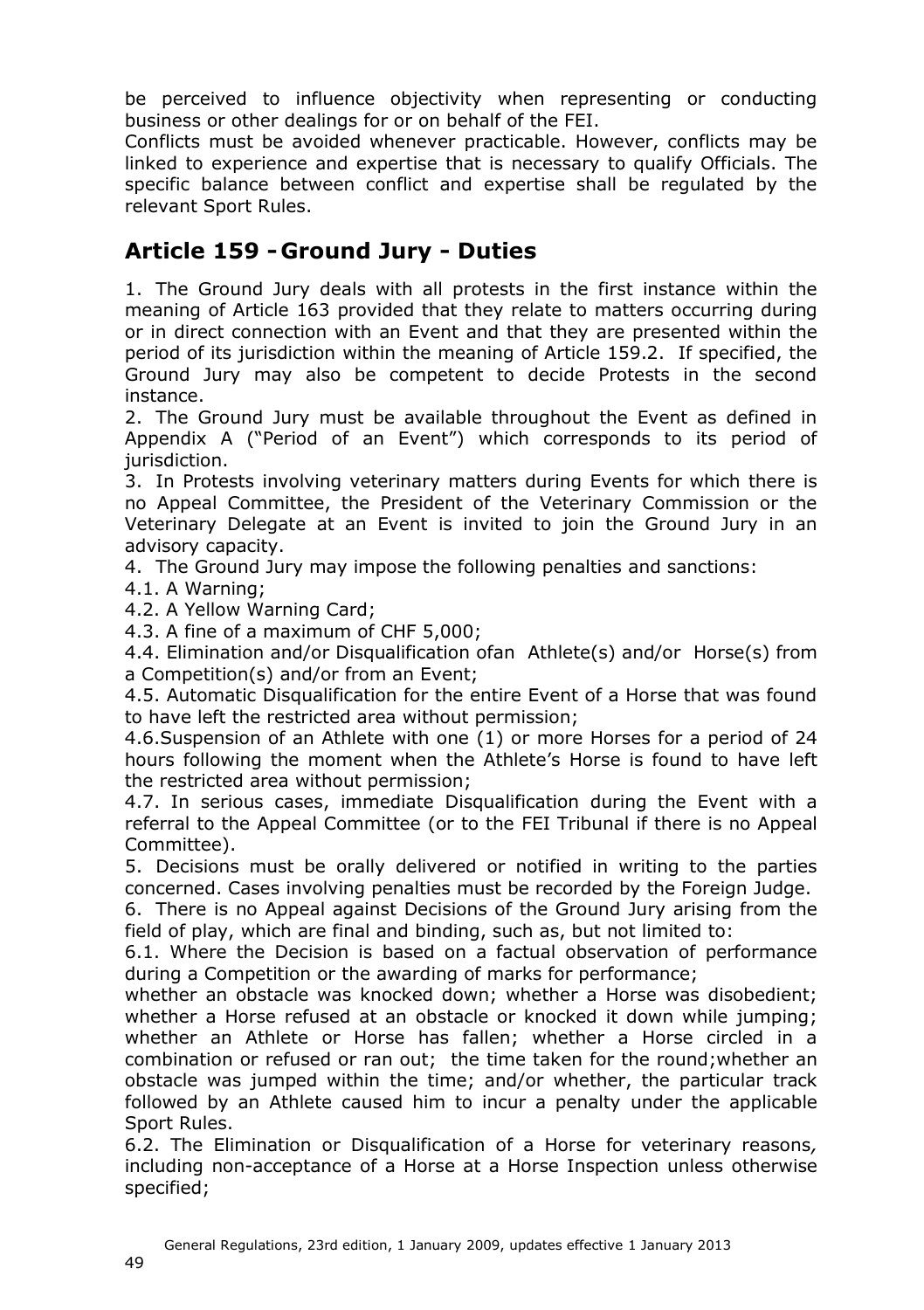6.3. The Elimination or Disqualification of an Athlete for medical reasons/fitness to compete;

6.4. The imposition of a Warning without additional penalties or of a Yellow Warning Card;

6.5. Elimination and/or Disqualification during an Event.

7. The Ground Jury shall refer the following to the Appeal Committee:

7.1. Any matter which is beyond its competence;

7.2. Any matter, within its competence which it considers deserving a more severe penalty than the Ground Jury may impose under Article 159.4;

7.3*.* Any matter concerning alleged acts of abuse of Horses that does not require immediate action for the purpose of judging a Competition; and

7.4. Any matter that it decided in the first instance.

### <span id="page-49-1"></span><span id="page-49-0"></span>**Article 160 -Appeal Committee - Duties**

1. The President and at least two (2) members of the Appeal Committee must be available throughout the Event as defined in Appendix A ("Period of an Event") which corresponds to its period of jurisdiction. Whenever a Protest lodged with the Ground Jury is pending, the Appeal Committee must be available and has jurisdiction until one hour after the relevant Decision of the Ground Jury has been notified according to Article 159.5.

2. The Appeal Committee has the authority to Decide the following matters:

2.1. Appeals against Decisions of the Ground Jury, except as specified in Article 159.6.

2.2. Protests addressed to the Appeal Committee or referred to it by the Ground Jury;

2.3. All cases which are beyond the competence of the Ground Jury;

2.4. Reports of passport irregularities in accordance with Article 137.6.

3. In cases involving veterinary matters, the President of the Veterinary Commission or the Veterinary Delegate at an Event will be invited to join the Appeal Committee in an advisory capacity.

4. The Appeal Committee may impose the following penalties and sanctions: 4.1. A Warning;

4.2. A fine of a maximum of CHF 10,000 and the assessment of costs;;

4.3. Elimination and/or Disqualification of Athlete(s) and/or Horse(s) from a Competition or from the Event;

4.4. Automatic Disqualification for the entire Event of a Horse that was found to have left the Restricted Area without permission;

4.5. Suspension of an Athlete with one (1) or more Horses for a period of 24 hours following the moment when the Athlete's Horse is found to have left the Restricted Area without permission..

5. The Appeal Committee shall report to the Secretary General for referral to the FEI Tribunal:

5.1. Any case which is beyond its competence;

5.2. Any case within its competence, other than an Appeal, which it considers deserving of more severe penalties than the Appeal Committee may impose under Article 160.4.

6. Decisions of the Appeal Committee on Appeals against Decisions of the Ground Jury are always final and binding.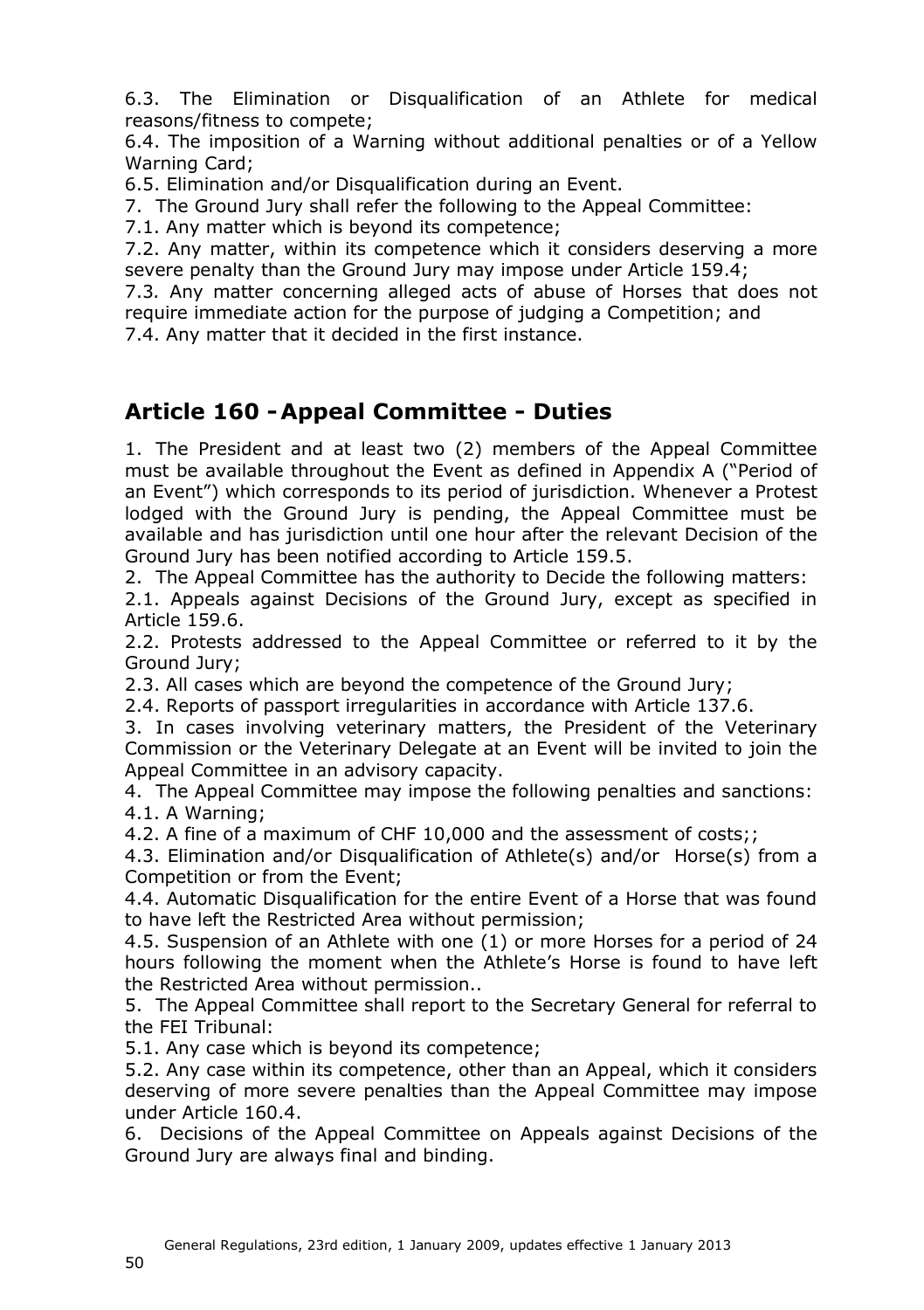## <span id="page-50-0"></span>**Article 161 -FEI Tribunal**

1. The competence of the FEI Tribunal is defined in the Statutes (See Article 38).

2. The FEI Tribunal may impose the following penalties, or, where appropriate, delegate to the FEI Secretary General or the FEI Legal Department the ability to do so:

2.1 A Warning;

2.2. A fine in an amount commensurate with the gravity of the violation and, where applicable, in accordance with the fine schedule associated with the rule violated;

2.3. Disqualification of Athlete(s) and/or Horse(s) from Competitions or from Events;

2.4. Suspension of a body for any period;

2.5. Suspension of individuals and Horses for any period up to Suspension for life;

2.6. a Provisional Suspension or such other interim relief or conservatory measures as it sees fit pending its final determination of the matter.

## <span id="page-50-1"></span>**Article 162 - Court of Arbitration for Sport (CAS)**

1. The CAS has the power to impose the same scale of penalties as the FEI Tribunal.

2. The CAS may impose more severe penalties than those imposed in the first instance, provided they are within the limits of the penalty jurisdiction of the body from which the Appeal to the CAS is brought.

### <span id="page-50-3"></span><span id="page-50-2"></span>**Article 163 - Protests**

1. Protests may be lodged against any person or body involved in any capacity in an International Event or otherwise subject to the jurisdiction of the FEI including for failure to observe the Statutes, GRs or Sport Rules or violation of the common principles of behaviour, fairness, or accepted standards of sportsmanship, whether occurring during or in connection with an International Event or at any other time.

2. Protests may only be lodged by Presidents of NFs, Officials, Chefs d'Equipe or, if there is no Chef d'Equipe, by a Person Responsible or a Team Veterinarian responsible for Horses taking part in the Event. Protests for abuse of Horses may be lodged by any person or body.

3. Unless otherwise specified, Protests must be lodged before the end of the period of jurisdiction of the body that has the competence to hear the relevant Protest. This is true even if the person or body loding the Protest is not present at the Event. The relevant body does not have jurisdiction to hear the Protest prior to any required deposit being paid.

4. Protests in the following matters can only be lodged with the Ground Jury: 4.1. Protests concerning the eligibility of an Athlete or Horse for a specific Event or concerning the conditions of the arena. Such Protests must be filed not later than thirty (30) minutes before the start of the relevant Competition;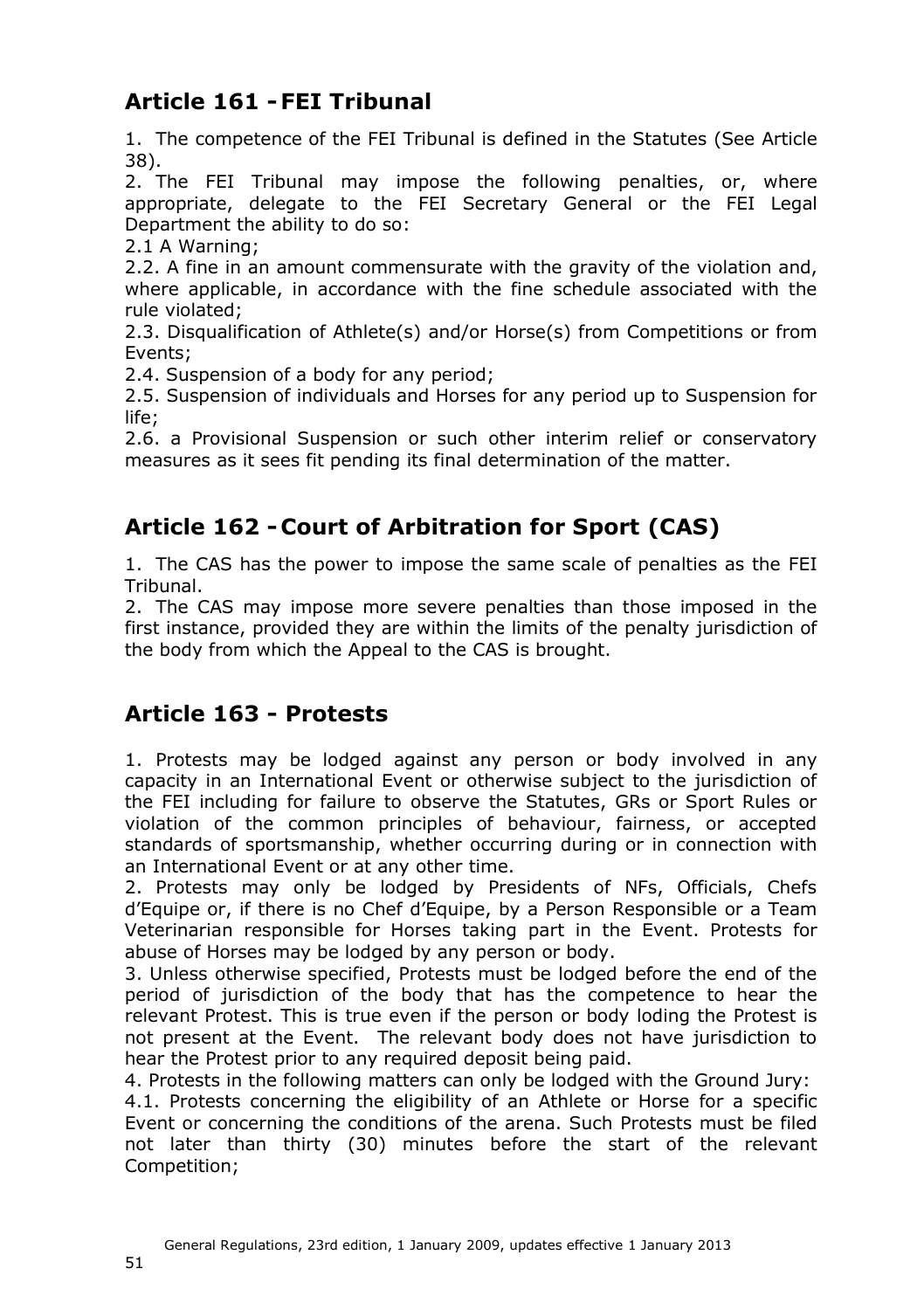4.2. Protests concerning an obstacle, or the plan or length of the course for a Jumping Competition or the obstacle Phase of a Driving Competition. Such Protests must be filed no later than fifteen (15) minutes before the start of the Competition;

4.3. Protests concerning the cross-country obstacles or courses in Eventing or marathon course or obstacles in Driving, or the course in Endurance. Such Protests must be filed no later than 18:00 on the day before the relevant Competition;

4.4. Protests concerning irregularities or incidents during a Competition, or the results of a Competition. Such Protests must be filed no later than thirty (30) minutes after the announcement of the results of the relevant Competition.

4.5 Protests challenging the procedures followed in the application or implementation of any FEI rule. Such Protests must be filed no later than thirty (30) minutes after the notification of the application or implementation of such rule.

4.6. Lodging a Protest before the Ground Jury within the relevant time limit in matters listed in the previous paragraphs is a prerequisite to a right of Appeal to the Appeal Committee.

5. Protests for matters not listed in Article 163.4 must be lodged with the Appeal Committee or with the Ground Jury if there is no Appeal Committee*.*

6. Protests regarding matters which have not occurred during or in direct connection with an International Event,and which were not known until after the end of the Event, shall be lodged with the FEI Tribunal through the Secretary General. Such Protests shall be filed no later than fourteen (14) days after the end of the relevant Event. A case shall be deemed to occur in direct connection with an Event if it occurs during the journey towards the Event or, after arrival, including during the period of quarantine, training or acclimatisation.

7. All Protests must be in writing, signed by an authorised person within the meaning of Article 163.2 and be accompanied, as the case may be, by any supporting evidence, including names of witnesses.

8. Protests to the Ground Jury and to the Appeal Committee shall be presented within the applicable time limit to the President of the Ground Jury or to the President of the Appeal Committee, as the case may be, together with the necessary deposit. Protests to the FEI Tribunal shall be sent within the applicable time limit to the FEI Tribunal together with proof of payment of the necessary deposit.

9. Notwithstanding anything to the contrary, the Secretary General may, in special circumstances which – in his sole discretion – warrant a Decision, refer to the FEI Tribunal a Protest against any person or body made by any person or body or on his own initiative, at any time, in regard to any matter and even without the payment of a deposit.

10. Any person lodging a Protest should, if possible, secure witnesses to the incident and any other form of evidence, and either bring them to the body before whom the Protest is lodged, or obtain written statements from them, duly signed, together with their names and addresses. Before the FEI Tribunal, these requirements are set out specifically in the Internal Regulations of the FEI Tribunal.

11. The Foreign Judge, Technical Delegate, Veterinary Delegate and Foreign Veterinary Delegate must report to the Secretary General all acts or omissions constituting a Protest .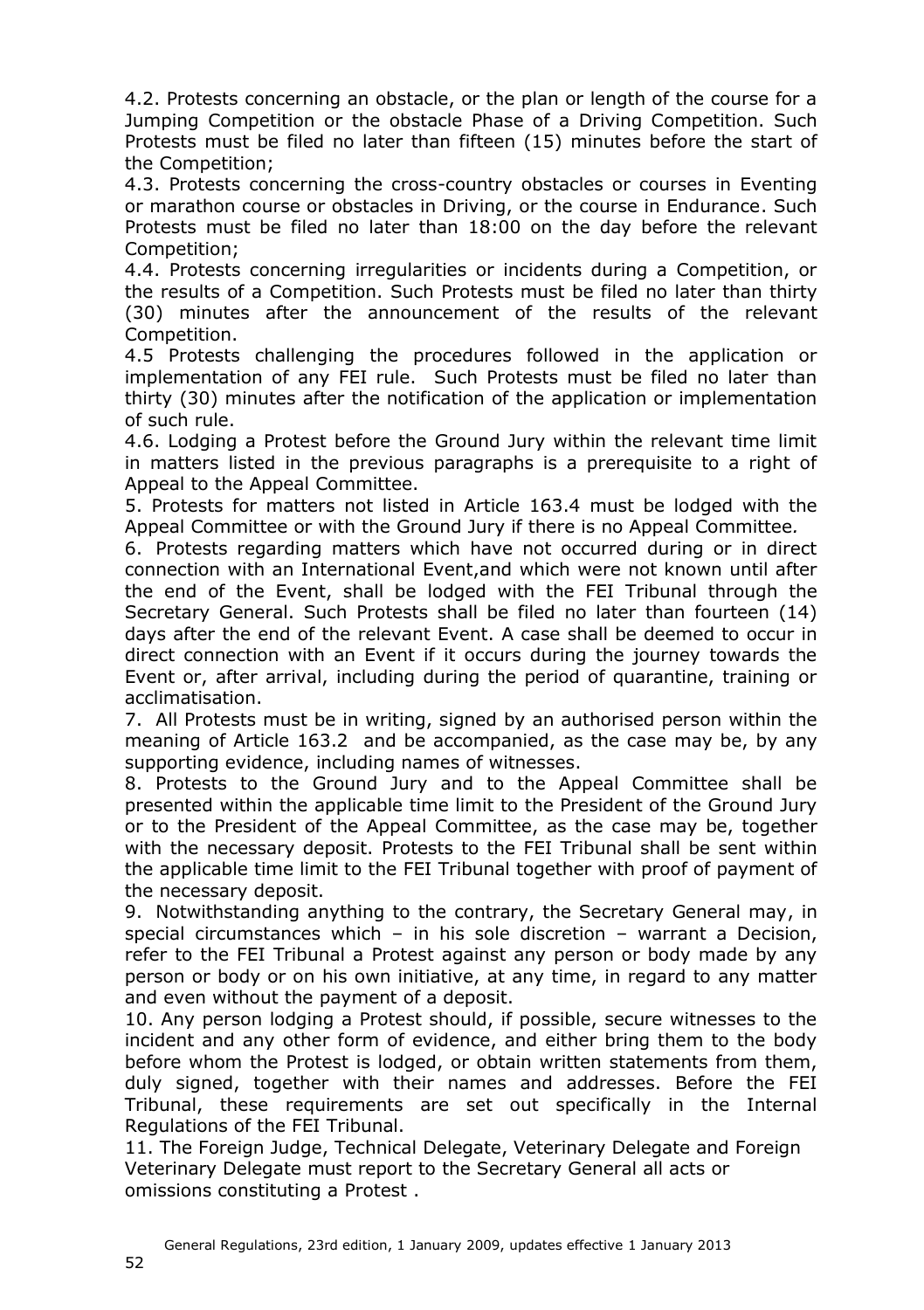### <span id="page-52-0"></span>**Article 164 -Reports**

1. Officials are required to send Reports to the Secretary General at the conclusion of Events, in accordance with these GRs and the applicable Sport Rules. Matters giving rise to Protests or Appeals must be included in such Reports.

2. Failure to return the Report(s) to the FEI shall be sanctioned by the FEI, first with a Warning and then by a Suspension until the outstanding Report(s) has been provided to the FEI.

### <span id="page-52-1"></span>**Article 165 -Appeals**

1. An Appeal may be lodged by any person or body with a legitimate interest against any Decision made by any person or body authorised under the Statutes, GRs or Sport Rules, provided it is admissible (see paragraph 2 below):

1.1. With the Appeal Committee (or with the FEI Tribunal if there is no Appeal Committee) against Decision*s* by the Ground Jury.

1.2. With the FEI Tribunal against Decisions of the Appeal Committee or any other person or body.

1.3*.* With the CAS against Decisions by the FEI Tribunal. The person or body lodging such Appeal shall inform the Secretary General and provide him with copies of the statement of Appeal.

2. An Appeal is NOT admissible:

2.1. Against Decisions by the Ground Jury in cases covered by Article 159.6.1–4 (or in cases in relation to the arena, an obstacle or the course if there is no Appeal Committee);

2.2. Against Decision*s* of the Appeal Committee on Appeal*s* arising from Decisions made by the Ground Jury.

2.3. If there is no Appeal Committee, against Decisions made by the FEI Tribunal on Appeals arising from Decisions made by the Ground Jury.

3. Appeals to the Appeal Committee must be in writing, signed and accompanied by supporting evidence in writing or by the presence of one or more witnesses and must be lodged nolater than one (1) hour after the Decision of the Ground Jury.

4. If there is no Appeal Committee, Appeals to the FEI Tribunal must be in writing, signed and accompanied by supporting evidence in writing or by the presence of one or more witnesses and must reach the FEI Tribunal no later than fourteen (14) days after the end of the Event. So far as Competitions are concerned, the right of Appeal is limited to questions of the eligibility of an Athlete or Horse and questions involving the interpretation of the Sport Rules.

5. Appeals to the FEI Tribunal must be dispatched to the Secretary General and signed by the appellant or his authorised agent and accompanied by supporting evidence in writing or by the presence of one or more witnesses at a designated hearing and must reach the FEI Tribunal within thirty (30) days of the date on which the Secretary General's notification of the earlier Decision was sent.

6.1. Appeals to the CAS together with supporting documents must be dispatched to the CAS Secretariat pursuant to the Procedural Rules of the CAS Code of Sports-related Arbitration: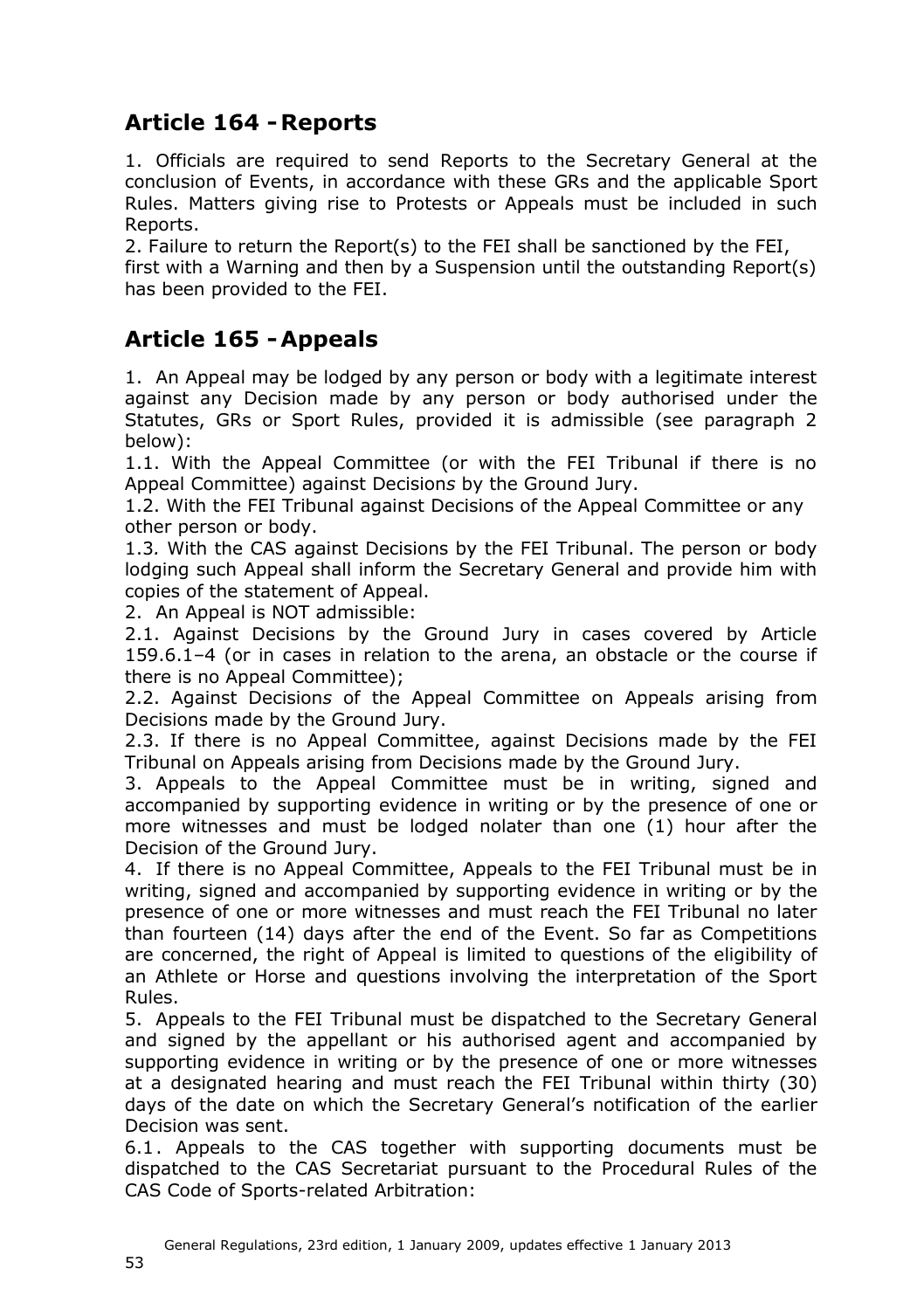6.2. So as to reach the CAS within thirty (30) days of the date on which the Secretary General's notification of the FEI Tribunal Decision was received by the National Federation of the Person Responsible;

6.3. A copy of the statement of Appeal should be sent concurrently to the Secretary General.

### <span id="page-53-0"></span>**Article 166 - Deposits**

1. Protests and Appeals to the Ground Jury or the Appeal Committee must be accompanied by a deposit to the FEI of the equivalent of CHF 150.-.

2. Protests and Appeals to the FEI Tribunal must be accompanied by a deposit to the FEI of the equivalent of CHF 500.-.

3. No deposit is required for Protests claiming Horse Abuse of any nature.

4. The payment of the applicable deposit is a pre-requisite to establishing the jurisdiction of the hearing body.

### <span id="page-53-1"></span>**Article 167 -Recording Protests, Appeals and Penalties**

1. The Foreign Judge (Technical Delegate for Eventing) must include in his report to the FEI all Reports and Protests received by the Ground Jury as well as all Decisions awarded and penalties imposed by the Ground Jury on these and other relevant matters.

2. The President of the Appeal Committee must Report to the FEI all Protests, Reports and Appeals, received by the Appeal Committee as well as all Decisions awarded and penalties imposed by the Appeal Committee on these and other relevant matters.

3. The Secretary General or his designee shall be responsible for:

(i) Recording delivery of Yellow Warning Cards and notifying any suspension thereof;

(ii) Recording proceedings of the FEI Tribunal and Decisions of the CAS;

(iii) Notifying the Decisions of these bodies, including the dates on which they become effective, to the parties concerned;

(iv) Publication of all Decisions which he believes warrant publication or which have to be published.

(v) Processing reports from Event Officials.

### <span id="page-53-2"></span>**Article 168 -Time of Implementation of Decisions**

Decisions are effective from the date of oral or written notification to the affected party or parties, so long as such notification is possible under the circumstances. Otherwise, Decisions are effective as of the date specified by the body or person authoirised to make the Decision.

### <span id="page-53-3"></span>**Article 169 -Penalties**

1. In deciding on the appropriate penalties to be imposed, the following factors shall be taken into consideration, together with any other relevant factors: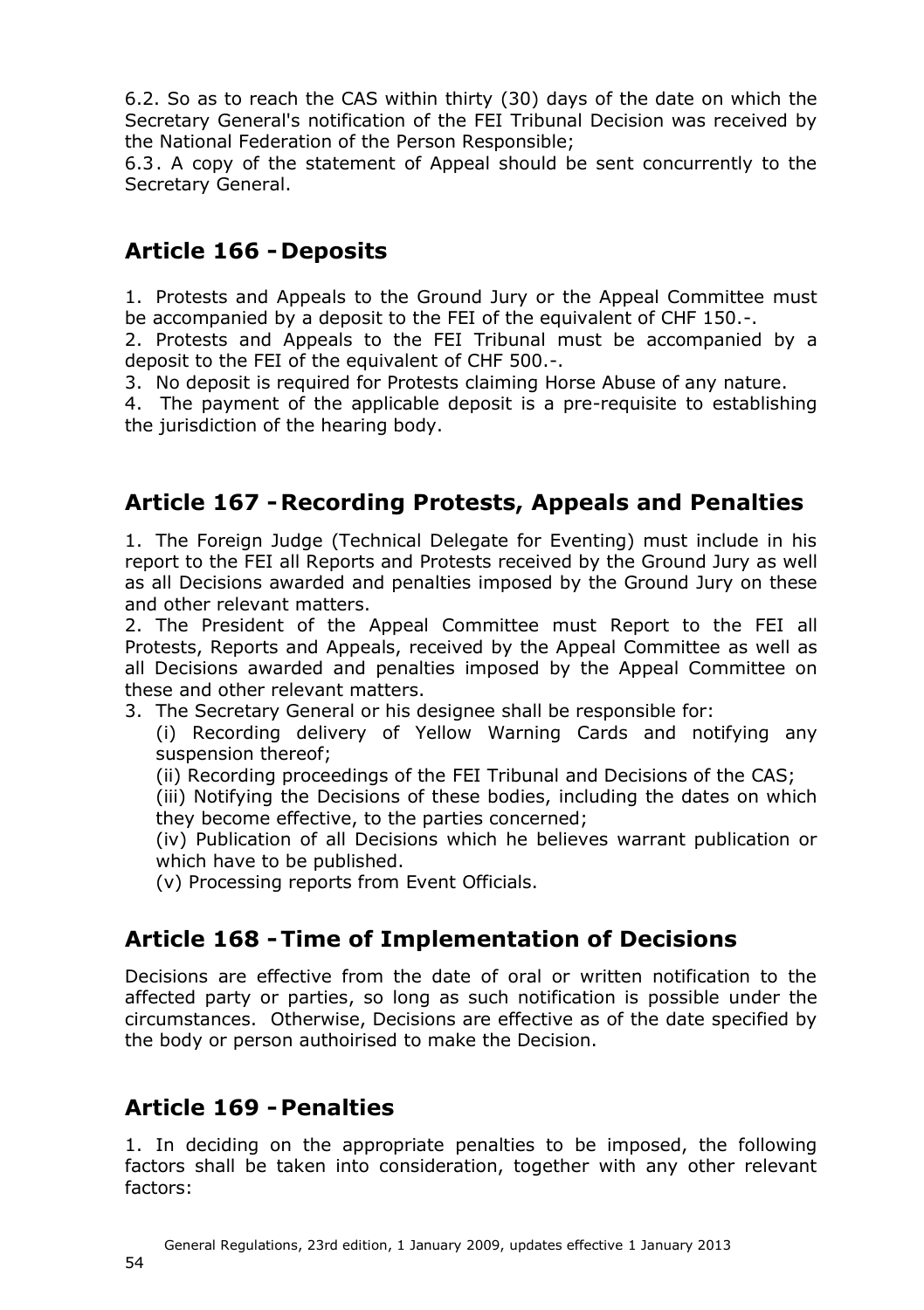1.1. Whether the action or omission resulted in an unfair advantage to the offender or an Athlete;

1.2. Whether the action or omission resulted in a material disadvantage to any other person or body involved;

1.3. Whether the action or omission involved the maltreatment of Horses;

1.4. Whether the action or omission affected the dignity or integrity of any person involved in the sport;

1.5. Whether the action or omission involved fraud, violence or abuse or similar criminal acts.

1.6*.* Whether the action or omission was deemed to be deliberate.

2. An oral or written warning is appropriate in cases of minor violations committed unintentionally and without significant consequences.

3. A fine is appropriate particularly in cases where the offender has acted negligently.

4. Disqualification is appropriate when it is specified in the Statutes, GRs or Sport Rules, or if the circumstances require an immediate action.

4.1. Disqualification from a Competition means that the Athlete and/or Horse(s) concerned - even should they change ownership - are removed from the list of starters and the classification and includes the forfeiture of prize money won in that particular Competition.

4.2. Disqualification from an Event means that the Athlete and/or Horse(s) even should they change ownership - may take no further part in that Event and it may include (in addition to what is mandated under paragraph 4.1.) the forfeiture of any prize money won in previous Competitions at that Event where provided for in the Statutes, GRs or Sport Rules.

5. A Provisional or Final Suspension, on such terms and subject to conditions as the FEI Tribunal, or as the case may be, the FEI Secretary General, may impose, is appropriate in cases of intentional or very negligent violation*s.* In certain cases a Provisional or Final Suspension may be automatic under the Statutes, GRs or Sport Rules.

5.1. Provisional or Final Suspension must be for a stated period and during that period the person, Horse or body suspended may take no part in Competitions or Events as an Athlete, Horse or Official or in the organisation of, any Event under the jurisdiction of the FEI or any Event under the jurisdiction of an NF in accordance with Statutes Article 41.

5.2. In deciding when any Suspension will commence, the appropriate body shall, in order to achieve a just penalty, take into account the gravity of the offence.

6.

6.1. Notwithstanding anything to the contrary indicated in paragraphs 3 to 5 above, the penalties or other sanctions provided for in the EADCM Regulations and the FEI Anti-Doping Rules for Human Athletes will be applicable in cases falling under such rules and Regulations;

6.2. Abuse of Horses in any form (rapping, abnormal sensitisation or desensitisation of limbs, banned schooling methods etc.) may entail a fine of up to 15,000.- and/or a Suspension of a minimum of three (3) months up to life;

6.3. Incorrect behaviour towards Event Officials or any other party connected with the Event (other Athlete, journalist, public etc.) may entail a fine of CHF 200.- to 10,000.- and/or a Suspension of a minimum of three (3) months up to twelve (12) months;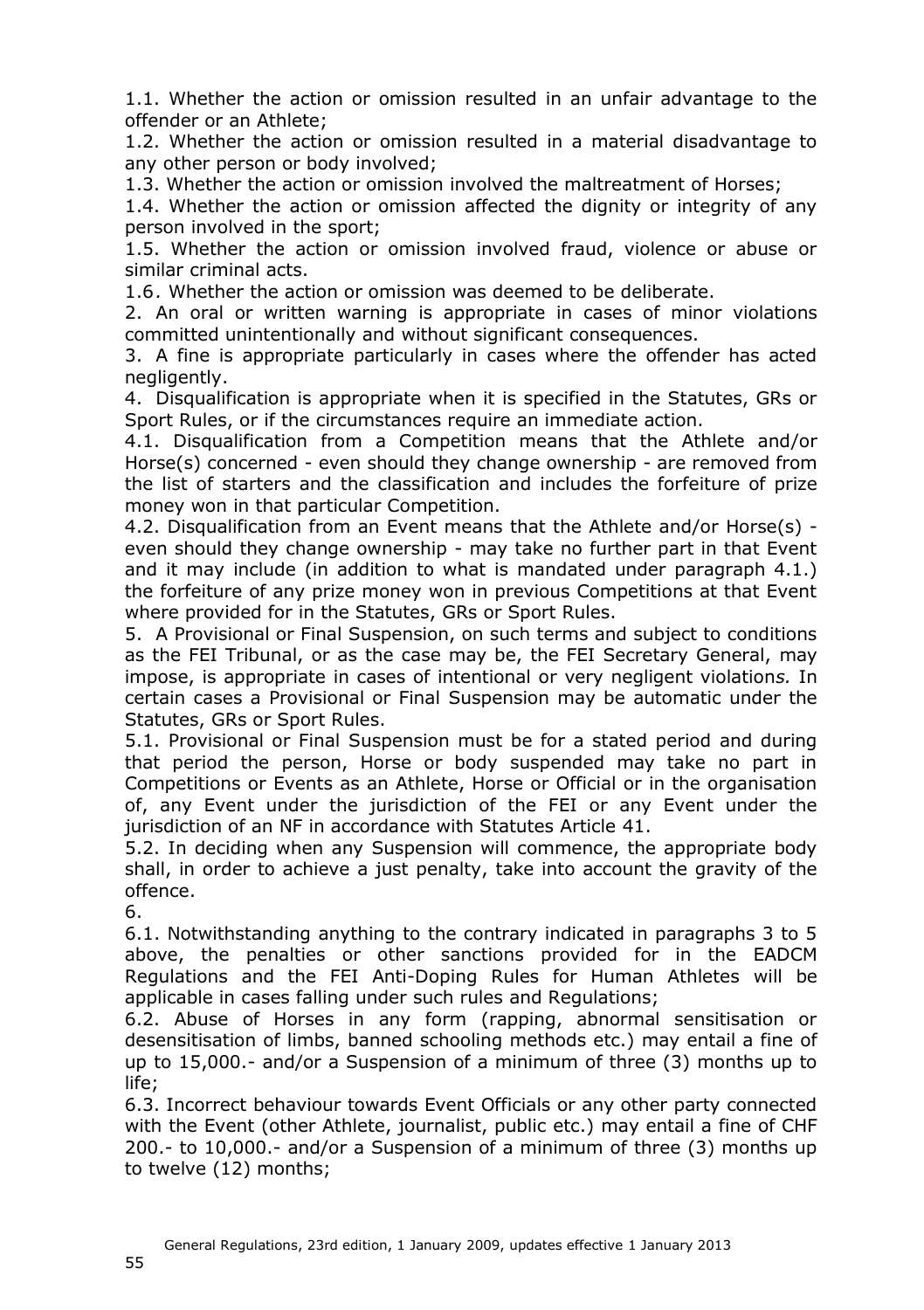6.4. Fraud of any kind, violence and other acts defined as criminal by the national law prevailing at the Event shall entail a fine of CHF 1,000.- to 15,000.- and/or a Suspension of a minimum of one (1) month up to life.

7. In cases of offences mentioned in paragraphs 6.2 and 6.3 above and which are of a less serious nature and/or in cases specified in the Sport Rules and/or as mentioned in Article 140:

7.1. The President of the Ground Jury, the President of the Appeal Committee and the Chief Steward must notify the Person Responsible during the Period of the Event that he will receive a Yellow Warning Card, which will be delivered either by hand or by any other suitable means. If after reasonable efforts the Athlete cannot be notified during the Period of the Event that he has received a Yellow Warning Card, the Athlete must be notified in writing within fourteen (14) days of the Event.

7.2. Should the same Person Responsible receive one (1) more Yellow Warning Card at the same or any other International Event within one year of the delivery of the first Yellow Warning Card, the Person Responsible shall be automatically suspended for a period of two (2) months after official notification from the FEI Secretary General.

8. The penalty imposed in any given case can consist of a combination of fine, Suspension and Disqualification. The amount of a fine and the duration of a Suspension shall be decided according to the guidelines mentioned in paragraph 6 above and to the circumstances of the case.

9. All fines imposed under the Legal System are due to the FEI. They must not be paid to the OC or any other body but must be paid to the FEI on receipt of a demand. Any person who has not paid a fine within thirty (30) days of receiving a demand for payment will be automatically suspended until the fine is paid. If Fines are not paid within ninety (90) days from the date of issue, interest will automatically be charged at the end of each month at the rate of 10% p.a. If fines are inadvertently paid to the OC or any other person such fines shall be remitted to the FEI.

10. Decisions of the FEI Tribunal may also impose on unsuccessful parties the payment of costs borne by the FEI for the judicial procedure in the amount of CHF 500.- to 7,500.-. In addition, a party may be ordered to pay further costs not exceeding CHF 10,000.- if the costs of the procedures borne by the FEI have been increased by conducting a hearing or by excessive prolongation of the procedures or other exceptional cause. In the interests of fairness, the cost to the FEI of any hearing which is held in conjunction with other hearings or with an administrative meeting of the FEI Tribunal shall be separately calculated.

## <span id="page-55-0"></span>**APPENDIX A - Definitions**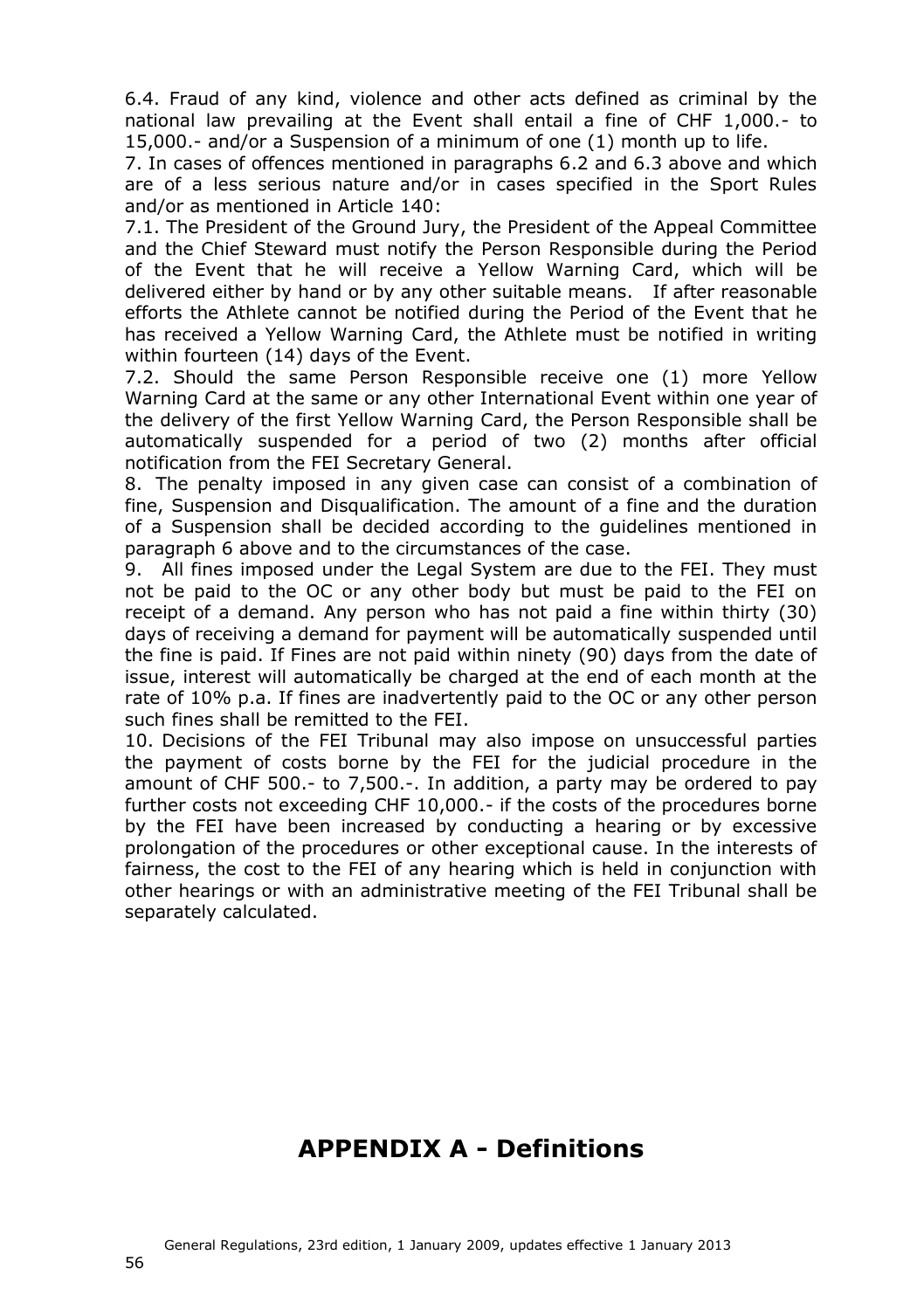**Abuse of Horse:** An action or omission which causes or is likely to cause pain or unnecessary discomfort to a Horse, including, but not limited to, any of the following:

- To whip or beat a Horse excessively;
- To subject a Horse to any kind of electric shock device;
- To use spurs excessively or persistently;
- To jab the Horse in the mouth with the bit or any other device;
- To compete using an exhausted, lame or injured Horse;
- To "rap" a Horse.
- To abnormally sensitise or desensitise any part of a Horse;
- To leave a Horse without adequate food, drink or exercise;

- To use any device or equipment which causes excessive pain to the Horse upon knocking down an obstacle.

**Adult Athlete:** An Athlete aged eighteen (18) or older.

Athlete: Any person taking part in an FEI Event, including but not limited to. a rider, a lunger, a driver, or a vaulter.

**Athlete Living Outside His Country of Nationality:** An Athlete who spends more than six (6) months of a year in one foreign country (the "host country").

**Caribbean Islands:** Anguilla, Antigua, Aruba , Bahamas , Barbados , British Virgin Islands, Cayman Islands, Cuba, Dominican Republic, Grenada, Guadeloupe, Haiti, Jamaica, Martinique, Montserrat, Netherlands Antilles, Puerto Rico, Saint Barthélemy, Saint Kitts-and-Nevis, Saint Lucia, Saint Martin, Saint Vincent-and-the-Grenadines, Trinidad-and-Tobago, Turks-and-Caicos Islands, United States Virgin Islands

**Category:** A defined group of Athletes for whom the Event or Competition is organised.

**Central America:** The seven states of Belize, Costa Rica, El Salvador, Guatemala, Honduras, Nicaragua, and Panama

**Championship (CH-):** An Event for any Discipline and organised by NFs for Athletes from a well-defined geographical area. See Article 104.

**Children: Category of** Athletes who may take part in FEI "Children" Competitions. Inclusion of Athletes in this category takes place from the year they reach the age of twelve (12) until the end of the year they reach the age of fourteen (14).

**Competition:** Refers to each individual class in which Athletes are placed in an order of merit and for which prizes may be awarded.

**Concours Complet d'Equitation (CC):** Any Event where the Competitions are exclusively for the Discipline of Eventing.

**Concours d'Attelage (CA):** Any Event where the Competitions are exclusively for the Discipline of Driving.

**Concours d'Endurance (CE):** Any Event where the Competitions are exclusively for the Discipline of Endurance Riding.

**Concours de Dressage (CD):** Any Event where the Competitions are exclusively for the Discipline of Dressage.

**Concours de Reining (CR):** Any Event where the Competitions are exclusively for the Discipline of Reining.

**Concours de Saut d'Obstacles (CS):** Any Event where the Competitions are exclusively for the Discipline of Jumping.

**Concours de Voltige (CV):** Any Event where the Competitions are exclusively for the Discipline of Vaulting.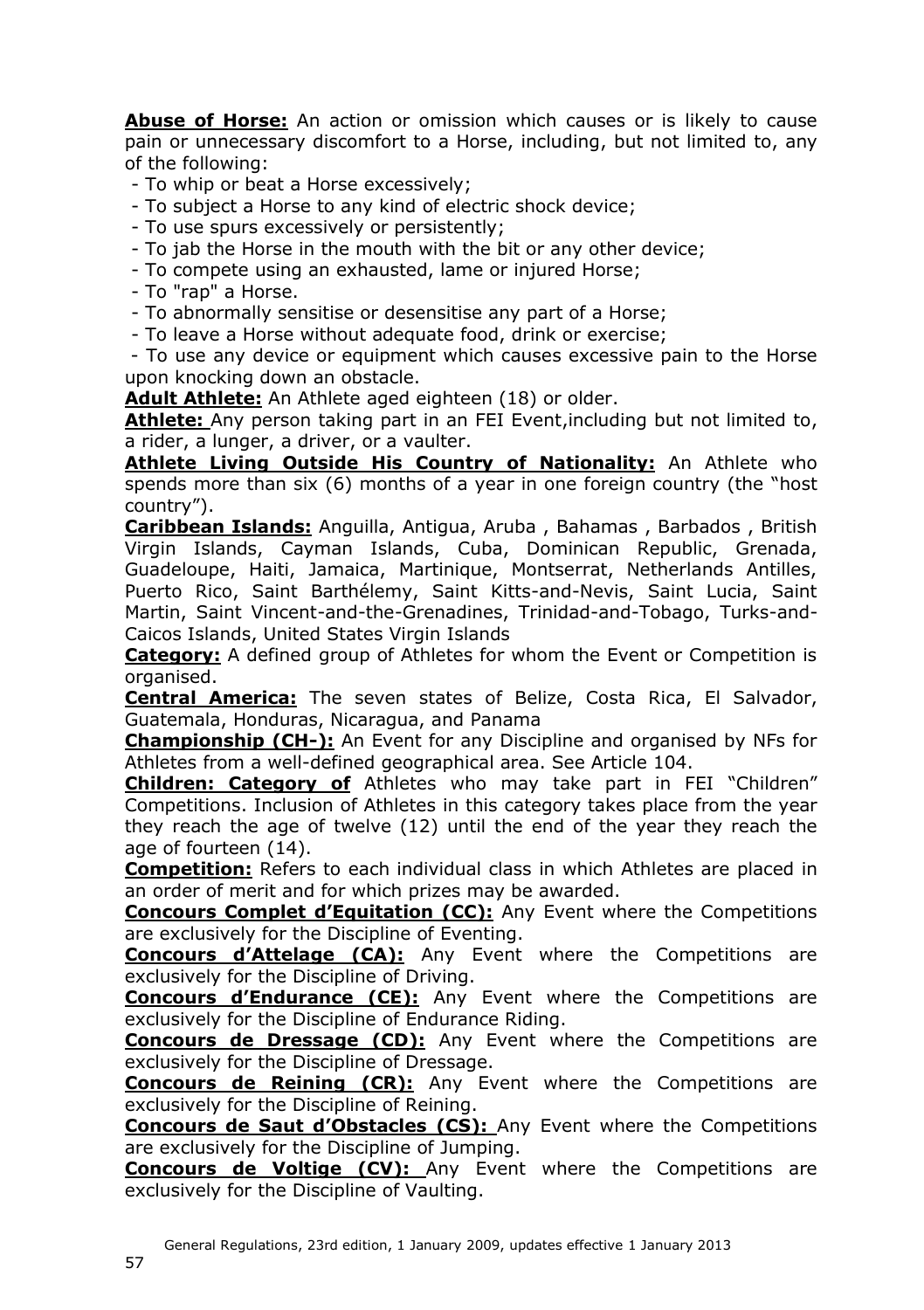**Concours International Combiné (CIC):** Any Event where the Competitions are exclusively for International One Day Event.

**Concours International (CI):** An International Event of any Discipline. See Article 102.

**Concours International Mineur (CIM):** A Minor International Event. (See Appendix E).

**Concours International Officiel (CIO):** An Official International Event of any Discipline. See Article [103.](#page-13-2)

**Concours Hippique (CH):** Any Event which includes Competitions for more than one Discipline.

**Concours National (CN):** A National Event of any Discipline.

**Concours Para-Equestrian (CPE):** Any Event where the Competitions are exclusively for Equestrian Athletes with disabilities.

**Continent(s):** The FEI follows the same continental groupings of the IOC.

**Discipline:** Any Equestrian Discipline approved by the General Assembly, such as Dressage, Jumping, Eventing, Driving, Endurance, Vaulting, Reining, and Para-Equestrian.

**Disqualification:** Unless the Sport Rules provide otherwise, Disqualification means that an Athlete and/or the Horse(s), is/are disqualified from the Competition at issue or from any further Competition(s) of the Event. Disqualification may also be retroactive.

**Elimination:** Unless the Sport Rules provide otherwise, Elimination means that an Athlete and/or a Horse may not continue in the Competition at issue and/or in any further Competition(s) of the Event.

**Event:** A complete meeting, "Show", "Championship" or "Games". Events may be organised for one or more than one Discipline.

**FEI-named Series:** A Series as defined below and where the FEI owns the title(s), logo(s), Competition formulae and where the FEI has the exclusive right to exploit all media, including new media, Internet and TV in all its forms, as well as the sponsorship, betting, and marketing rights of such FEInamed Series according to the conditions set forth in article 133 of the GRs.

**FEI Recognition Card:** An accompanying document to a National Passport approved by the FEI and mandatory (unless there is an FEI Passport) for every Horse entered for any Competition at CNs or CIMs (see Appendix E) in a foreign country (see Article 139.2), and for all Horses entered for other CIs, CIOs, FEI Championships, Regional, Olympic Games and Paralympic Games, whether at home or in foreign countries

**FEI Rules and Regulations:** Any rule and regulation duly approved by an appropriate body of the FEI, including but not limited to Statutes, General Regulations, and Sport Rules.

**Force Majeure event:** Any event or circumstance arising from or attributable to acts, events, omission or accidents which are not reasonably foreseeable by, and which are beyond the reasonable control of and which could not have been reasonably prevented by, a party.

**Horse:** Refers also to a Pony or other member of the genus Equus unless the context requires otherwise. A Horse shall be born from a mare.

**Judge:** Member of a Ground Jury appointed to control a Competition or Event, as described in art. 144.

**Junior:** Category of Athletes who may take part in FEI Competitions for Juniors from the year they reach the age of fourteen (14) until the end of the year they reach the age of eighteen (18).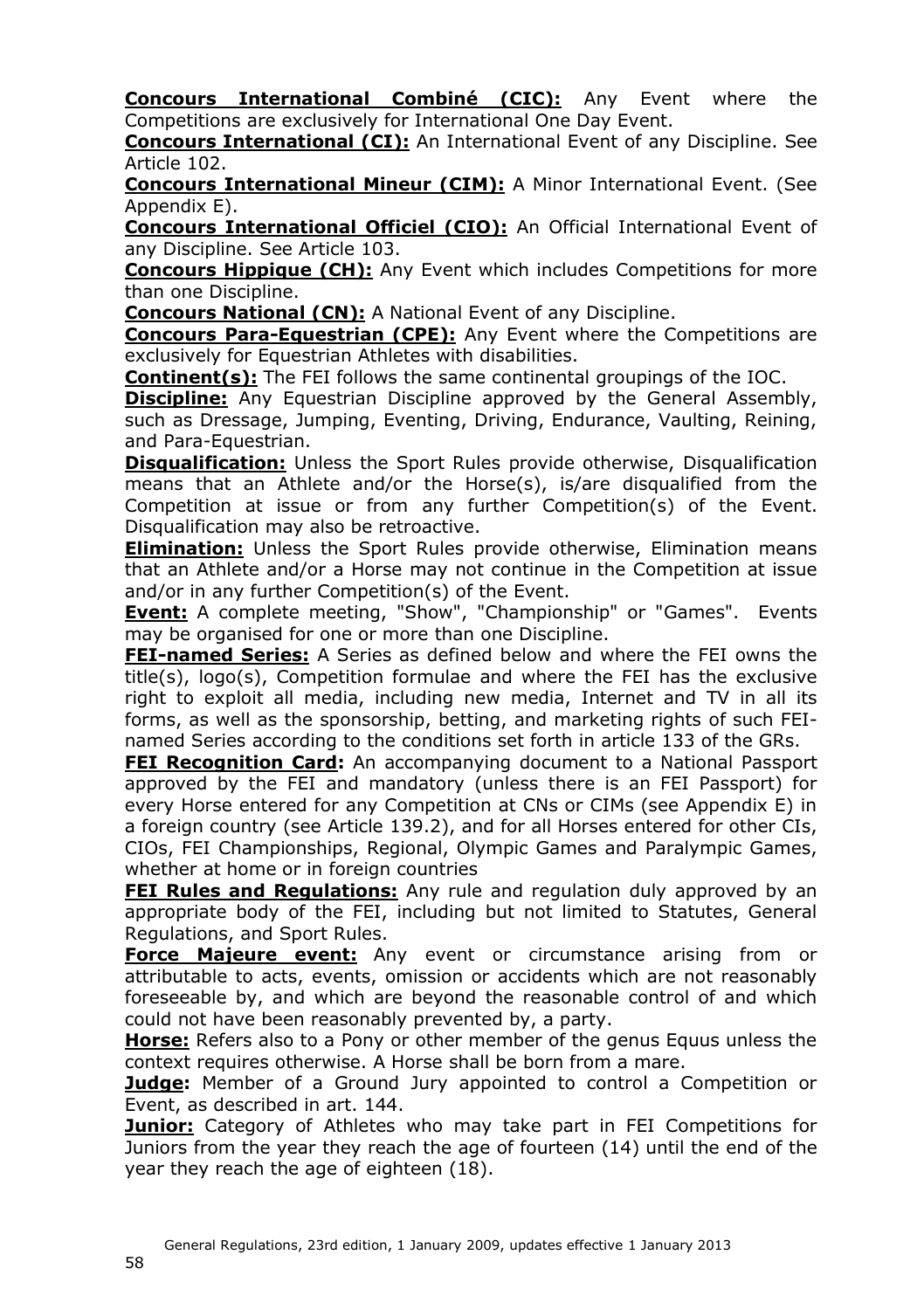**Lessee:** A person or entity who receives the use and possession of leased property (e.g. Horse) from a lessor.

**Official:** A person appointed by the FEI or by an Organising Committee and/or NF to perform a specifically defined officiating duty at an FEI Event.

**Organiser** or **Organising Committee (OC):** Any organisation, group, society, body, or person which is recognised by the applicable NF and held to be responsible for the management of any Event.

**Owner**: Person or entity having a property interest in whole or in part of one or more horses.

**Pay Card:** Any renumeration paid in exchange for an invitation to compete at an FEI Event.

**Period of an Event:** commences one hour before the beginning of the first Horse Inspection and terminates half an hour after the announcement of the final results in the relevant Discipline, unless the Sport Rules for the respective Discipline provide otherwise.

In the Olympic Games the period of an Event coincides with the Olympic Sojourn as established by the IOC.

In the Paralympic Games the period of an Event coincides with the Paralympic Sojourn as established by the IPC.

**Phase:** Refers to separate parts of a Competition at the same Event which are taken together to arrive at the final classification.

**Pony Rider:** in Jumping, Eventing and Dressage, category of Athletes who may take part in FEI Competitions for Pony Riders from the year in which they reach the age of twelve (12) until the end of the year they reach the age of sixteen (16).

**Protective Headgear:** Appropriate helmet or Headgear that is in compliance with the applicable international testing standards.

**Report:** a formal record of facts, incidents, Decisions, Protests, Warnings,

penalties, and/or any other relevant matters arising during or in connection with an Event.

**Restricted Area:** means the grounds of the Event under the control of the OC.

**Round:** Two or more consecutive circuits of the same, or a similar, course as part of a single Competition.

**Series:** A number of International Competitions held successively at different Events and the results of which may lead to a final classification or qualify Horses and/or Athletes for a final Event or Competition or prize. . The Events do not need to be held in different countries.

**Sport Rules:** As defined in the Statutes, and shall include but not be limited to Rules for the Equestrian Disciplines, Veterinary Regulations, Equine Anti-Doping and Controlled Medication Control Regulations, Anti-Doping Rules for Human Athletes, Olympic Regulations, and Paralympic Regulations.

**Unsanctioned Event:** An event and/or a competition that is neither published in the official Calendar nor authorised by a NF..

**Young Rider**: category of Athletes who may take part in FEI Competitions for Young Riders from the beginning of the year they reach the age of sixteen (16) until the end of the year they reach the age of twenty one (21).

**Warning:** Verbal and/or written reprimand advising a person or a body of potential future consequences which will occur if the admonishment is not followed.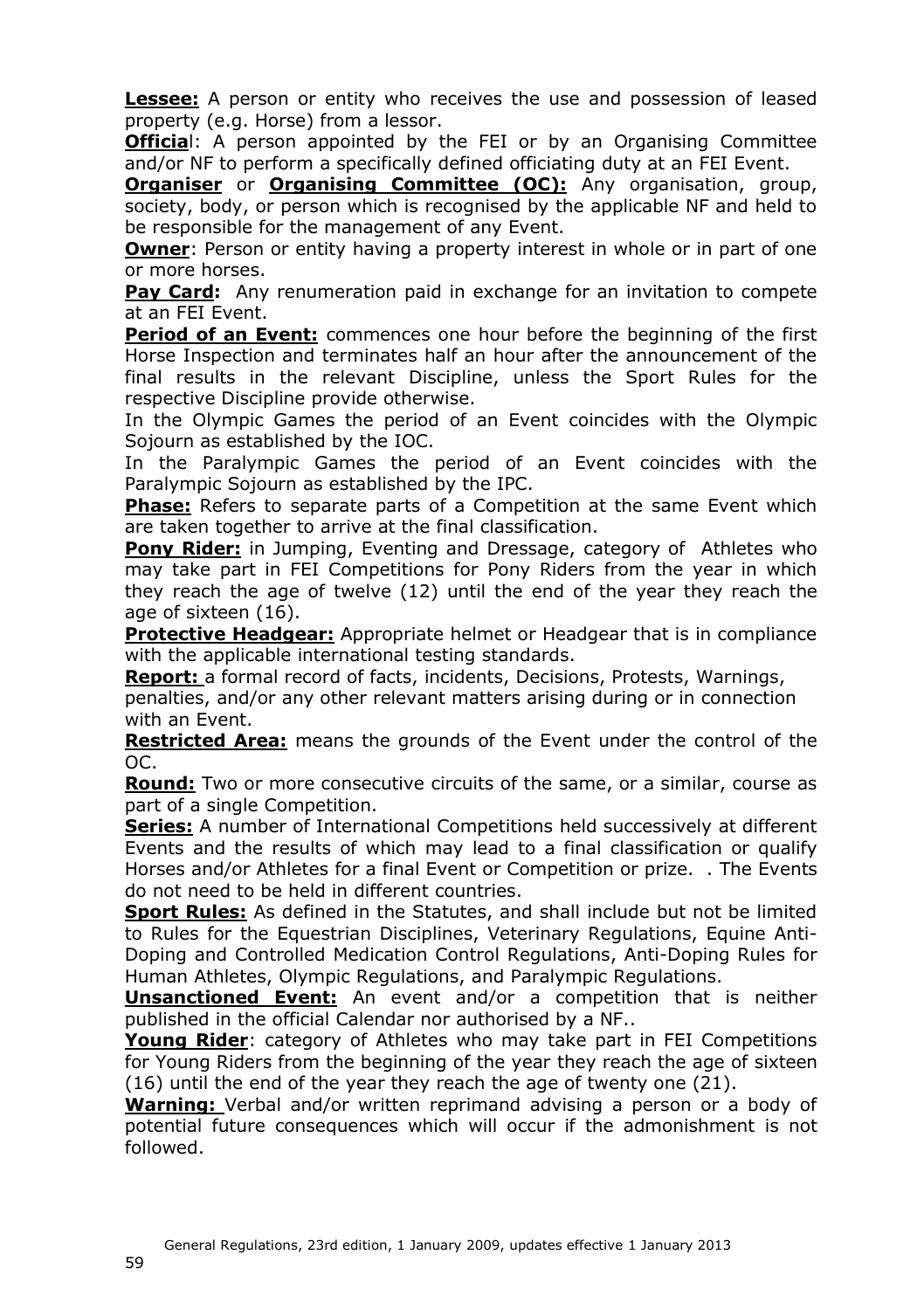<span id="page-59-0"></span>Any other terms with a capitalised letter in the GRs are defined in the Statutes.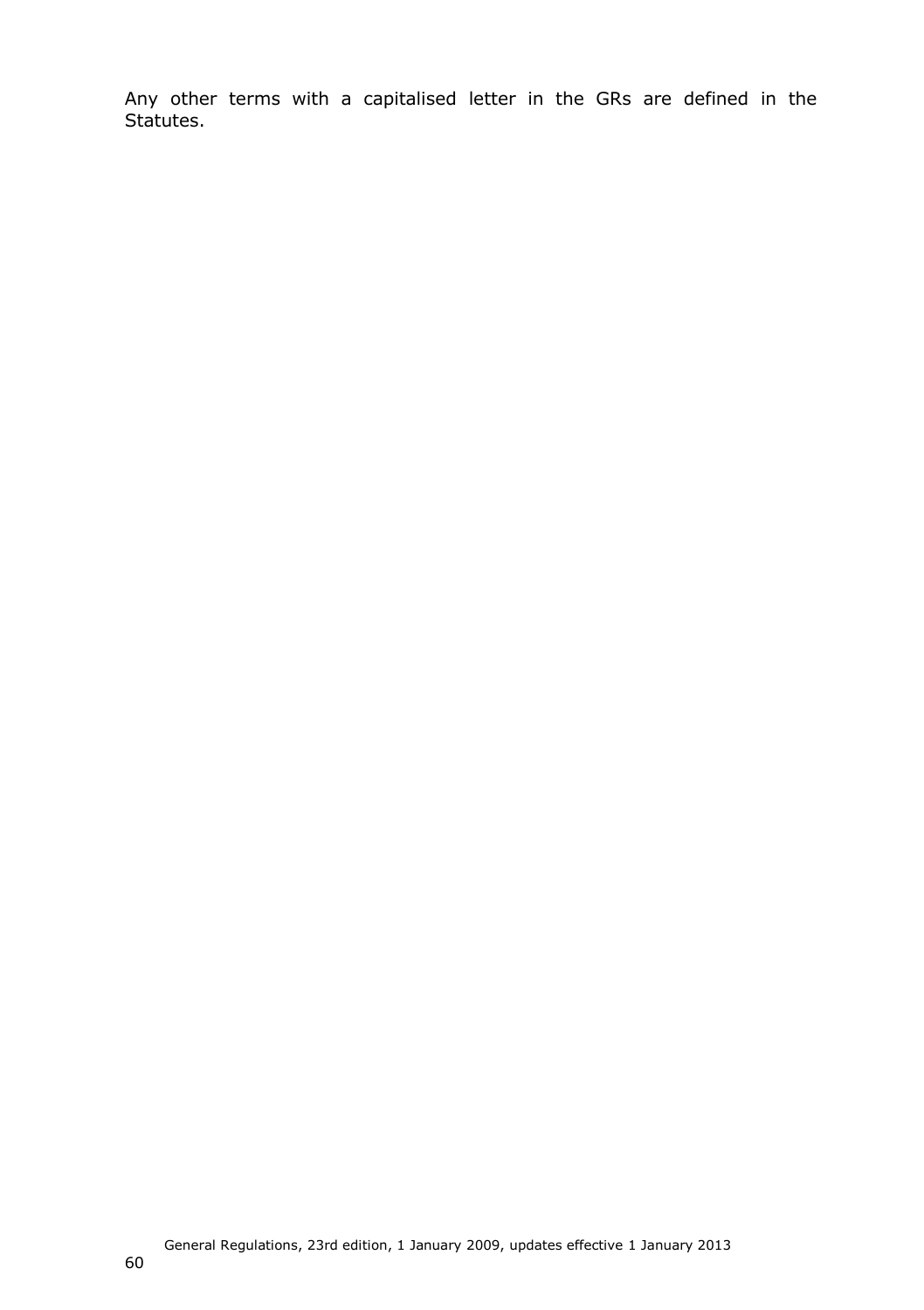# <span id="page-60-0"></span>**APPENDIX B - Olympic Charter: Rule 40 and bylaw to Rule 40**

In force as of 8 July 2011

#### **Rule 40 - Eligibility Code**

To be eligible for participation in the Olympic Games, a competitor, coach, trainer or other team official must comply with the Olympic Charter, including the conditions of eligibility established by the IOC, as well as with the rules of the IF concerned as approved by the IOC, and the competitor, coach, trainer or other team official must be entered by his NOC. The above-noted persons must notably:

- respect the spirit of fair play and non violence, and behave accordingly; and

- respect and comply in all aspects with the World Anti-Doping Code.

#### **By-Law To Rule 40**

1 Each IF establishes its sport's own eligibility criteria in accordance with the Olympic Charter. Such criteria must be submitted to the IOC Executive Board for Approval.

2 The application of the eligibility criteria lies with the IFs, their affiliated national federations and the NOCs in the fields of their respective responsibilities.

3 Except as permitted by the IOC Executive Board, no competitor, coach, trainer or Official who participates in the Olympic Games may allow his person, name, picture or sports performances to be used for advertising purposes during the Olympic Games.

4 The entry or participation of a competitor in the Olympic Games shall not be conditional on any financial consideration.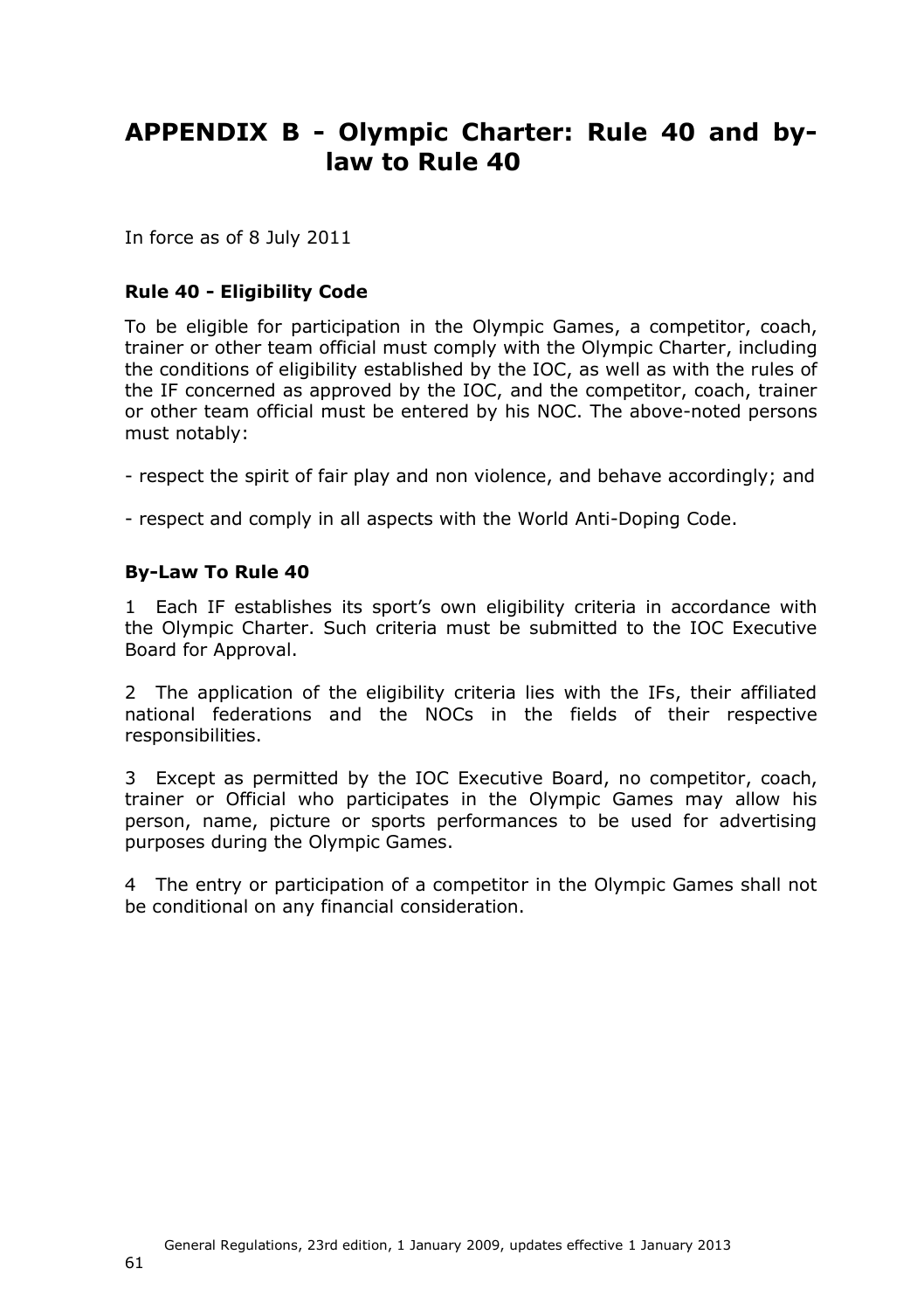# **APPENDIX C - Certificate of Capability**

#### **To be returned to the FEI accompanied by a "Record of Results" not later than:**

For FEI World Championships, the date corresponding to the nominated entries.

For Olympic Games, the date corresponding to the nominated entries for the Games (see FEI Olympic Regulations).

The undersigned, acting as President of the National Federation of hereby declares that the combinations, Athletes and Horses mentioned below have the required experience and qualifications to take part in the Equestrian Events at the Olympic Games/FEI World Championships for which they have been entered, and that their performances comply entirely with the standards as set forth in the Sport Rules.

# **Qualified Combinations**

| <b>ATHLETES</b>                                                                                      | <b>HORSES</b>                                                                                   |
|------------------------------------------------------------------------------------------------------|-------------------------------------------------------------------------------------------------|
| Surnames & first names                                                                               | Names & Passport No.                                                                            |
| (maximum of double the<br>number of Athletes &<br>Horses allowed to be sent to<br>FEI Championships) | (age, colour, sex, breed, Stud book  <br>Registration number & names of<br>sire & dam if known) |

Date:

Name and Signature of the President of the NF (name in capital letters)

Seal of the NF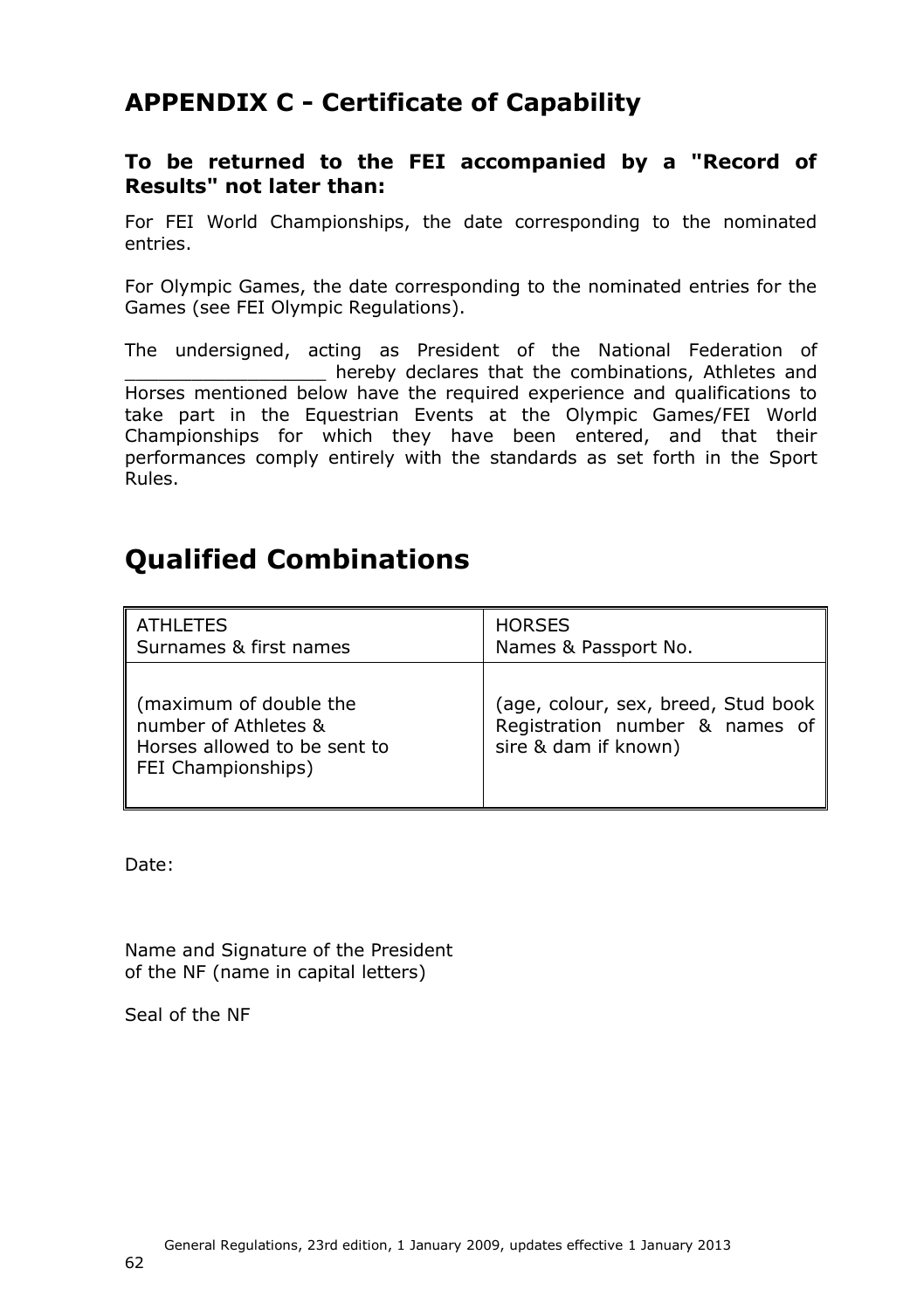# **APPENDIX D - Article 108 Championships Table**

<span id="page-62-0"></span>

| <b>Discipline</b> | <b>Summer Olympic Year</b>                                                                                                                                                                                                                                                  | Summer Olympic Year + 1                                                                                                           | Summer Olympic Year + 2                                                                                       | Summer Olympic Year + 3                                                                                                                    |
|-------------------|-----------------------------------------------------------------------------------------------------------------------------------------------------------------------------------------------------------------------------------------------------------------------------|-----------------------------------------------------------------------------------------------------------------------------------|---------------------------------------------------------------------------------------------------------------|--------------------------------------------------------------------------------------------------------------------------------------------|
| <b>JUMPING</b>    | <b>OLYMPIC</b><br>Individual and Team                                                                                                                                                                                                                                       | <b>CONTINENTAL</b><br>Individual and Team                                                                                         | WORLD EQUESTRIAN GAMES<br>Individual and Team                                                                 | <b>CONTINENTAL</b><br>Individual and Team                                                                                                  |
| <b>EVENTING</b>   | <b>OLYMPIC</b><br>Individual and Team                                                                                                                                                                                                                                       | CONTINENTAL<br>Individual and Team                                                                                                | <b>WORLD EQUESTRIAN GAMES</b><br>Individual and Team                                                          | CONTINENTAL<br>Individual and Team                                                                                                         |
| DRESSAGE          | <b>OLYMPIC</b><br>Individual and Team                                                                                                                                                                                                                                       | CONTINENTAL<br>Individual and Team                                                                                                | WORLD EQUESTRIAN GAMES<br>Individual and Team                                                                 | CONTINENTAL<br>Individual and Team                                                                                                         |
| <b>DRIVING</b>    | <b>WORLD</b><br>Four-in-Hand<br>Individual and Team<br>Singles: Individual and Team                                                                                                                                                                                         | <b>WORLD</b><br>Pairs<br>Individual & Team<br><b>WORLD</b><br>Combined Ponies: Individual and Team<br>CONTINENTAL<br>Four-in-Hand | WORLD EQUESTRIAN GAMES<br>Four-in-Hand<br>Individual and Team<br><b>WORLD</b><br>Singles: Individual and Team | <b>WORLD</b><br>-Pairs<br>Individual & Teams<br><b>WORLD</b><br>Combined Ponies: Individual and Team<br><b>CONTINENTAL</b><br>Four-in-Hand |
| <b>ENDURANCE</b>  | <b>WORLD</b><br>Individual and Team                                                                                                                                                                                                                                         | CONTINENTAL<br>Individual and Team                                                                                                | WORLD EQUESTRIAN GAMES<br>Individual and Team                                                                 | CONTINENTAL<br>Individual and Team                                                                                                         |
| <b>REINING</b>    | <b>WORLD</b><br>Individual and Team                                                                                                                                                                                                                                         | CONTINENTAL<br>Individual and Team                                                                                                | <b>WORLD EQUESTRIAN GAMES</b><br>Individual and Team                                                          | <b>CONTINENTAL</b><br>Individual and Team                                                                                                  |
| VAULTING          | <b>WORLD</b><br>Individual and Team                                                                                                                                                                                                                                         | CONTINENTAL<br>Individual and Team                                                                                                | WORLD EQUESTRIAN GAMES<br>Individual and Team                                                                 | CONTINENTAL<br>Individual and Team                                                                                                         |
| YOUNG RIDERS      | CONTINENTAL<br>(Jumping - Eventing - Dressage -<br>Endurance - Reining - Driving)<br>Individual and Team                                                                                                                                                                    | CONTINENTAL<br>(Jumping - Eventing - Dressage -<br>Endurance - Reining - Driving) Individual<br>and Team                          | CONTINENTAL<br>(Jumping - Eventing - Dressage -<br>Endurance - Reining - Driving)<br>Individual and Tea       | <b>WORLD</b><br>(Endurance)<br>CONTINENTAL<br>(Jumping - Eventing - Dressage - Endurance<br>- Reining - Driving) Individual and Team       |
| <b>JUNIORS</b>    | CONTINENTAL<br>(Jumping - Eventing - Dressage - Endurance - Vaulting - Driving) Individual and Team                                                                                                                                                                         |                                                                                                                                   |                                                                                                               |                                                                                                                                            |
| <b>CHILDREN</b>   | <b>WORLD FINAL</b><br><b>CONTINENTAL</b><br>Each year (Jumping - Driving) Individual<br>Each year (Jumping and Dressage - Driving)                                                                                                                                          |                                                                                                                                   |                                                                                                               |                                                                                                                                            |
| <b>PONIES</b>     | CONTINENTAL<br>Each year (Jumping - Eventing - Dressage) Individual and Team                                                                                                                                                                                                |                                                                                                                                   |                                                                                                               |                                                                                                                                            |
| PARA-EQUESTRIAN   | PARALYMPIC GAMES: Olympic Year; WORLD CHAMPIONSHIPS: Each year for Para-Equestrian Driving; WORLD EQUESTRIAN GAMES: Summer Olympic Year +2 for Para-<br>Equestrian Dressage; CONTINENTAL CHAMPIONSHIPS: Twice every 4 years, or at least once between each Paralympic Games |                                                                                                                                   |                                                                                                               |                                                                                                                                            |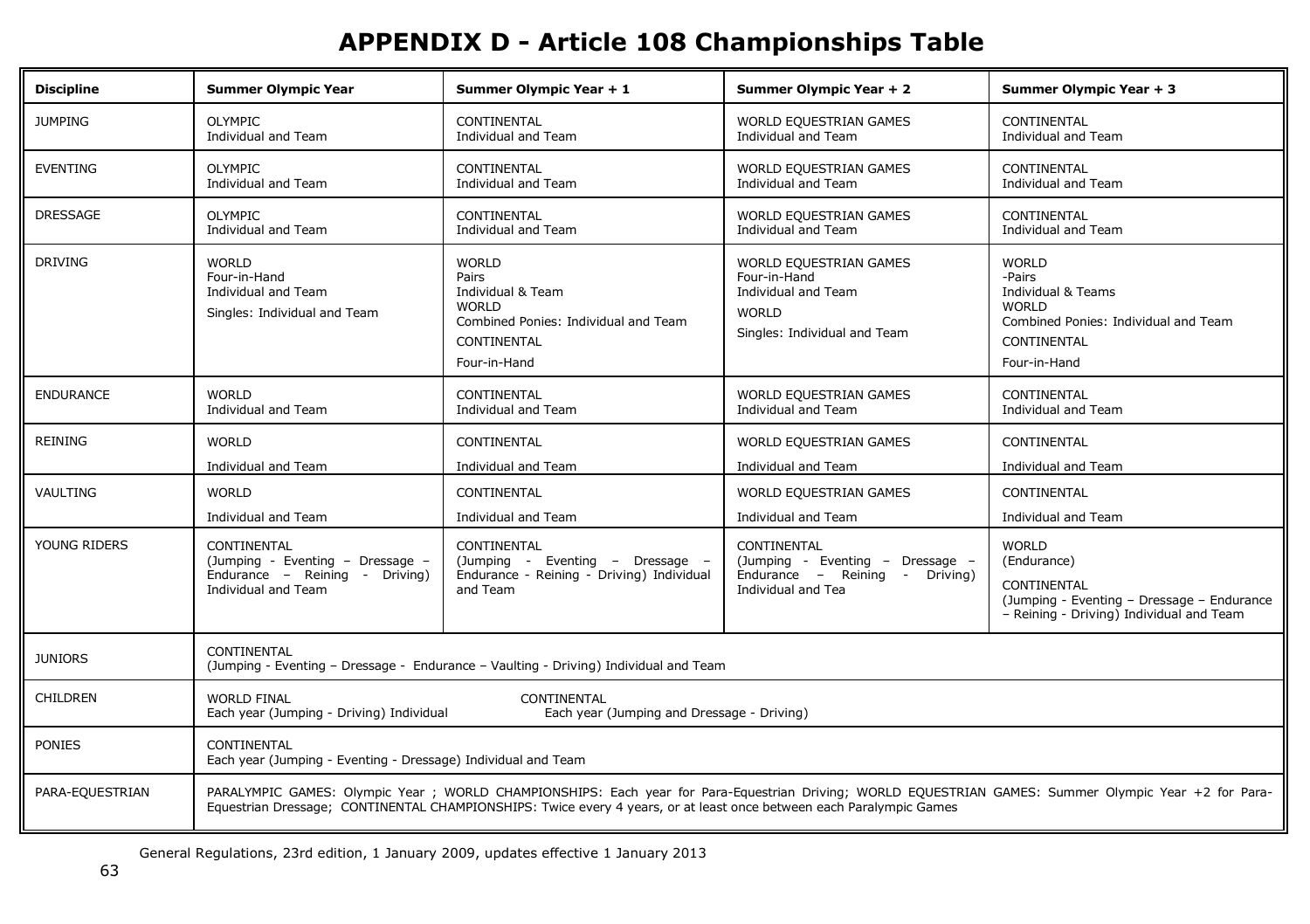# <span id="page-63-1"></span><span id="page-63-0"></span>**APPENDIX E - CIMs**

| Discipline:      | Level :                          |  |  |
|------------------|----------------------------------|--|--|
|                  | $CSI1*$ & $CSI2*$                |  |  |
| <b>JUMPING</b>   | CSI Y, J, Ch, V, Am - Category B |  |  |
| <b>EVENTING</b>  | CCI1* & CCI2*, CIC1* & CIC2*     |  |  |
|                  | $CDI1* & CDI2*$                  |  |  |
| <b>DRESSAGE</b>  | CDI Y, J, Ch, P, YH              |  |  |
| <b>DRIVING</b>   | CAI - Category B                 |  |  |
| <b>ENDURANCE</b> | $CEI1*$                          |  |  |
| VAULTING         | $CVI1*$ & $CVI2*$                |  |  |
|                  | $CRI1*$ & $CRI2*$                |  |  |
| <b>REINING</b>   | CRI Y, J, Ch                     |  |  |
| PARA-EQUESTRIAN  | CPEDI1*, CPEDI2*, CPEDIM & CPEAI |  |  |
|                  | CPEI Y, J & Ch                   |  |  |

CIOs and CI-World Cup™ Events are not considered minor Events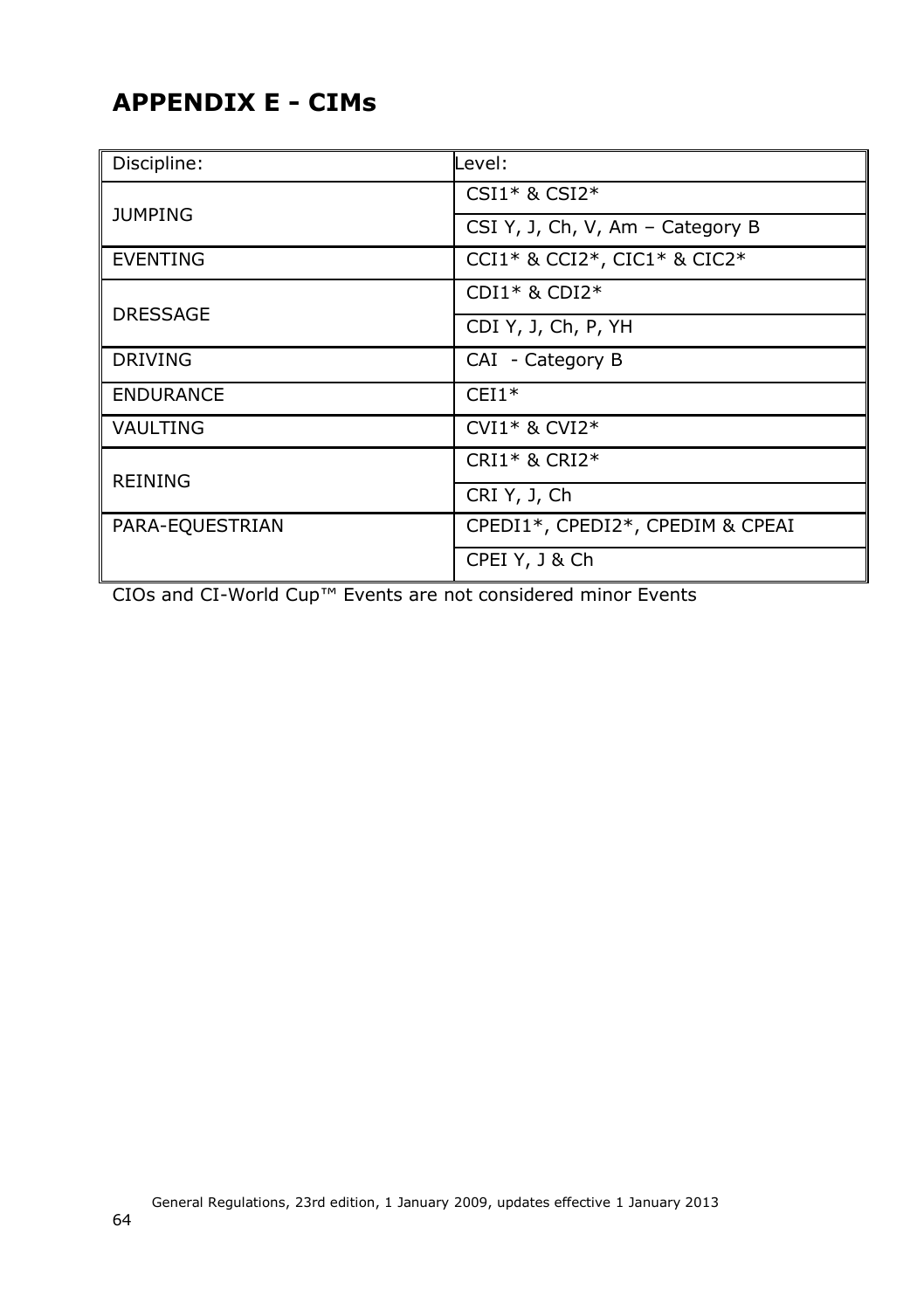# **Appendix F - FEI CODE OF ETHICS**

To recognize the interests of all the constituencies of equestrianism including National Federations, Athletes, Owners, Organisers, Officials, sponsors, and the FEI itself to foster their harmonious collaboration and to formalise the collective commitment to the Olympic ideal.

The achievement of this goal and the image of Equestrian Sport are dependent on the respect of the following ethical principles that are compatible with maintenance of the values, spirit and ideals of Equestrian Sport and its part in the Olympic Movement.

Consequently, all participants in Equestrian Sport, including but not limited to Athletes (and their Support Personnel), Owners, Organisers, Officials, sponsors, and FEI volunteers and staff undertake to respect and be bound at all times by the present Code.

#### **A. DIGNITY**

**1.** Safeguarding the dignity of the equine and human Athlete is a fundamental requirement of equestrianism.

**2.** There shall be no discrimination between the human Athletes on the basis of race, gender, ethnic origin, religion, philosophical or political opinion, marital status or other grounds.

**3.** All doping practices at all levels are strictly prohibited. The provisions against doping in the Equine Anti-Doping and Controlled Medication Regulations and the FEI Anti-Doping Rules for Human Athletes shall be scrupulously observed.

**4.** All forms of harassment of Athletes, be it physical, professional or sexual, and any physical or mental injuries to participants, are prohibited.

**5.** All forms of participation in, or support for betting on the Olympic Games, and all forms of promotion of betting related to the Olympic Game are prohibited.

**6.** Also, in the context of betting, participants in the Olympic Games and FEI Events must not, by any manner whatsoever, infringe the principle of fair play, show nonsporting conduct, or attempt to influence the result of a competition in a manner contrary to sporting ethics.

**7.** FEI constituents shall guarantee the Athletes conditions of safety, well-being and medical care favourable to their physical and mental equilibrium.

#### **B. INTEGRITY**

**1.** FEI representatives shall not, directly or indirectly, solicit, accept or offer any form of personal remuneration or commission, nor any concealed benefit or service of any nature, connected with the organisation of FEI Events that is not part of the official negotiation process or set forth in the contract with the Organiser or Organising Committee.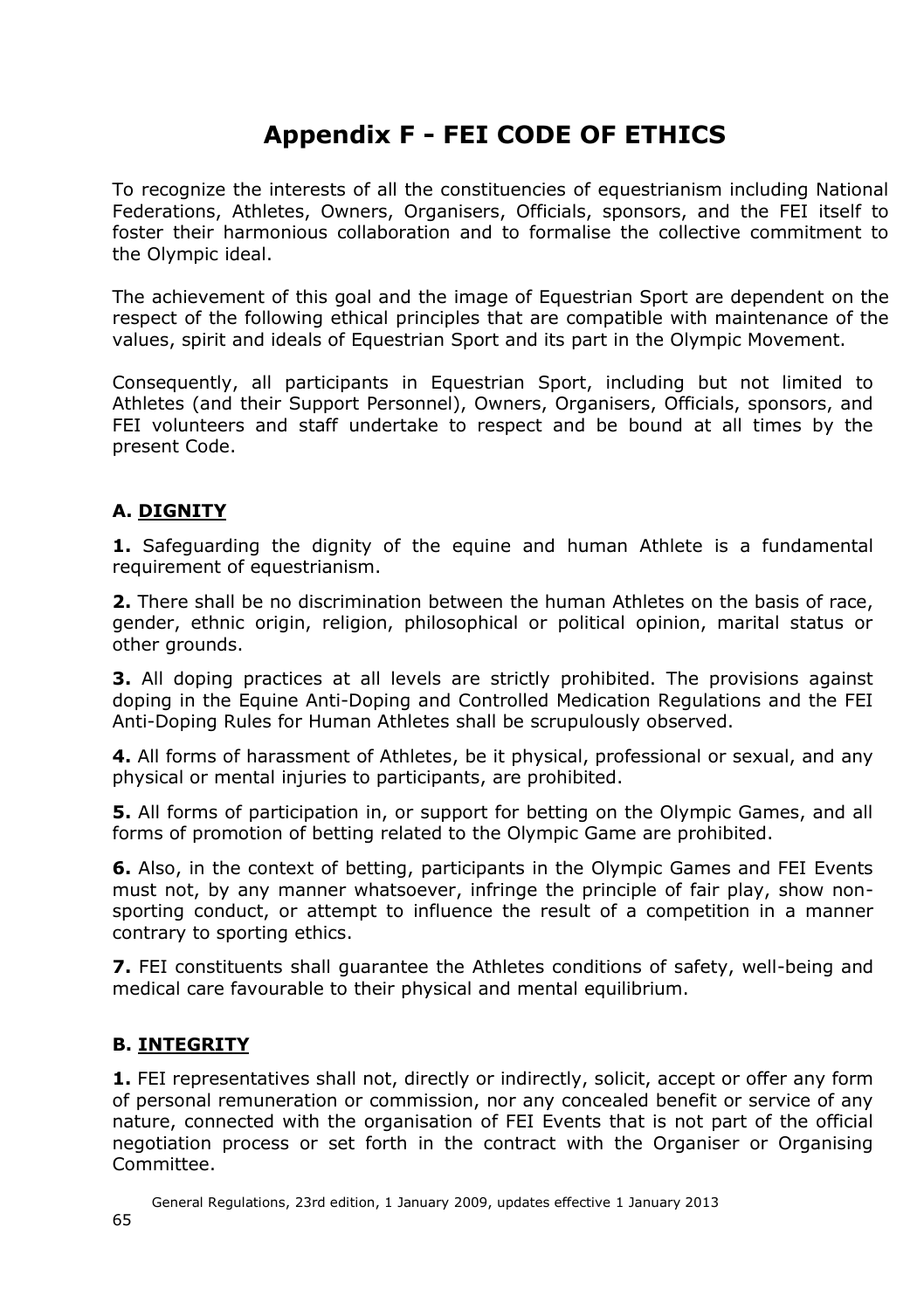**2.** Only gifts of nominal value, in accordance with prevailing local customs, may be given or accepted by FEI Bureau members, FEI volunteers, or FEI staff by or to any member of an Organising Committee bidding for an FEI Event, as a mark of respect or friendship. Any other gift must be passed on to the organisation of which the beneficiary is a member.

**3.** The hospitality shown by any Organising Committee bidding for an FEI Event to the volunteers and members of FEI staff as well as persons accompanying them, shall not exceed the standards prevailing in the host country.

**4.** Conflicts of interest, whether real or perceived, are to be avoided;

**5.** Even the appearance of misconduct or impropriety should be recognized as damaging to the FEI's reputation, and should therefore be avoided.

**6.** FEI constituents must not be involved with organisations, firms or persons whose activity or reputation is inconsistent with the principles set out in the present Code.

#### **C. GOOD GOVERNANCE AND RESOURCES**

**1.** The basic universal principles of good governance of the FEI, in particular transparency, responsibility and accountability, must be respected by all FEI constituents.

**2.** The resources available to FEI volunteers and staff may be used only for FEI purposes.

**3.1.** The FEI's income and expenditures shall be recorded in its accounts, which must be maintained in accordance with generally accepted accounting principles. An independent auditor will check these accounts.

**3.2.** In cases where the FEI gives financial support to any National Federation, Organising Committee, or other person or entity:

**a)** the use of these FEI resources must be clearly demonstrated in the accounts of the recipient;

**b)** the accounts of the recipient may be subjected to auditing by an expert designated by the FEI Executive Board upon reasonable notice to the recipient.

**4.** FEI constituents recognise the significant contribution that broadcasters, sponsors, partners and other supporters of equestrian events make to the development and prestige of FEI Events throughout the world. However, such support must be in a form consistent with the rules of sport and the principles defined in the FEI Rules and Regulations, the Olympic Charter and the present Code. They must not interfere in the running of the sport. The organisation and staging of Equestrian competitions are the exclusive responsibility of the FEI and, where appropriate of the National Federations and/orOrganisers recognised by the FEI.

#### **D. BIDDING FOR CHAMPIONSHIPS/EVENTS**

The documents and/or information published by the FEI linked to the selection of host Organisers of the FEI World Equestrian Games/FEI Championships and FEI World Cup Finals shall be respected. The cities wishing to organise these FEI events